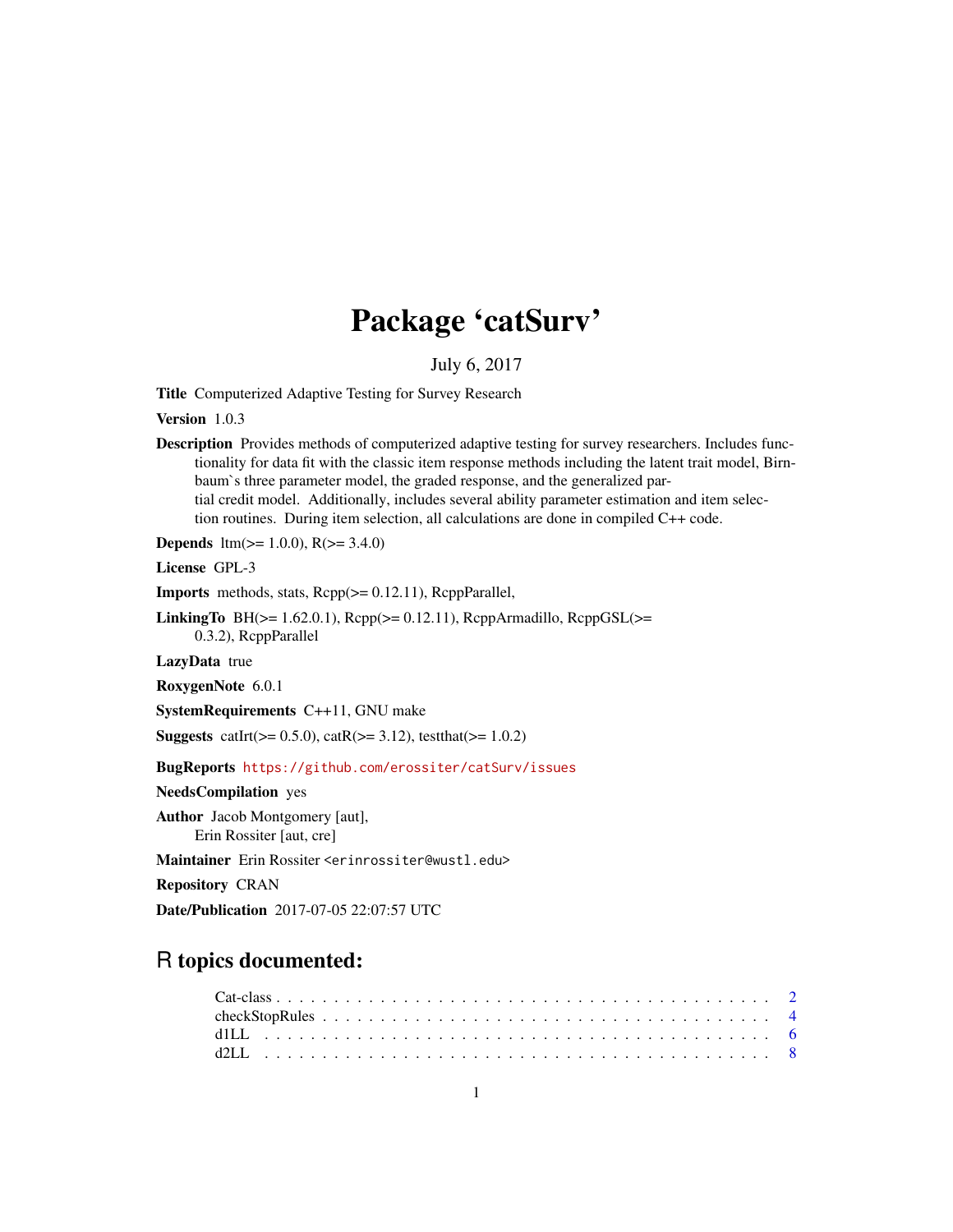<span id="page-1-0"></span>

| Index |                | 61       |
|-------|----------------|----------|
|       |                | 60       |
|       |                | 57       |
|       |                | 56       |
|       |                | 55       |
|       |                | 53       |
|       |                | 51       |
|       |                | 48       |
|       |                | 47       |
|       |                | 45       |
|       |                | 44       |
|       |                | 39       |
|       |                | 38       |
|       |                | 36       |
|       |                | 35       |
|       |                | 34       |
|       |                | 33       |
|       |                | 31       |
|       |                | 30       |
|       |                | 29       |
|       |                | 27       |
|       |                | 27       |
|       |                | 25       |
|       |                | 22<br>24 |
|       |                | 20       |
|       |                | 19       |
|       |                | 17       |
|       |                | 16       |
|       |                | 15       |
|       |                | 14       |
|       | estimateThetas | 13       |
|       |                | 11       |
|       | estimateSE     | 9        |
|       |                |          |

<span id="page-1-1"></span>Cat-class *Computerized Adaptive Testing Survey (catSurv) Object*

### Description

Creates an object of class Cat. Cat objects are used in administering Computerized Adaptive Testing (CAT) Surveys. These objects contain several pieces of information relevant for CAT surveys, and are used as input in the main functions of the catSurv package.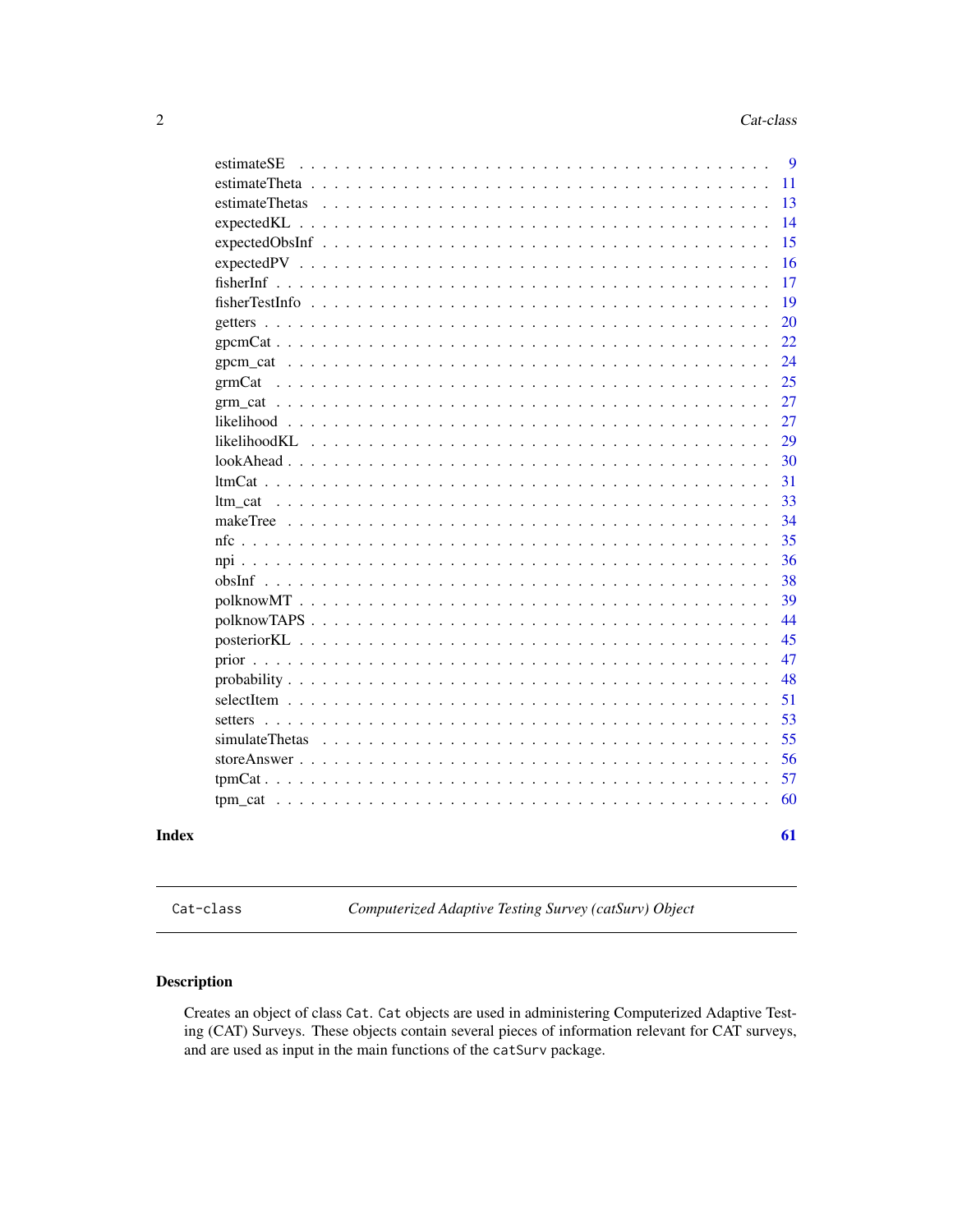#### Cat-class 3

#### Details

Assume we have a survey battery with I questions. An object of the class Cat has the following slots:

- guessing A vector of length I of guessing parameters. Guessing parameters are only applicable for Cat objects fit with the "tpm" model, using the tpmCat function.
- discrimination A vector of length I of discrimination parameters.
- difficulty A vector or list of length I of difficulty parameters. For Cat objects of the "ltm" or "tpm" model, difficulty is a vector that contains a parameter for each item. For Cat objects of the "grm" or "gpcm" model, difficulty is a list that contains a vector for each item, and each vector contains parameters for each response option.
- answers A vector of length I of answers to questions as given by the survey respondent. Unanswered questions have the value NA. Questions respondent has skipped or refused to answer have a value of -1.
- priorName A character vector of length one giving the prior distribution to use for the ability parameter estimates. The options are "NORMAL" for the normal distribution, "STUDENT\_T" for the student's t distribution, and "UNIFORM" for the uniform distribution. The default value is "NORMAL".
- priorParams A numeric vector of length two of parameters for the distribution specified in the priorName slot. When priorName is set to "NORMAL", the first element of priorParams is the mean, and the second element is the standard deviation. When priorName is set to "STUDENT\_T", the first element of priorParams is the location parameter and the second is degrees of freedom. When priorName is set to "UNIFORM", the elements of priorParams are lower and upper bound, respectively. Note that the uniform distribution is only applicable for the "EAP" estimation method. The default values are 0, 1.
- lowerBound A numeric indicating the lower bound of the interval of the latent scale used in estimation. The default value is −5.
- upperBound A numeric indicating the upper bound of the interval of the latent scale used in estimation. The default value is 5.
- model A string indicating the model fit to the data. The options are "ltm" for the latent trait model, "tpm" for Birnbaum's three parameter model, "grm" for the graded response model, and "gpcm" for the generalized partial credit model.
- estimation A string indicating the approach to estimating ability parameters. The options are "EAP" for the expected a posteriori approach, "MAP" for the modal a posteriori approach, "MLE" for the maximum likelihood approach, and "WLE" for the weighted maximum likelihood approach. The default value is "EAP".
- estimationDefault A string indicating the approach to estimating ability parameters when the primary estimation choice indicated in the estimation slot is "MLE" or "WLE" and this estimation fails to converge. The options are "EAP" and "MAP". The default value is "MAP".
- selection A string indicating the approach for selecting the next item. The options are "EPV" for minimum expected posterior variance, "MEI" for maximum expected information, "MFI" for maximum Fisher information, "MPWI" for maximum posterior weighted information, "MLWI" for maximum likelihood weighted information, "KL" for the maximum expected Kullback-Leibler (KL) information, "LKL" maximum likelihood weighted KL information, "PKL" maximum posterior weighted KL information, "MFII" for maximum Fisher interval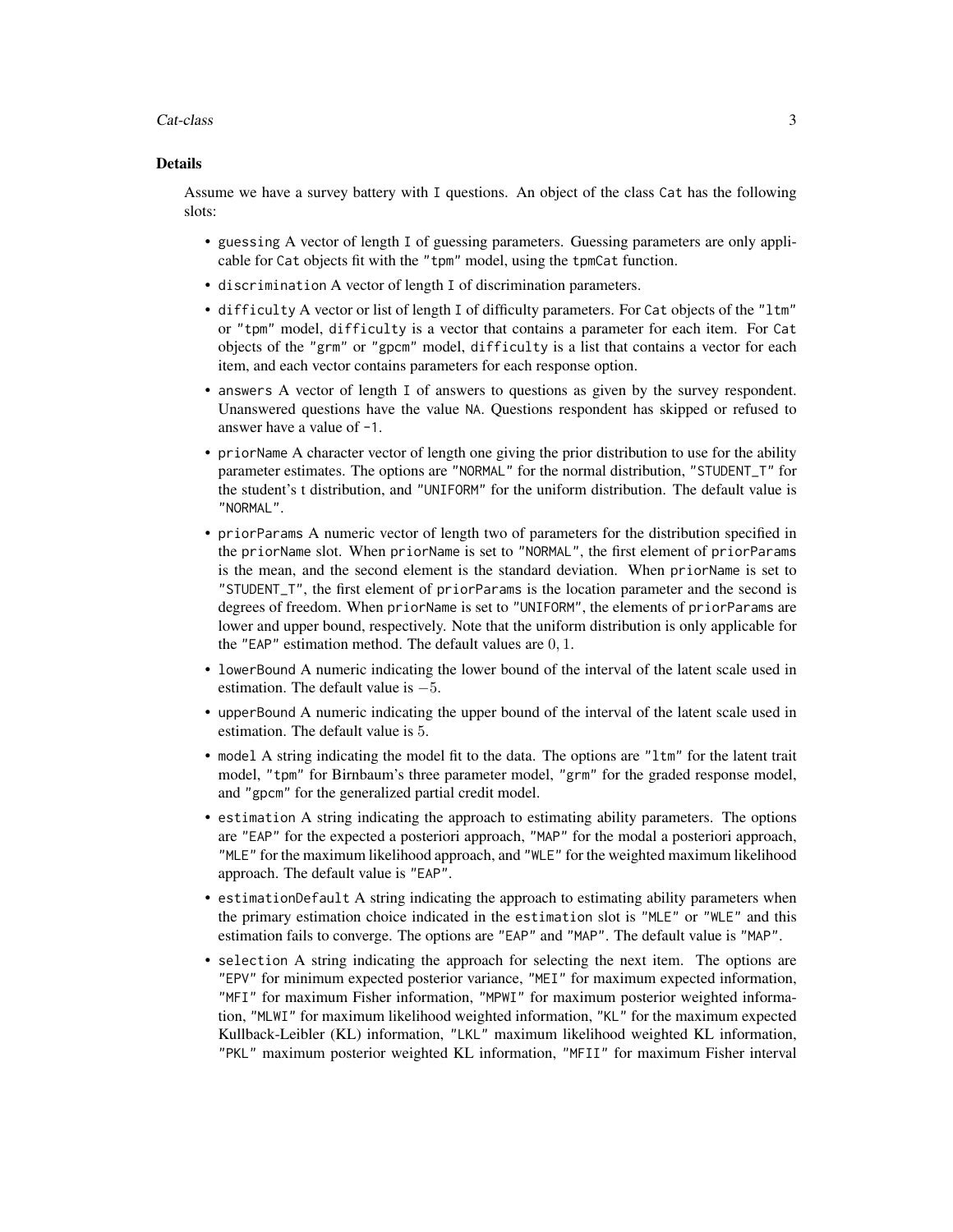<span id="page-3-0"></span>information, and "RANDOM" where the next item is chosen randomly. The default value is "EPV".

- z A numeric used in calculating  $\delta$ .  $\delta$  is used in determining the bounds of integration for some selectItem methods. Default value is 0.9.
- lengthThreshold A numeric. The number of questions answered must be greater than or equal to this threshold to stop administering items. The default value is NA.
- seThreshold A numeric. The standard error estimate of the latent trait must be less than this threshold to stop administering items. The default value is NA.
- infoThreshold A numeric. The Fisher's information for all remaining items must be less than this threshold to stop administering items. The default value is NA.
- gainThreshold A numeric. The absolute value of the difference between the standard error of the latent trait estimate and the square root of the expected posterior variance for each item must be less than this threshold to stop administering items. The default value is NA.
- lengthOverride A numeric. The number of questions answered must be less than this override to continue administering items. The default value is NA.
- gainOverride A numeric. The absolute value of the difference between the standard error of the latent trait estimate and the square root of the expected posterior variance for each item must be less than this override to continue administering items. The default value is NA.

#### Author(s)

Haley Acevedo, Ryden Butler, Josh W. Cutler, Matt Malis, Jacob M. Montgomery, Tom Wilkinson, Erin Rossiter, Min Hee Seo, Alex Weil

#### See Also

[checkStopRules](#page-3-1), [estimateTheta](#page-10-1), [gpcmCat](#page-21-1), [grmCat](#page-24-1), [ltmCat](#page-30-1), [selectItem](#page-50-1), [tpmCat](#page-56-1)

<span id="page-3-1"></span>checkStopRules *Check if Stop and/or Override Rules are Met*

#### Description

Evaluates the specified stopping and/or override rules to check if respondent should be asked further questions.

### Usage

```
checkStopRules(catObj)
```
### Arguments

catObj An object of class Cat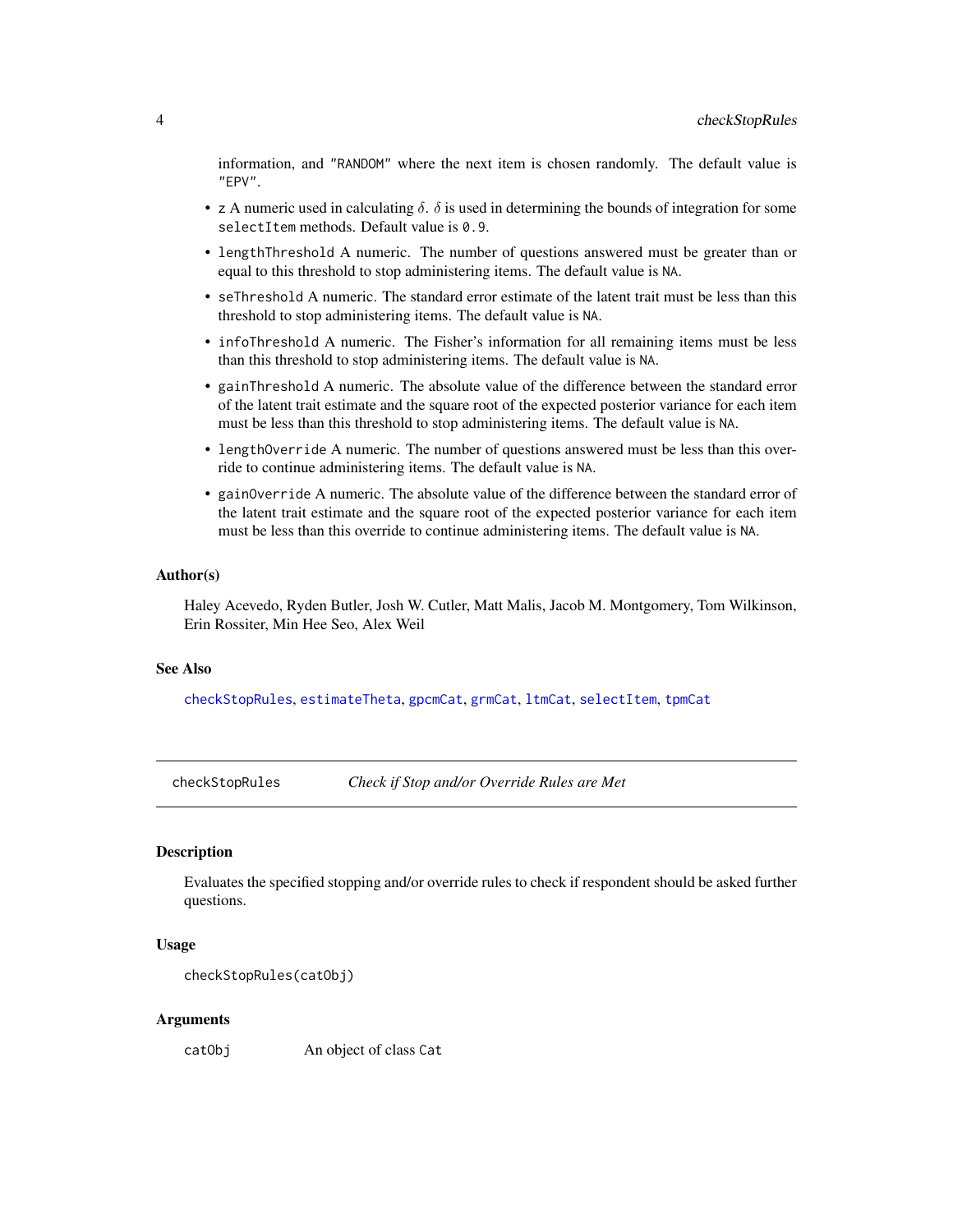### <span id="page-4-0"></span>checkStopRules 5

#### Details

The stopping rule thresholds are stored in the following Cat object slots: lengthThreshold, seThreshold, infoThreshold, and gainThreshold. The override thresholds are stored in the following Cat object slots: lengthOverride, gainOverride. A value of NA indicates the rule will not be used in evaluating if further questions should be administered. A user can specify any combination of stopping rules and/or overrides.

#### Stopping Rules:

lengthThreshold: Number of question's answered  $\ge a$ 

seThreshold:  $SE(\hat{\theta}) < a$ 

infoThreshold:  $FI < a \forall$  remaining items

gainThreshold:  $SE(\hat{\theta}) - \sqrt{\ }$  $EPV$   $<$   $a \forall$  remaining items

### Overrides:

lengthOverride: Number of question's answered  $$ gainOverride:  $|SE(\hat{\theta}) - \sqrt{\frac{\hat{\theta}}{n}}$  $EPV \geq a \forall$  remaining items

#### Value

The function checkStopRules returns a boolean. TRUE indicates all specified stopping rules are met and no specified overrides are met. No further items should be administered. FALSE indicates at least one specified stopping rule is not met, or if any specified override threshold is met. Additional items should be administered.

#### **Note**

This function is to allow users to access the internal functions of the package. During item selection, all calculations are done in compiled C++ code.

### Author(s)

Haley Acevedo, Ryden Butler, Josh W. Cutler, Matt Malis, Jacob M. Montgomery, Tom Wilkinson, Erin Rossiter, Min Hee Seo, Alex Weil

### References

Babcock, Ben, and David J. Weiss. 2009. "Termination Criteria in Computerized Adaptive Tests: Variable-Length CATs are not Biased." Proceedings of the 2009 GMAC Conference on Computerized Adaptive Testing. Vol. 14.

### See Also

[Cat-class](#page-1-1), [estimateSE](#page-8-1), [expectedPV](#page-15-1), [fisherInf](#page-16-1)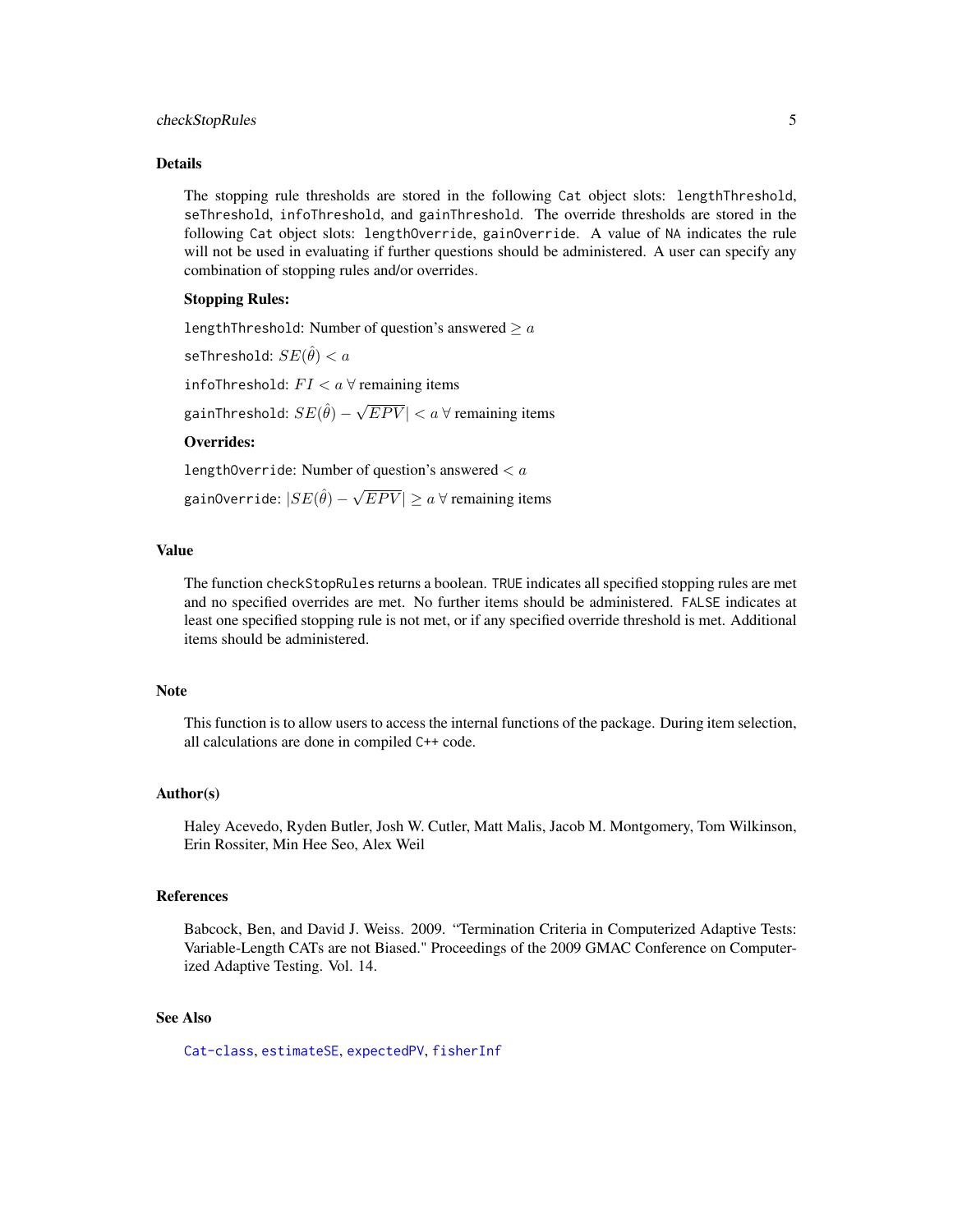### Examples

```
## Loading ltm Cat object
data(ltm_cat)
## Store example answers
setAnswers(ltm_cat) <- c(1,0,1,0,1,0,0,0,1,1, rep(NA, 30))
## Stop administering items if standard error of ability
## estimate is low enough
setSeThreshold(ltm_cat) <- .5
checkStopRules(ltm_cat)
## Now stop if standard error is low enough, but only if respondent has
## answered 11 questions
setLengthOverride(ltm_cat) <- 11
checkStopRules(ltm_cat)
## When respondent has answered 11 questions and standard error
## of ability estimate is below .5, stop administering items
setAnswers(ltm_cat) <- c(1,0,1,0,1,0,0,0,1,1,0, rep(NA, 29))
checkStopRules(ltm_cat)
```
### <span id="page-5-1"></span>d1LL *The First Derivative of the Log-Likelihood*

### Description

Calculates either the first derivative of the log-likelihood or the first derivative of the log-posterior evaluated at point  $\theta$ .

### Usage

```
d1LL(catObj, theta, use_prior)
```
### Arguments

| catObi    | An object of class Cat                                                                     |
|-----------|--------------------------------------------------------------------------------------------|
| theta     | A numeric or an integer indicating the value for $\theta_i$                                |
| use_prior | A logical indicating whether to calculate based on the log-likelihood or log-<br>posterior |

<span id="page-5-0"></span>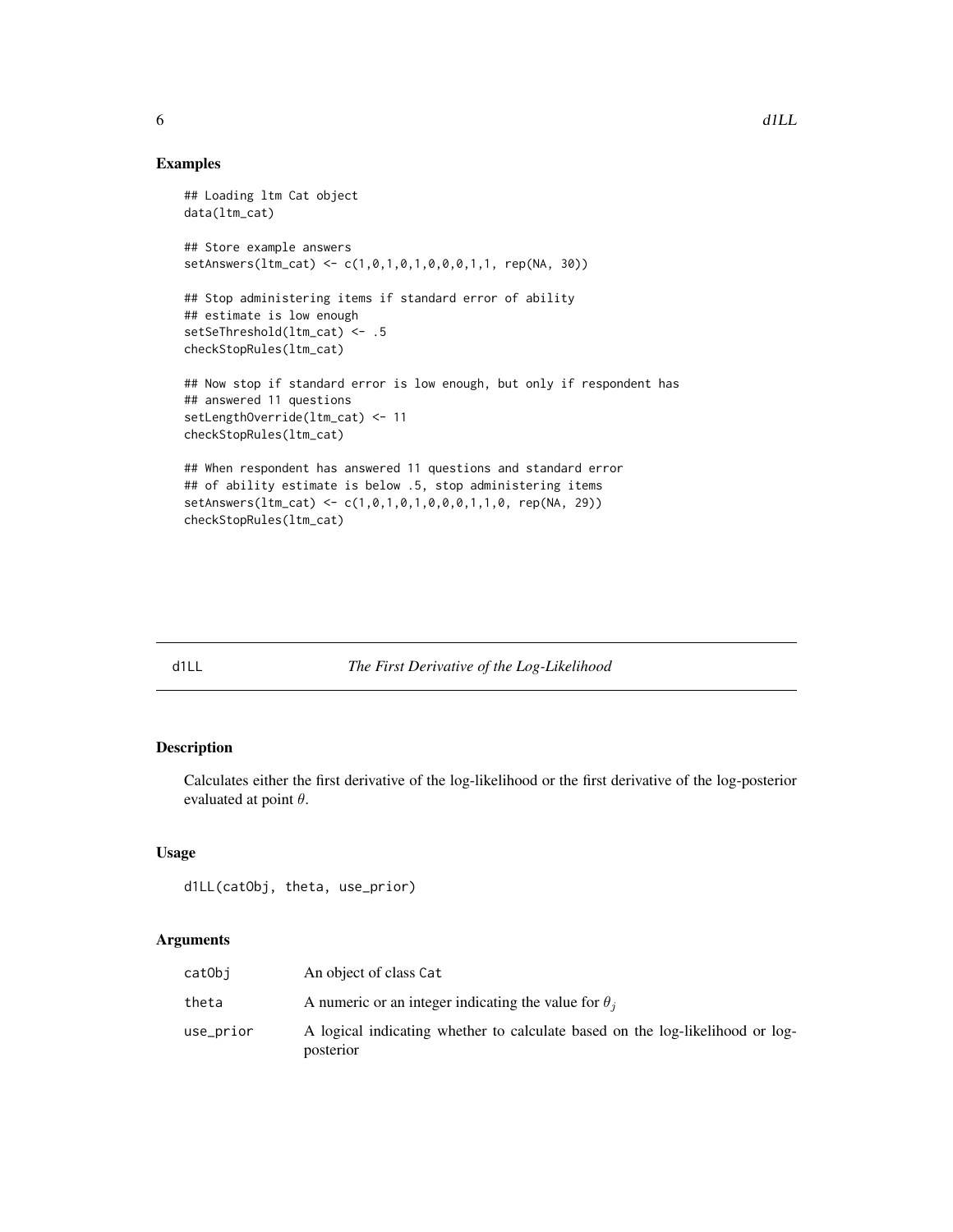#### <span id="page-6-0"></span>d1LL 7

### Details

When the usePrior argument is FALSE, the function d1LL evaluates the first derivative of the loglikelihood at point  $\theta$ .

When the usePrior argument is TRUE, the function d1LL evaluates the first derivative of the logposterior at point  $\theta$ .

If the argument use\_prior is TRUE, the function d1LL must use the the normal prior distribution.

### Value

The function d1LL returns a numeric of the derivative of the log-likelihood (or log-posterior) given a respondent's answer profile.

### Note

This function is to allow users to access the internal functions of the package. During item selection, all calculations are done in compiled C++ code.

#### Author(s)

Haley Acevedo, Ryden Butler, Josh W. Cutler, Matt Malis, Jacob M. Montgomery, Tom Wilkinson, Erin Rossiter, Min Hee Seo, Alex Weil

#### References

Baker, Frank B. and Seock-Ho Kim. 2004. Item Response Theory: Parameter Estimation Techniques. New York: Marcel Dekker.

Choi, Seung W. and Richard J. Swartz. 2009. "Comparison of CAT Item Selection Criteria for Polytomous Items." Applied Psychological Measurement 33(6):419-440.

Muraki, Eiji. 1992. "A generalized partial credit model: Application of an EM algorithm." ETS Research Report Series 1992(1):1-30.

van der Linden, Wim J. 1998. "Bayesian Item Selection Criteria for Adaptive Testing." Psychometrika 63(2):201-216.

### See Also

[Cat-class](#page-1-1), [prior](#page-46-1)

### Examples

## Loading ltm Cat object data(ltm\_cat)

## Store example answers setAnswers(ltm\_cat) <- c(1,0,1,0,1, rep(NA, 35))

```
## d1LL for Cat object of the ltm model
d1LL(ltm_cat, theta = 1, use_prior = FALSE)
```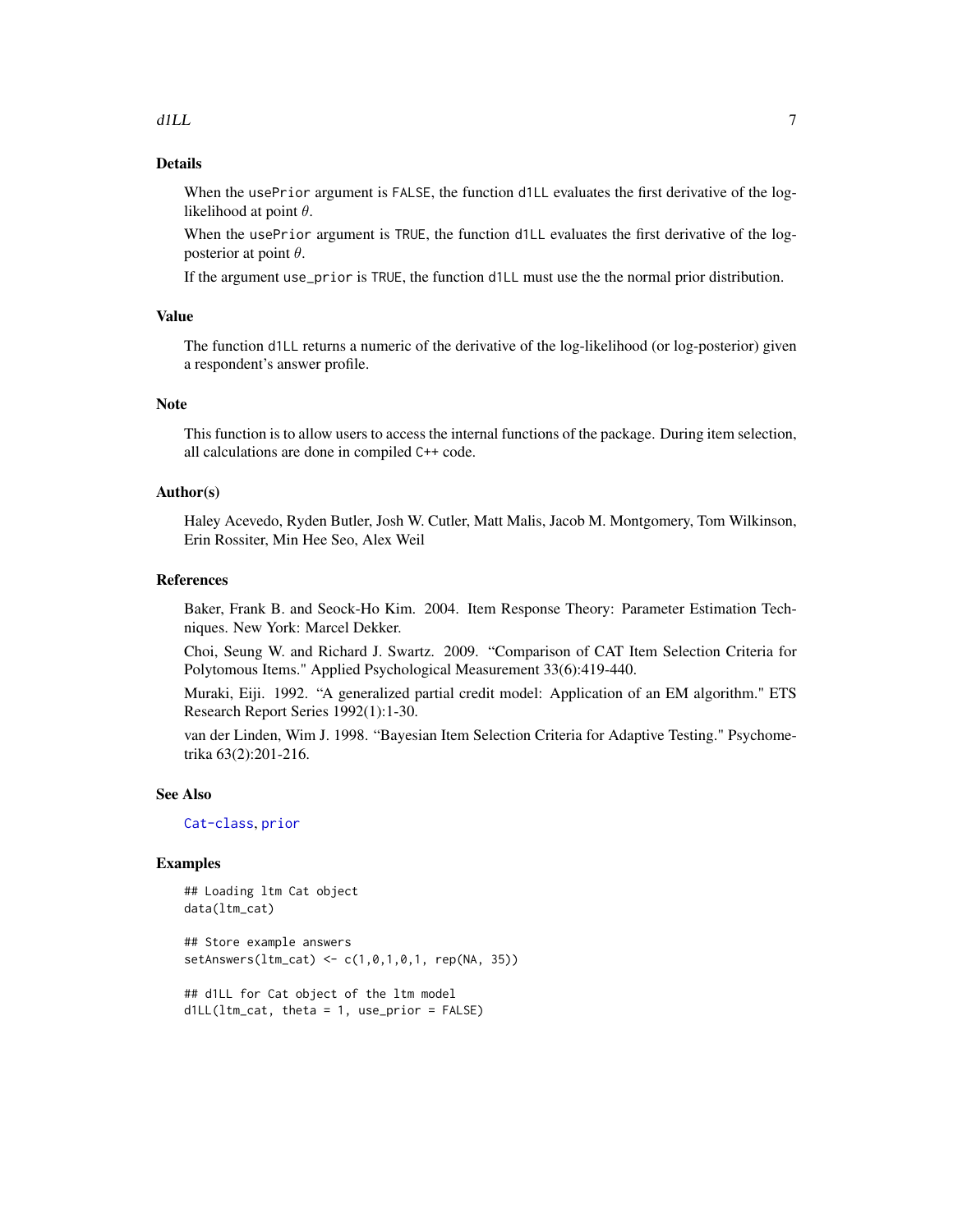<span id="page-7-0"></span>

### Description

Calculates either the second derivative of the log-likelihood or the second derivative of the logposterior evaluated at point  $\theta$ .

#### Usage

d2LL(catObj, theta, use\_prior)

#### Arguments

| catObi    | An object of class Cat                                                                     |
|-----------|--------------------------------------------------------------------------------------------|
| theta     | A numeric or an integer indicating the value for $\theta$                                  |
| use_prior | A logical indicating whether to calculate based on the log-likelihood or log-<br>posterior |

### Details

When the usePrior argument is FALSE, the function d2LL evaluates the second derivative of the log-likelihood at point  $\theta$ .

When the usePrior argument is TRUE, the function d2LL evaluates the second derivative of the log-posterior at point  $\theta$ .

If the argument use\_prior is TRUE, the function d2LL must use the the normal prior distribution.

#### Value

The function d2LL returns a numeric of the second derivative of the log-likelihood (or log-posterior) given a respondent's answer profile.

### Note

This function is to allow users to access the internal functions of the package. During item selection, all calculations are done in compiled C++ code.

#### Author(s)

Haley Acevedo, Ryden Butler, Josh W. Cutler, Matt Malis, Jacob M. Montgomery, Tom Wilkinson, Erin Rossiter, Min Hee Seo, Alex Weil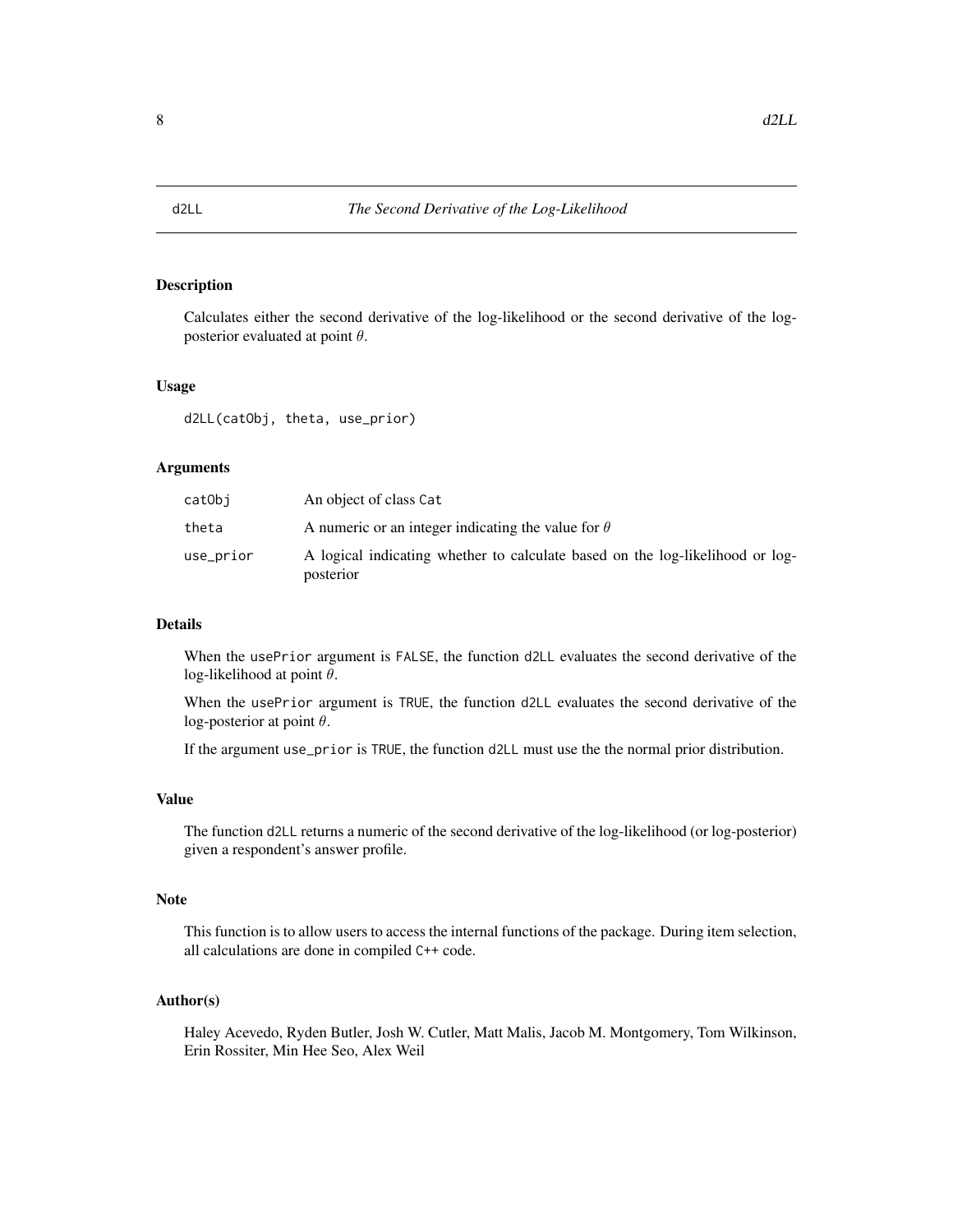#### <span id="page-8-0"></span>estimateSE 9

#### References

Baker, Frank B. and Seock-Ho Kim. 2004. Item Response Theory: Parameter Estimation Techniques. New York: Marcel Dekker.

Choi, Seung W. and Richard J. Swartz. 2009. "Comparison of CAT Item Selection Criteria for Polytomous Items." Applied Psychological Measurement 33(6):419-440.

Muraki, Eiji. 1992. "A generalized partial credit model: Application of an EM algorithm." ETS Research Report Series 1992(1):1-30.

van der Linden, Wim J. 1998. "Bayesian Item Selection Criteria for Adaptive Testing." Psychometrika 63(2):201-216.

### See Also

[Cat-class](#page-1-1), [d1LL](#page-5-1), [prior](#page-46-1)

### Examples

```
## Loading ltm Cat object
data(ltm_cat)
## Store example answers
setAnswers(ltm_cat) <- c(1,0,1,0,1, rep(NA, 35))
## d2LL for Cat object of the ltm model
d2LL(ltm_cat, theta = 1, use\_prior = FALSE)
```
<span id="page-8-1"></span>estimateSE *Standard Error of Ability Parameter Estimate*

#### Description

Estimates the standard error for a respondent's ability parameter estimate,  $\theta$ .

#### Usage

```
estimateSE(catObj)
```
#### Arguments

catObj An object of class Cat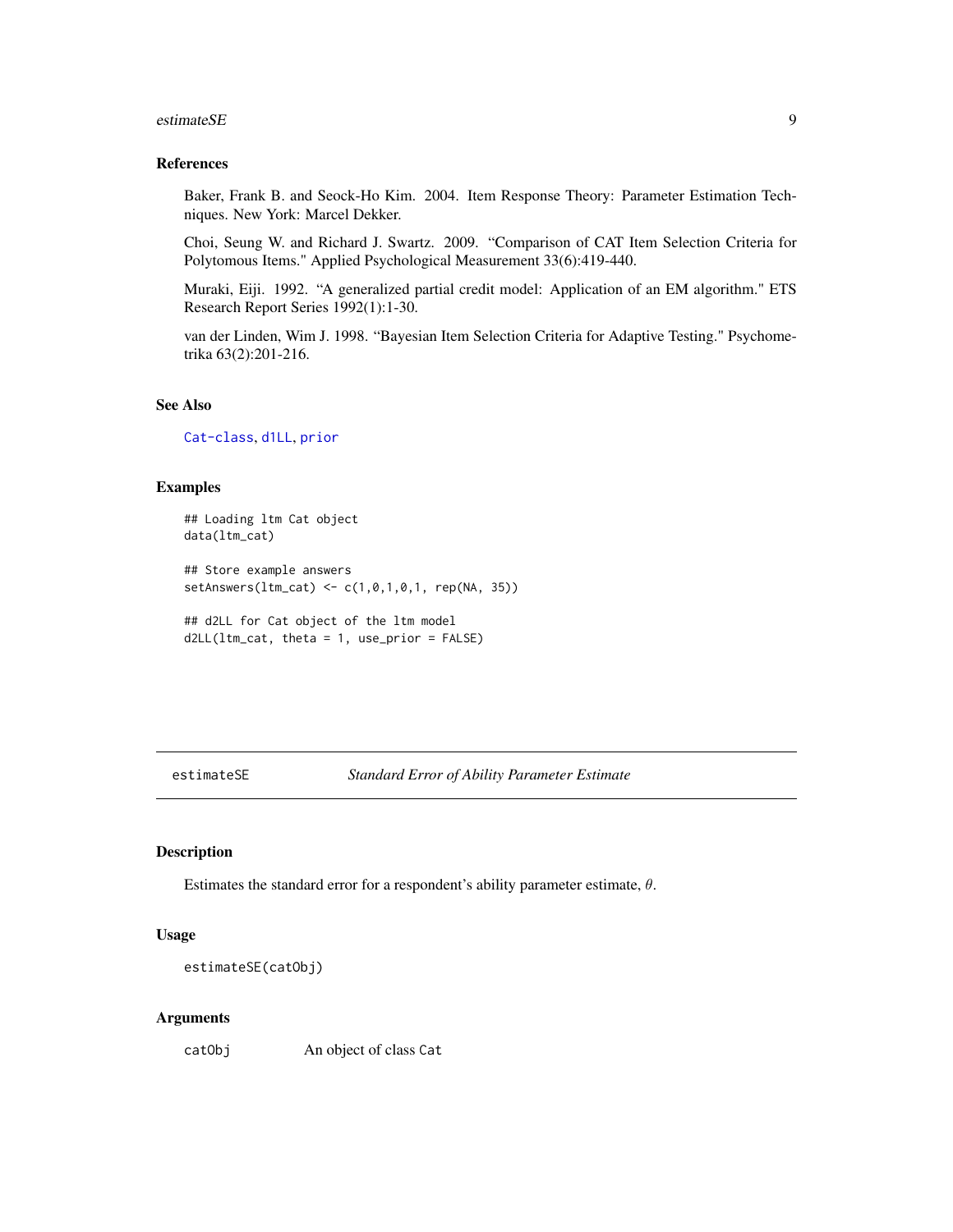### Details

The function estimateSE estimates the standard error of the ability estimate given the estimation approach of the Cat object, specified in estimation slot of Cat object.

The expected a posteriori approach is used when estimation slot is "EAP". This method involves integration. See Note for more information.

The modal a posteriori approach is used when estimation slot is "MAP". This method is only available using the normal prior distribution.

The maximum likelihood approach is used when estimation slot is "MLE". When the likelihood of the ability estimate is undefined, the MAP or EAP method will be used, determined by what is specified in the estimationDefault slot in Cat object.

The weighted maximum likelihood approach is used when estimation slot is "WLE". Estimating  $\theta$  requires root finding with the "Brent" method in the GNU Scientific Library (GSL) with initial search interval of  $[-5, 5]$ .

#### Value

The function estimateSE returns a numeric for the standard error for  $\theta$ .

### Note

This function is to allow users to access the internal functions of the package. During item selection, all calculations are done in compiled C++ code.

This function uses adaptive quadrature methods from the GNU Scientific Library (GSL) to approximate single-dimensional integrals with high accuracy. The bounds of integration are determined by the lowerBound and upperBound slots of the Cat object.

#### Author(s)

Haley Acevedo, Ryden Butler, Josh W. Cutler, Matt Malis, Jacob M. Montgomery, Tom Wilkinson, Erin Rossiter, Min Hee Seo, Alex Weil

### See Also

#### [estimateTheta](#page-10-1)

### Examples

## Loading ltm Cat object data(ltm\_cat)

```
## Store example answers
setAnswers(ltm_cat) <- c(1,0,1,0,1, rep(NA, 35))
```

```
## Set different estimation procedures and calculate ability estimate and its standard error
setEstimation(ltm_cat) <- "EAP"
estimateTheta(ltm_cat)
estimateSE(ltm_cat)
```
<span id="page-9-0"></span>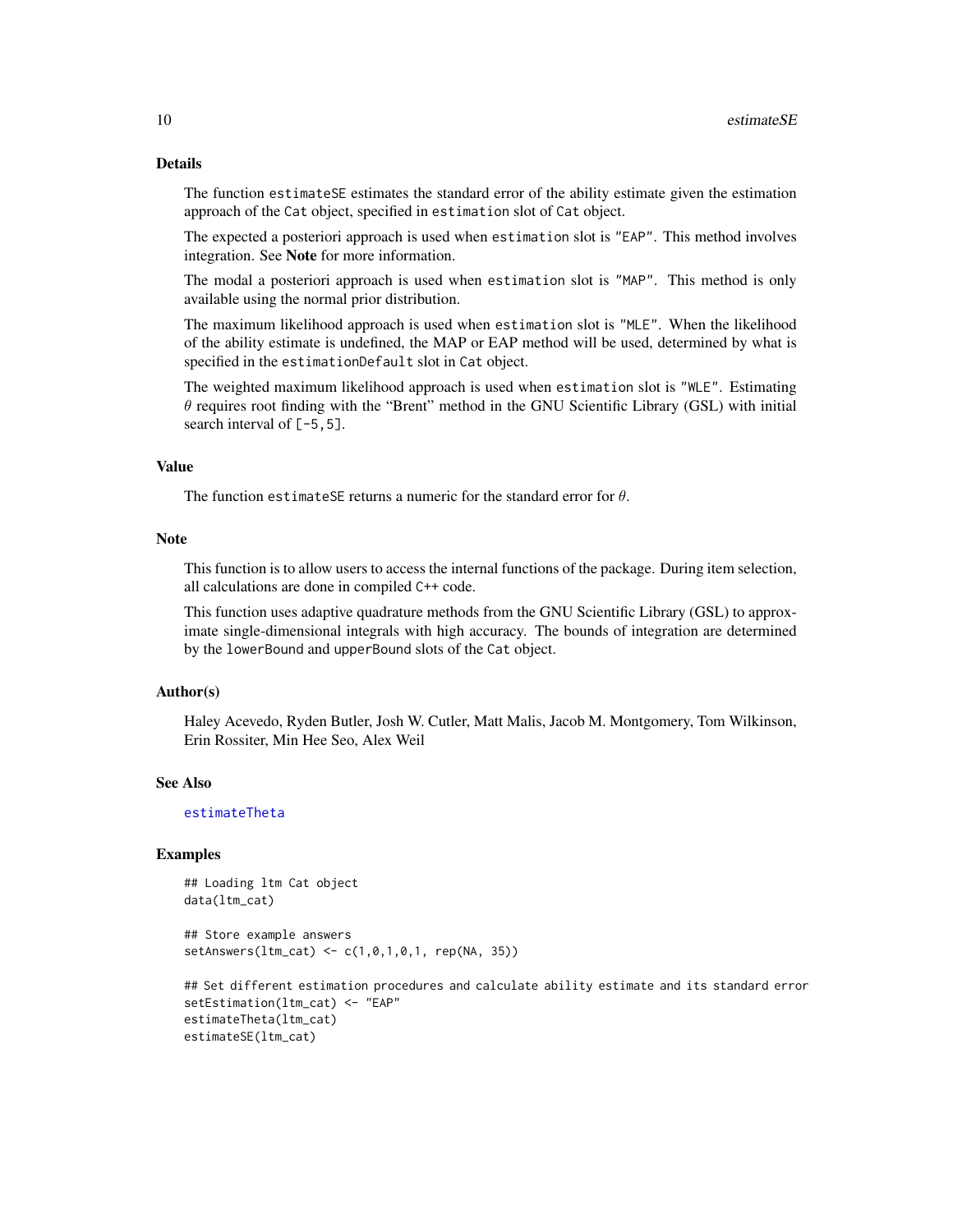### <span id="page-10-0"></span>estimateTheta 11

```
setEstimation(ltm_cat) <- "MAP"
estimateTheta(ltm_cat)
estimateSE(ltm_cat)
setEstimation(ltm_cat) <- "MLE"
estimateTheta(ltm_cat)
estimateSE(ltm_cat)
setEstimation(ltm_cat) <- "WLE"
estimateTheta(ltm_cat)
estimateSE(ltm_cat)
```
### <span id="page-10-1"></span>estimateTheta *Estimate of the Respondent's Ability Parameter*

#### Description

Estimates the expected value of the ability parameter  $\theta$ , conditioned on the observed answers, prior, and the item parameters.

#### Usage

```
estimateTheta(catObj)
```
#### Arguments

catObj An object of class Cat

### Details

Estimation approach is specified in estimation slot of Cat object.

The expected a posteriori approach is used when estimation slot is "EAP". This method involves integration. See Note for more information.

The modal a posteriori approach is used when estimation slot is "MAP". This method is only available using the normal prior distribution.

The maximum likelihood approach is used when estimation slot is "MLE". When the likelihood is undefined, the MAP or EAP method will be used, determined by what is specified in the estimationDefault slot in Cat object.

The weighted maximum likelihood approach is used when estimation slot is "WLE". Estimating  $\theta$  requires root finding with the "Brent" method in the GNU Scientific Library (GSL) with initial search interval of  $[-5, 5]$ .

### Value

The function estimateTheta returns a numeric consisting of the expected value of the respondent's ability parameter.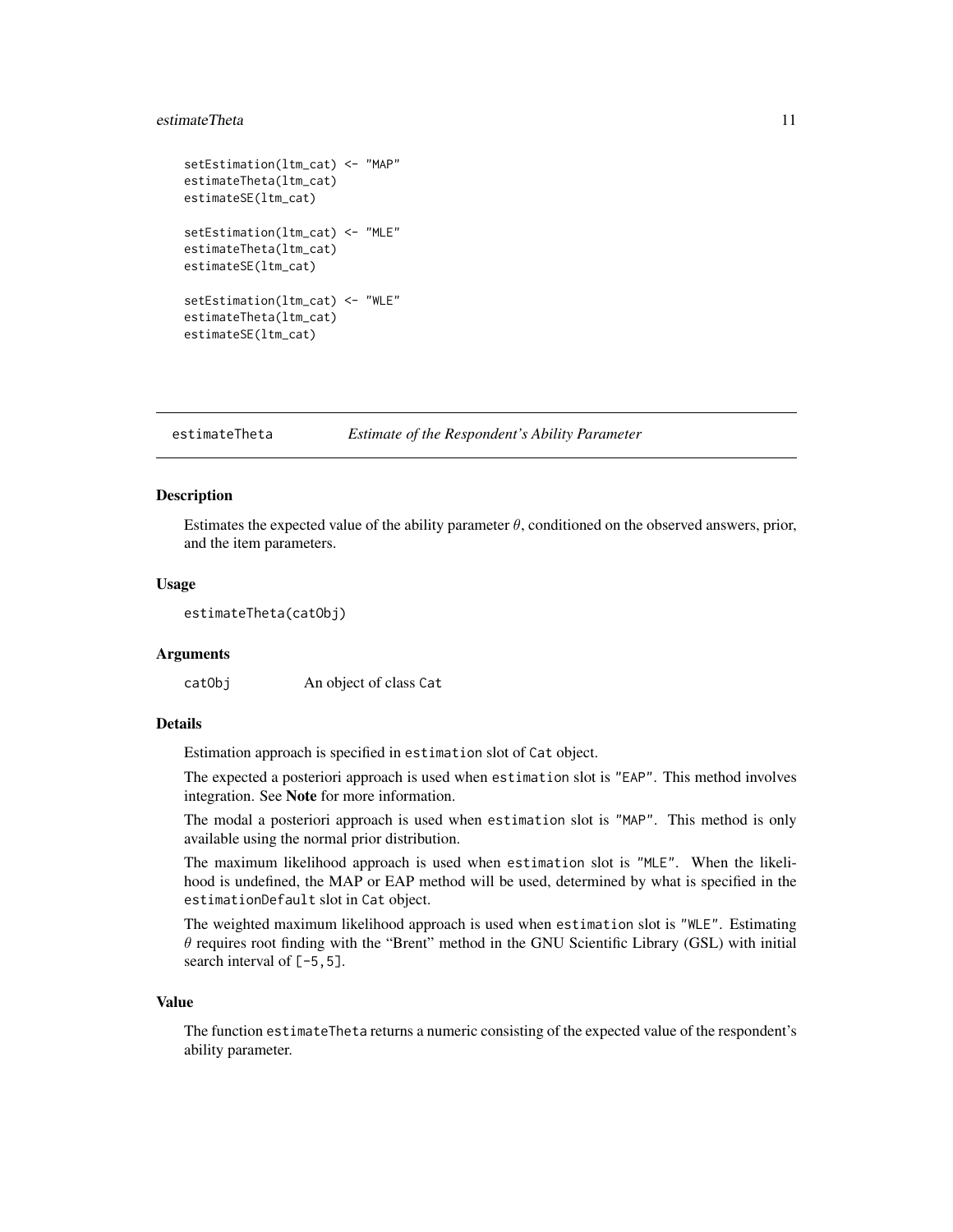This function is to allow users to access the internal functions of the package. During item selection, all calculations are done in compiled C++ code.

This function uses adaptive quadrature methods from the GNU Scientific Library (GSL) to approximate single-dimensional integrals with high accuracy. The bounds of integration are determined by the lowerBound and upperBound slots of the Cat object.

#### Author(s)

Haley Acevedo, Ryden Butler, Josh W. Cutler, Matt Malis, Jacob M. Montgomery, Tom Wilkinson, Erin Rossiter, Min Hee Seo, Alex Weil

### References

van der Linden, Wim J. 1998. "Bayesian Item Selection Criteria for Adaptive Testing." Psychometrika 63(2):201-216.

Van der Linden, Wim J., and Peter J. Pashley. 2009. "Item Selection and Ability Estimation in Adaptive Testing." Elements of Adaptive Testing. Springer New York, 3-30.

#### See Also

[Cat-class](#page-1-1), [estimateSE](#page-8-1)

### Examples

```
## Loading ltm Cat object
data(ltm_cat)
## Store example answers
setAnswers(ltm_cat) <- c(1,0,1,0,1, rep(NA, 35))
## Set different estimation procedures and estimate ability parameter
setEstimation(ltm_cat) <- "EAP"
estimateTheta(ltm_cat)
setEstimation(ltm_cat) <- "MAP"
estimateTheta(ltm_cat)
setEstimation(ltm_cat) <- "MLE"
estimateTheta(ltm_cat)
setEstimation(ltm_cat) <- "WLE"
estimateTheta(ltm_cat)
```
<span id="page-11-0"></span>

## Note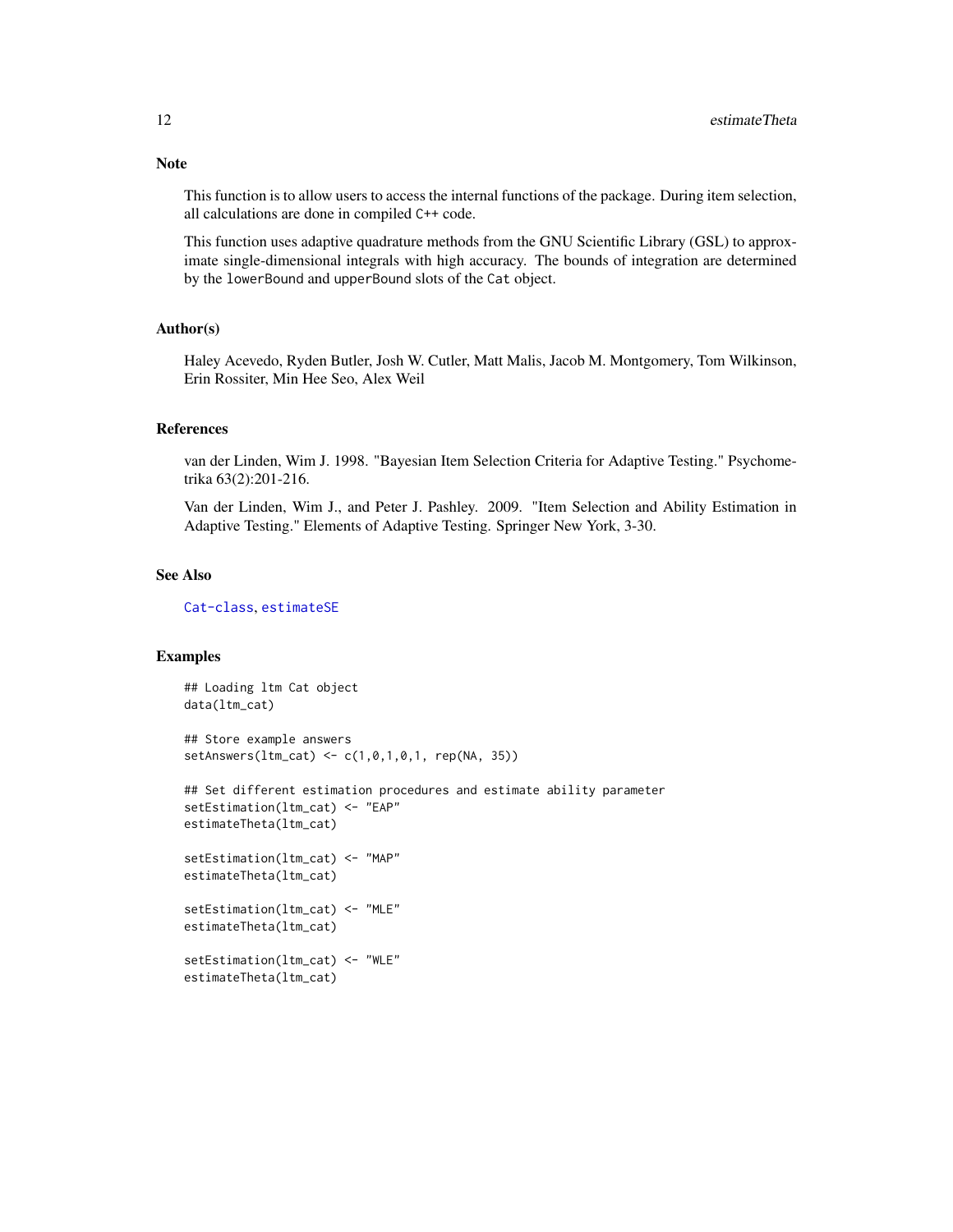<span id="page-12-1"></span><span id="page-12-0"></span>

#### Description

Estimates the expected value of the ability parameter  $\theta$ , conditioned on the observed answers, prior, and the item parameters for complete response profiles for a dataset of respondents.

#### Usage

estimateThetas(catObj, responses)

#### Arguments

| catObj    | An object of class Cat                    |
|-----------|-------------------------------------------|
| responses | A dataframe of complete response profiles |

#### Details

Estimation approach is specified in estimation slot of Cat object.

The expected a posteriori approach is used when estimation slot is "EAP". This method involves integration. See Note for more information.

The modal a posteriori approach is used when estimation slot is "MAP". This method is only available using the normal prior distribution.

The maximum likelihood approach is used when estimation slot is "MLE". When the likelihood is undefined, the MAP or EAP method will be used, determined by what is specified in the estimationDefault slot in Cat object.

The weighted maximum likelihood approach is used when estimation slot is "WLE". Estimating  $\theta$  requires root finding with the "Brent" method in the GNU Scientific Library (GSL) with initial search interval of  $[-5, 5]$ .

### Value

The function estimateThetas returns a vector of the expected values of the respondents' ability parameters.

#### Note

This function is to allow users to access the internal functions of the package. During item selection, all calculations are done in compiled C++ code.

This function uses adaptive quadrature methods from the GNU Scientific Library (GSL) to approximate single-dimensional integrals with high accuracy. The bounds of integration are determined by the lowerBound and upperBound slots of the Cat object.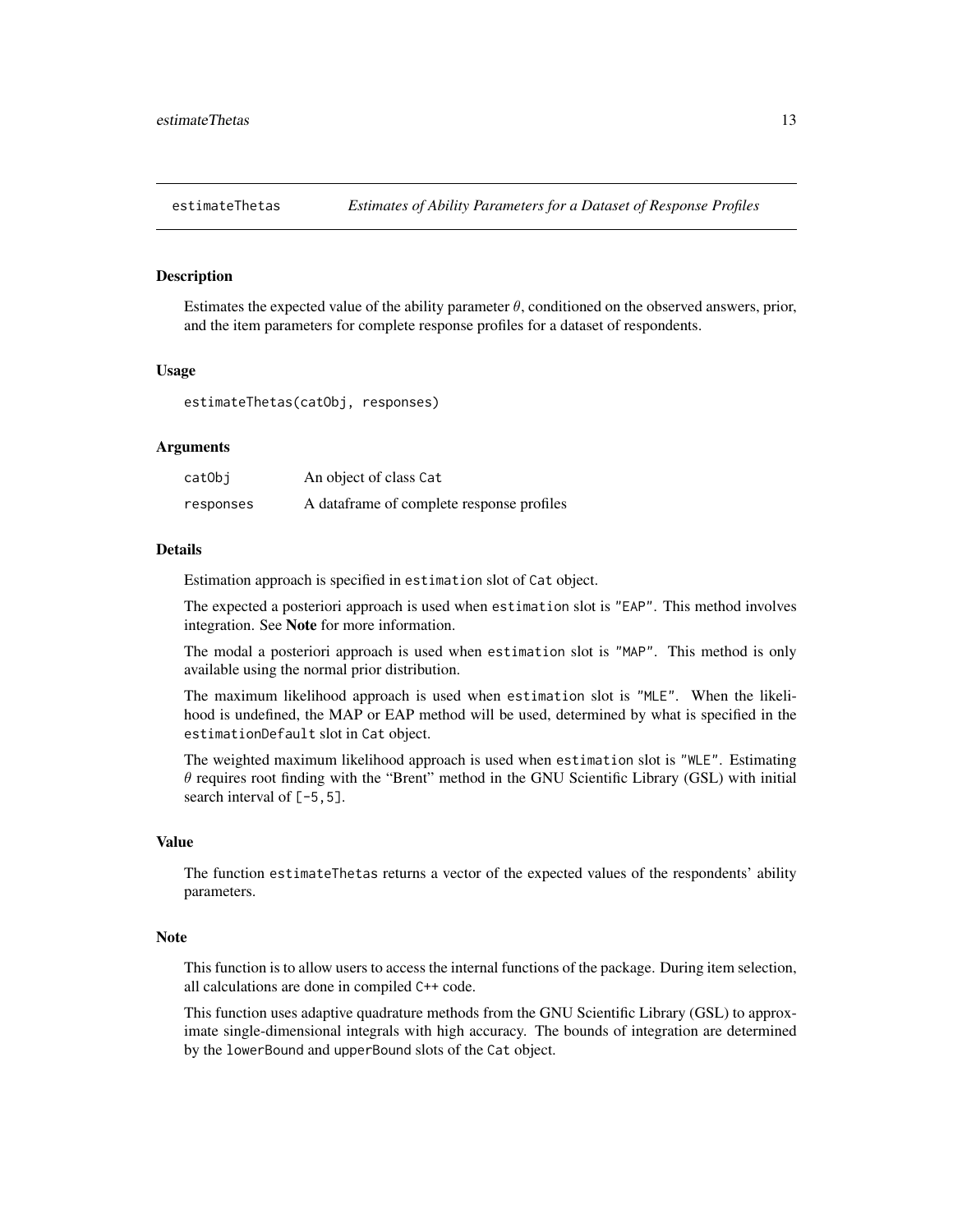### <span id="page-13-0"></span>Author(s)

Haley Acevedo, Ryden Butler, Josh W. Cutler, Matt Malis, Jacob M. Montgomery, Tom Wilkinson, Erin Rossiter, Min Hee Seo, Alex Weil

#### See Also

[Cat-class](#page-1-1), [estimateTheta](#page-10-1)

### Examples

```
## Loading ltm Cat object
data(ltm_cat)
## Set different estimation procedures and estimate ability parameter
data(npi)
setEstimation(ltm_cat) <- "EAP"
estimateThetas(ltm_cat, responses = npi[1:25, ])
```
<span id="page-13-1"></span>expectedKL *Expected Kullback-Leibler Information*

### Description

Calculates the expected Kullback-Leibler information for an individual question item.

#### Usage

```
expectedKL(catObj, item)
```
#### Arguments

| catObi | An object of class Cat                               |
|--------|------------------------------------------------------|
| item   | An integer indicating the index of the question item |

#### Details

The function expectedKL calculates the expected value of the Kullback-Leibler information for a specified item where the bounds of integration are  $\hat{\theta} \pm \delta$ , where  $\delta$  is z times the square root of the Fisher test information and  $z$  is specified in the z slot of the Cat object. See Note for more information on integration.

#### Value

The function expectedKL returns a numeric indicating the expected Kullback-Leibler information for the specified item, given the current answer profile and ability parameter estimate.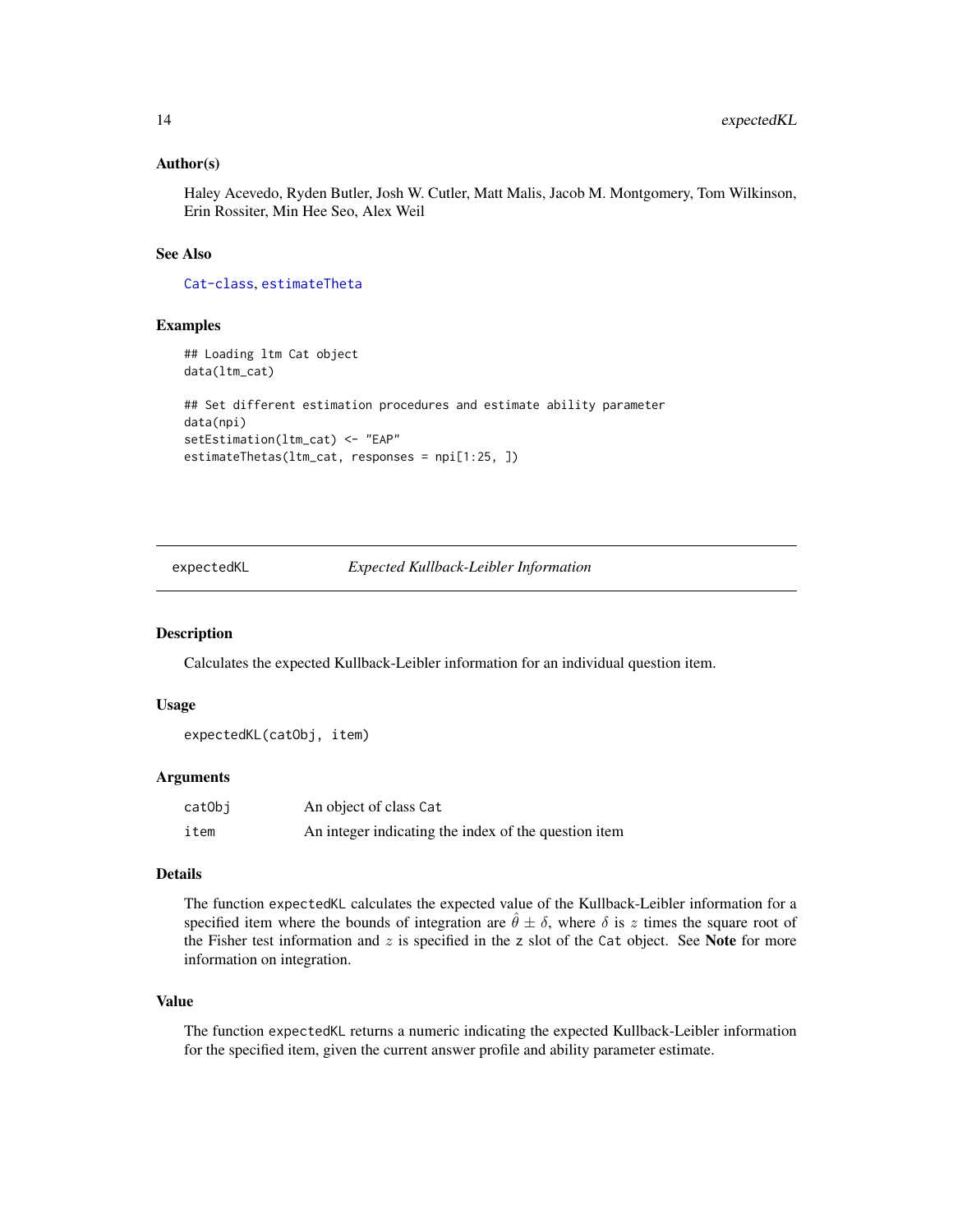### <span id="page-14-0"></span>expectedObsInf 15

#### Note

This function is to allow users to access the internal functions of the package. During item selection, all calculations are done in compiled C++ code.

This function uses adaptive quadrature methods from the GNU Scientific Library (GSL) to approximate single-dimensional integrals with high accuracy.

### Author(s)

Haley Acevedo, Ryden Butler, Josh W. Cutler, Matt Malis, Jacob M. Montgomery, Tom Wilkinson, Erin Rossiter, Min Hee Seo, Alex Weil

#### See Also

[likelihoodKL](#page-28-1), [posteriorKL](#page-44-1), [selectItem](#page-50-1)

#### Examples

```
## Loading ltm Cat object
data(ltm_cat)
## Store example answers
setAnswers(ltm_cat) <- c(1,0,1,0,1, rep(NA, 35))
## Estimate KL for different unasked items
expectedKL(ltm_cat, item = 10)
```
expectedKL(ltm\_cat, item = 20) expectedKL(ltm\_cat, item = 30)

<span id="page-14-1"></span>expectedObsInf *Expected Observed Information*

### Description

Calculates the expected information, which is the observed information attained from a specific response set times the probability of that profile occurring.

#### Usage

```
expectedObsInf(catObj, item)
```
#### Arguments

| catObi | An object of class Cat                               |
|--------|------------------------------------------------------|
| item   | An integer indicating the index of the question item |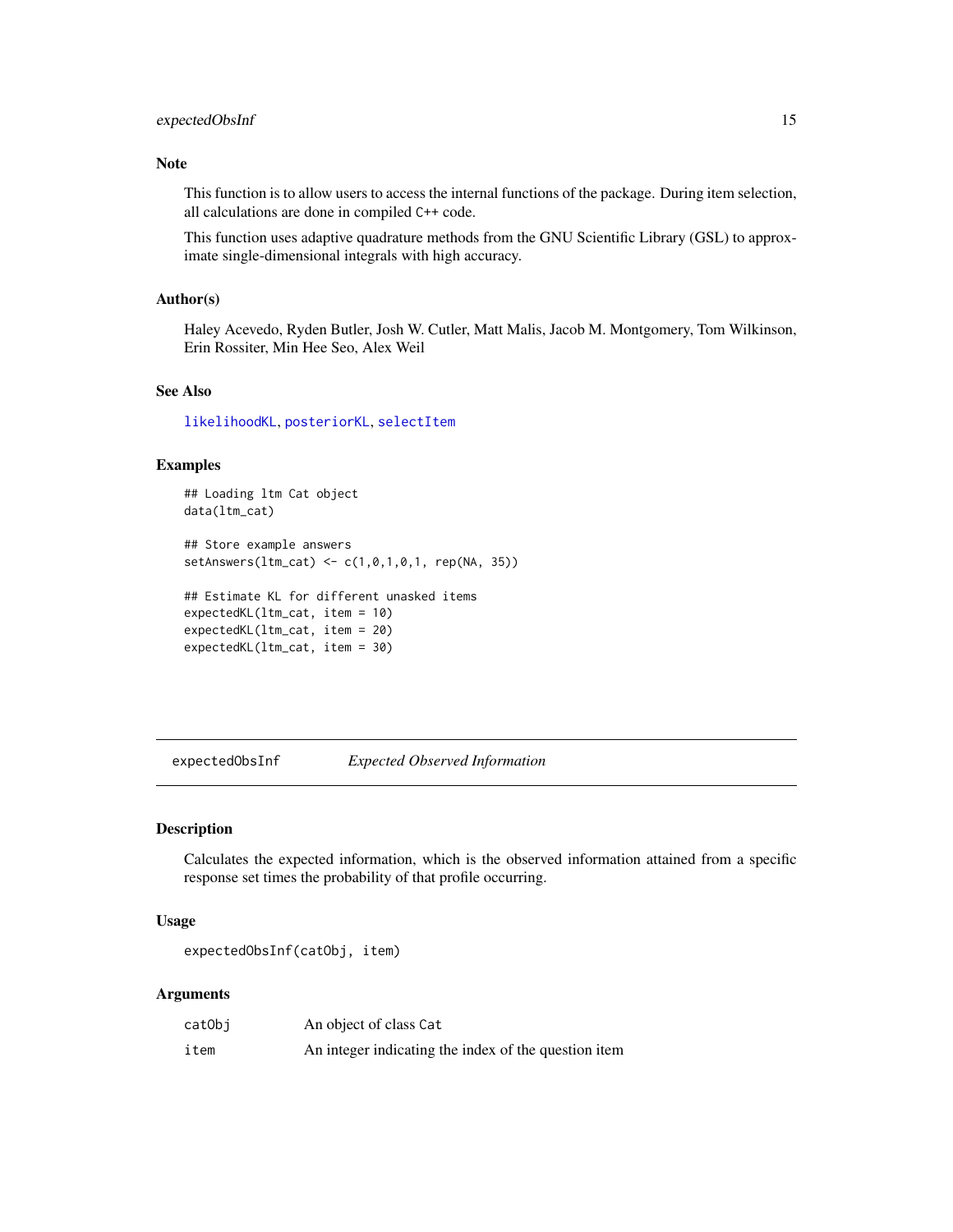### <span id="page-15-0"></span>Value

The function expectedObsInf returns a numeric value of the expected information.

#### Note

This function is to allow users to access the internal functions of the package. During item selection, all calculations are done in compiled C++ code.

### Author(s)

Haley Acevedo, Ryden Butler, Josh W. Cutler, Matt Malis, Jacob M. Montgomery, Tom Wilkinson, Erin Rossiter, Min Hee Seo, Alex Weil

### See Also

[estimateSE](#page-8-1),[obsInf](#page-37-1), [probability](#page-47-1), [selectItem](#page-50-1)

### Examples

```
## Loading ltm Cat object
data(ltm_cat)
## Store example answers
setAnswers(ltm_cat) <- c(1,0,1,0,1, rep(NA, 35))
```

```
## Expected observed information for different items
expectedObsInf(ltm_cat, item = 10)
expectedObsInf(ltm_cat, item = 20)
```
<span id="page-15-1"></span>expectedPV *Expected Posterior Variance*

#### Description

Estimates the expected posterior variance for a respondent's estimated ability parameter for an item yet to be answered based on a respondent's ability parameter estimate from the already-answered items.

#### Usage

expectedPV(catObj, item)

#### Arguments

| catObj | An object of class Cat                               |
|--------|------------------------------------------------------|
| item   | An integer indicating the index of the question item |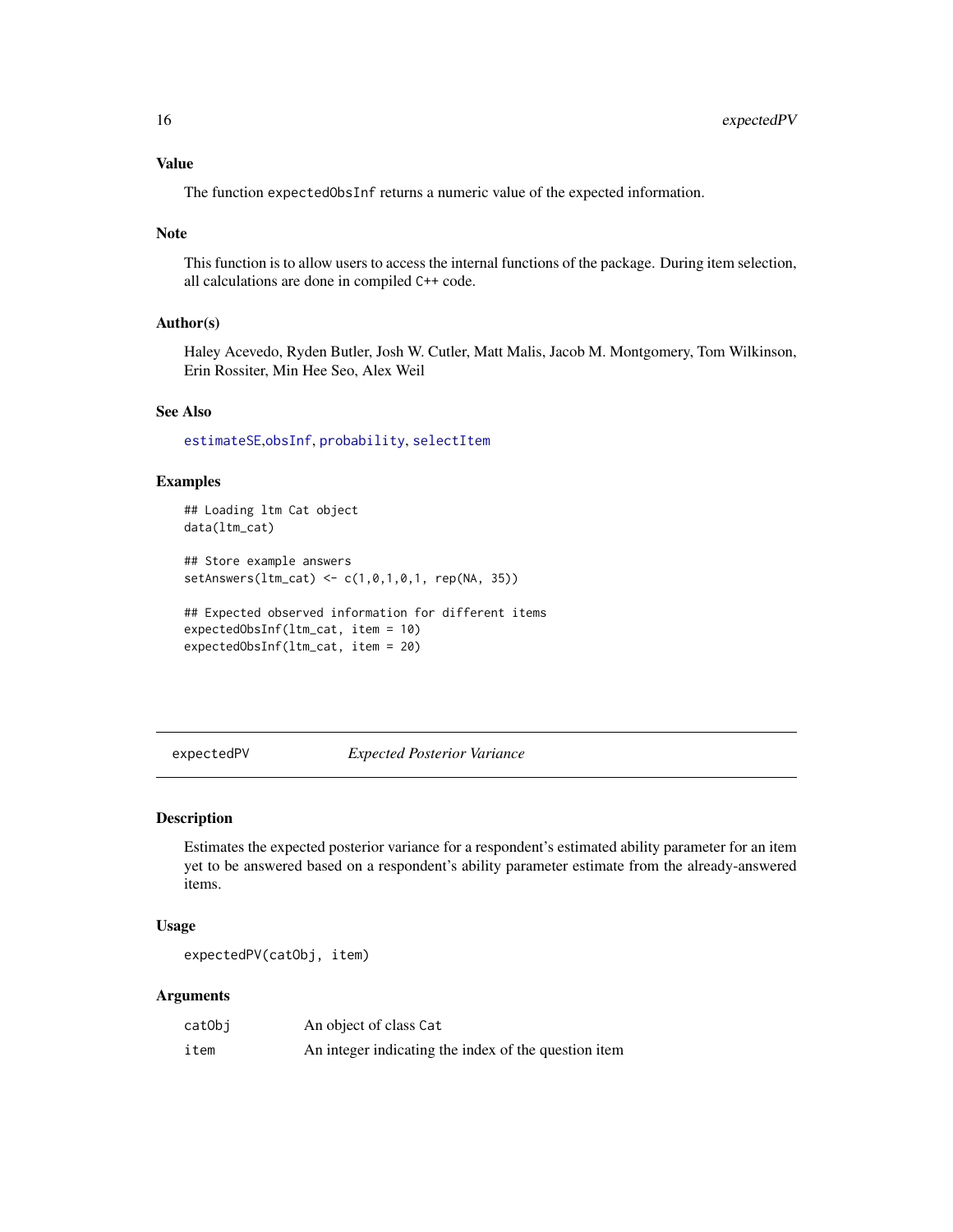#### <span id="page-16-0"></span>fisherInf 17

### Value

The function expectedPV returns a numeric value indicating a respondent's expected posterior variance for an unasked item.

### Note

This function is to allow users to access the internal functions of the package. During item selection, all calculations are done in compiled C++ code.

### Author(s)

Haley Acevedo, Ryden Butler, Josh W. Cutler, Matt Malis, Jacob M. Montgomery, Tom Wilkinson, Erin Rossiter, Min Hee Seo, Alex Weil

### See Also

[estimateSE](#page-8-1), [probability](#page-47-1), [selectItem](#page-50-1)

#### Examples

```
## Loading ltm Cat object
data(ltm_cat)
## Store example answers
setAnswers(ltm_cat) <- c(1,0,1,0,1, rep(NA, 35))
## Estimate EPV for different unasked items
expectedPV(ltm_cat, item = 10)
expectedPV(ltm_cat, item = 20)
expectedPV(ltm_cat, item = 30)
```
<span id="page-16-1"></span>fisherInf *Fisher's Information*

#### Description

Calculates the expected value of the observed information of the likelihood evaluated at the input value  $\theta$ .

### Usage

fisherInf(catObj, theta, item)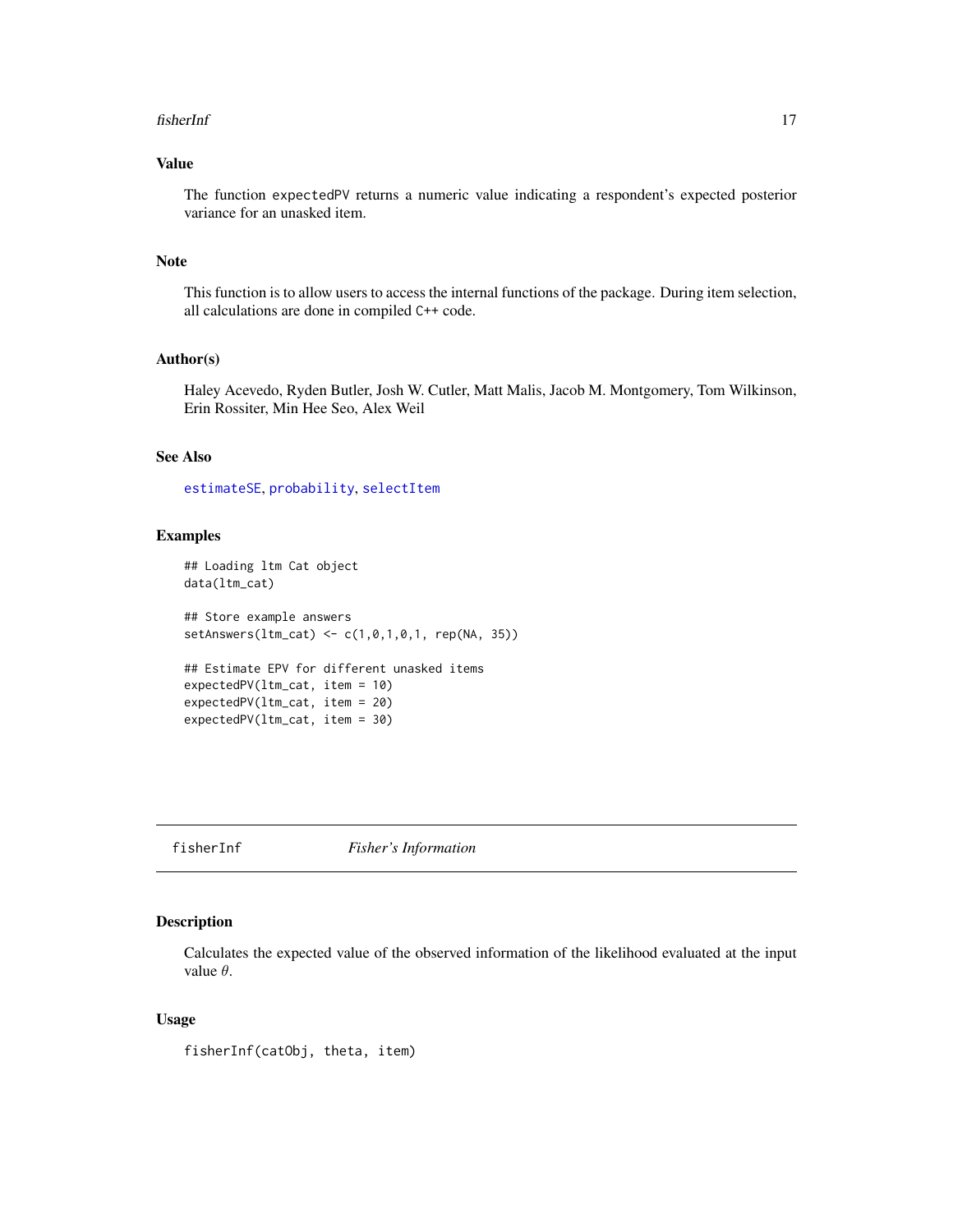<span id="page-17-0"></span>18 fisherInf

#### Arguments

| catObi | An object of class Cat                                              |
|--------|---------------------------------------------------------------------|
| theta  | A numeric or an integer indicating the potential value for $\theta$ |
| item   | An integer indicating the index of the question item                |

### Details

For the dichotomous case, this Fisher's information is equivalent to the observed information.

### Value

The function fisherInf returns a numeric of the expected value of the observed information of the likelihood evaluated at the input value  $\theta$ .

#### Note

This function is to allow users to access the internal functions of the package. During item selection, all calculations are done in compiled C++ code.

### Author(s)

Haley Acevedo, Ryden Butler, Josh W. Cutler, Matt Malis, Jacob M. Montgomery, Tom Wilkinson, Erin Rossiter, Min Hee Seo, Alex Weil

### See Also

[fisherTestInfo](#page-18-1), [obsInf](#page-37-1), [selectItem](#page-50-1)

fisherInf(ltm\_cat, theta = 1, item = 20)

### Examples

```
## Loading ltm Cat object
data(ltm_cat)
## Store example answers
setAnswers(ltm_cat) <- c(1,0,1,0,1, rep(NA, 35))
## Fisher's information for different items, at ability parameter of 1
fisherInf(ltm_cat, theta = 1, item = 10)
```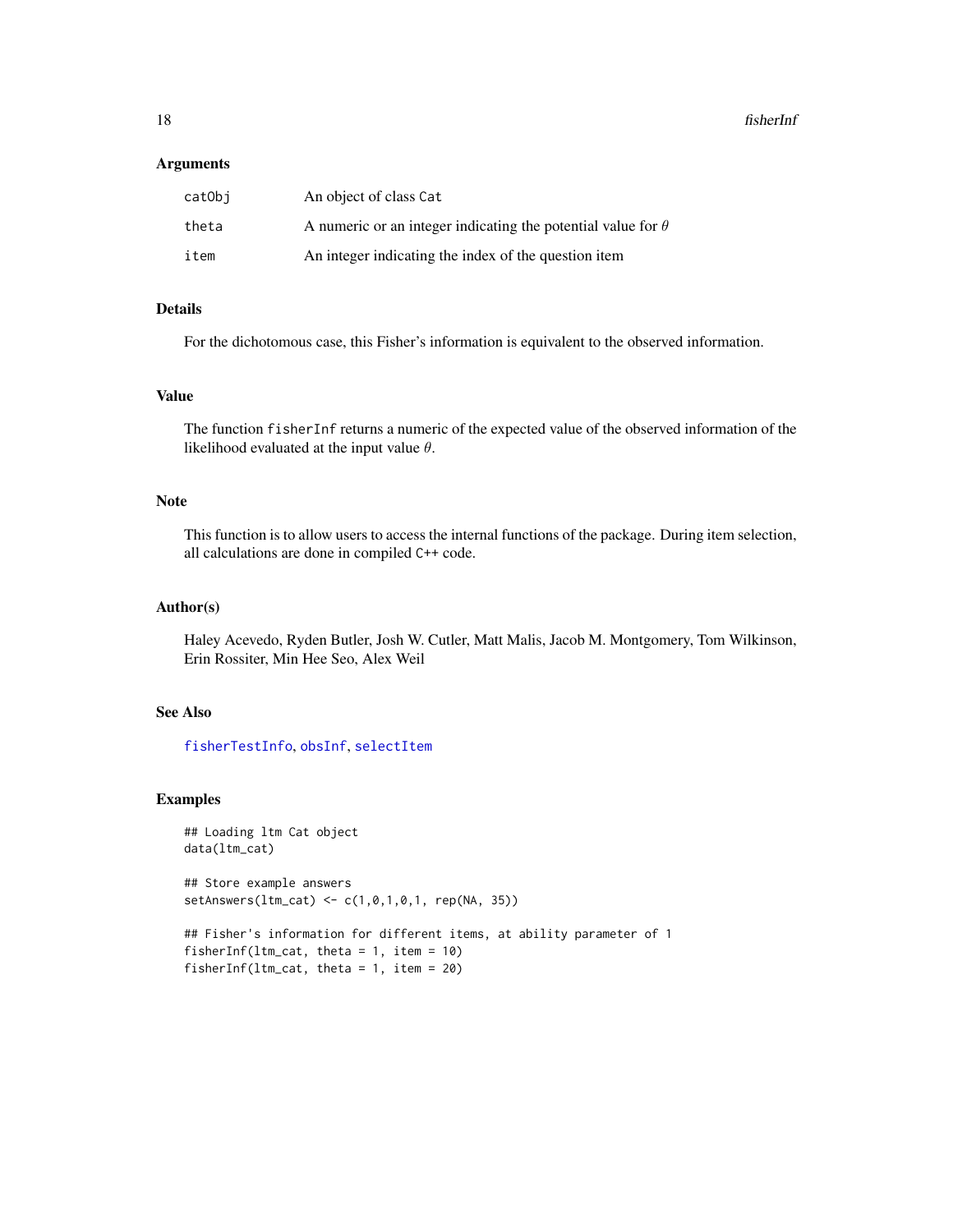<span id="page-18-1"></span><span id="page-18-0"></span>fisherTestInfo *Fisher's Test Information*

### Description

Calculates the total information gained for a respondent for all answered items, conditioned on  $\theta$ .

#### Usage

```
fisherTestInfo(catObj)
```
### Arguments

catObj An object of class Cat

#### Value

The function fisherTestInfo returns a numeric indicating the total information gained for a respondent, given a specific answer set and the current estimate of  $\theta$ .

#### Note

This function is to allow users to access the internal functions of the package. During item selection, all calculations are done in compiled C++ code.

#### Author(s)

Haley Acevedo, Ryden Butler, Josh W. Cutler, Matt Malis, Jacob M. Montgomery, Tom Wilkinson, Erin Rossiter, Min Hee Seo, Alex Weil

### See Also

[fisherInf](#page-16-1)

### Examples

```
## Loading ltm Cat object
data(ltm_cat)
```
## Store example answers setAnswers(ltm\_cat) <- c(1,0,1,0,1, rep(NA, 35))

```
## Fisher's test information for answer profile
fisherTestInfo(ltm_cat)
```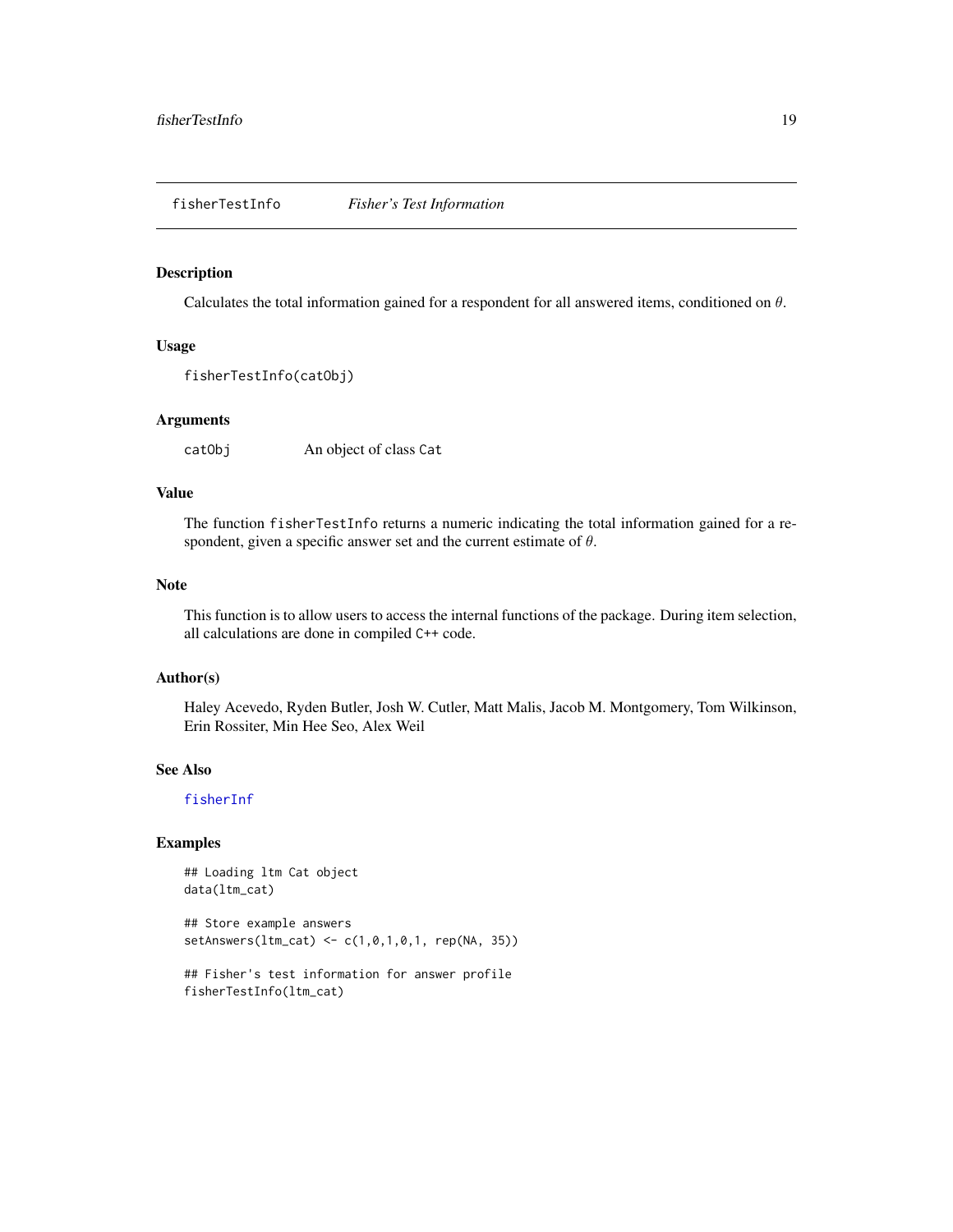<span id="page-19-1"></span><span id="page-19-0"></span>

#### Description

Getter methods to access slots of a Cat object.

#### Usage

```
## S4 method for signature 'Cat'
getModel(catObj)
## S4 method for signature 'Cat'
getGuessing(catObj)
## S4 method for signature 'Cat'
getDiscrimination(catObj)
## S4 method for signature 'Cat'
getDifficulty(catObj)
## S4 method for signature 'Cat'
getAnswers(catObj)
## S4 method for signature 'Cat'
getPriorName(catObj)
## S4 method for signature 'Cat'
getPriorParams(catObj)
## S4 method for signature 'Cat'
getLowerBound(catObj)
## S4 method for signature 'Cat'
getUpperBound(catObj)
## S4 method for signature 'Cat'
getEstimation(catObj)
## S4 method for signature 'Cat'
getEstimationDefault(catObj)
## S4 method for signature 'Cat'
getSelection(catObj)
## S4 method for signature 'Cat'
getZ(catObj)
```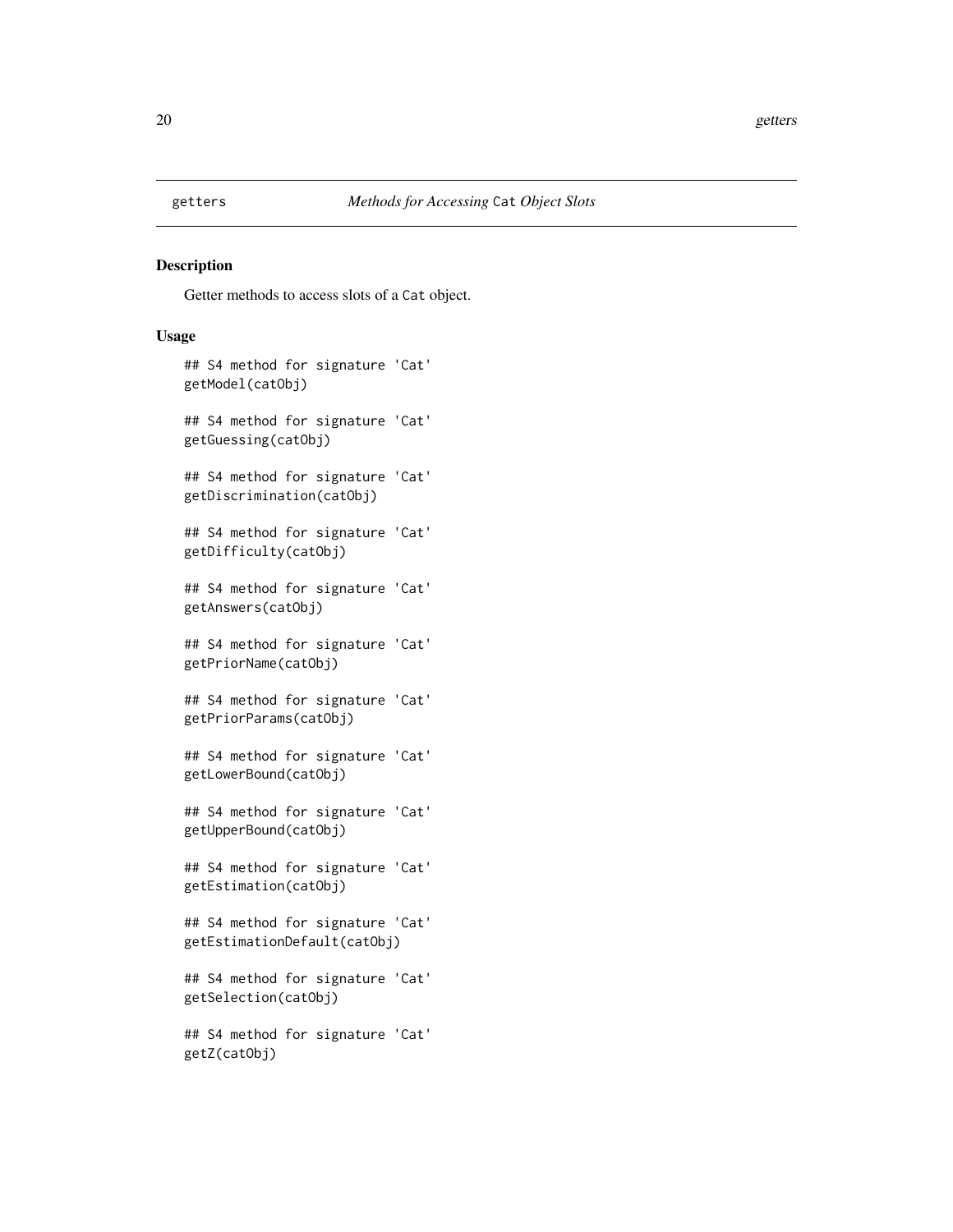#### <span id="page-20-0"></span>getters 21

```
## S4 method for signature 'Cat'
getLengthThreshold(catObj)
## S4 method for signature 'Cat'
getSeThreshold(catObj)
## S4 method for signature 'Cat'
getInfoThreshold(catObj)
## S4 method for signature 'Cat'
getGainThreshold(catObj)
## S4 method for signature 'Cat'
getLengthOverride(catObj)
## S4 method for signature 'Cat'
getGainOverride(catObj)
```
### Arguments

catObj An object of class Cat

### Value

These functions return the respective slot from Cat object.

#### Author(s)

Haley Acevedo, Ryden Butler, Josh W. Cutler, Matt Malis, Jacob M. Montgomery, Tom Wilkinson, Erin Rossiter, Min Hee Seo, Alex Weil

#### See Also

[Cat-class](#page-1-1), [setters](#page-52-1)

### Examples

```
## Loading ltm Cat object
data(ltm_cat)
```
## Getting estimation slot before and after change getEstimation(ltm\_cat) setEstimation(ltm\_cat) <- "MAP" getEstimation(ltm\_cat)

```
## Getting discrimination slot before and after change
getDiscrimination(ltm_cat)
setDiscrimination(ltm_cat) <- rep(1, 40)
getDiscrimination(ltm_cat)
```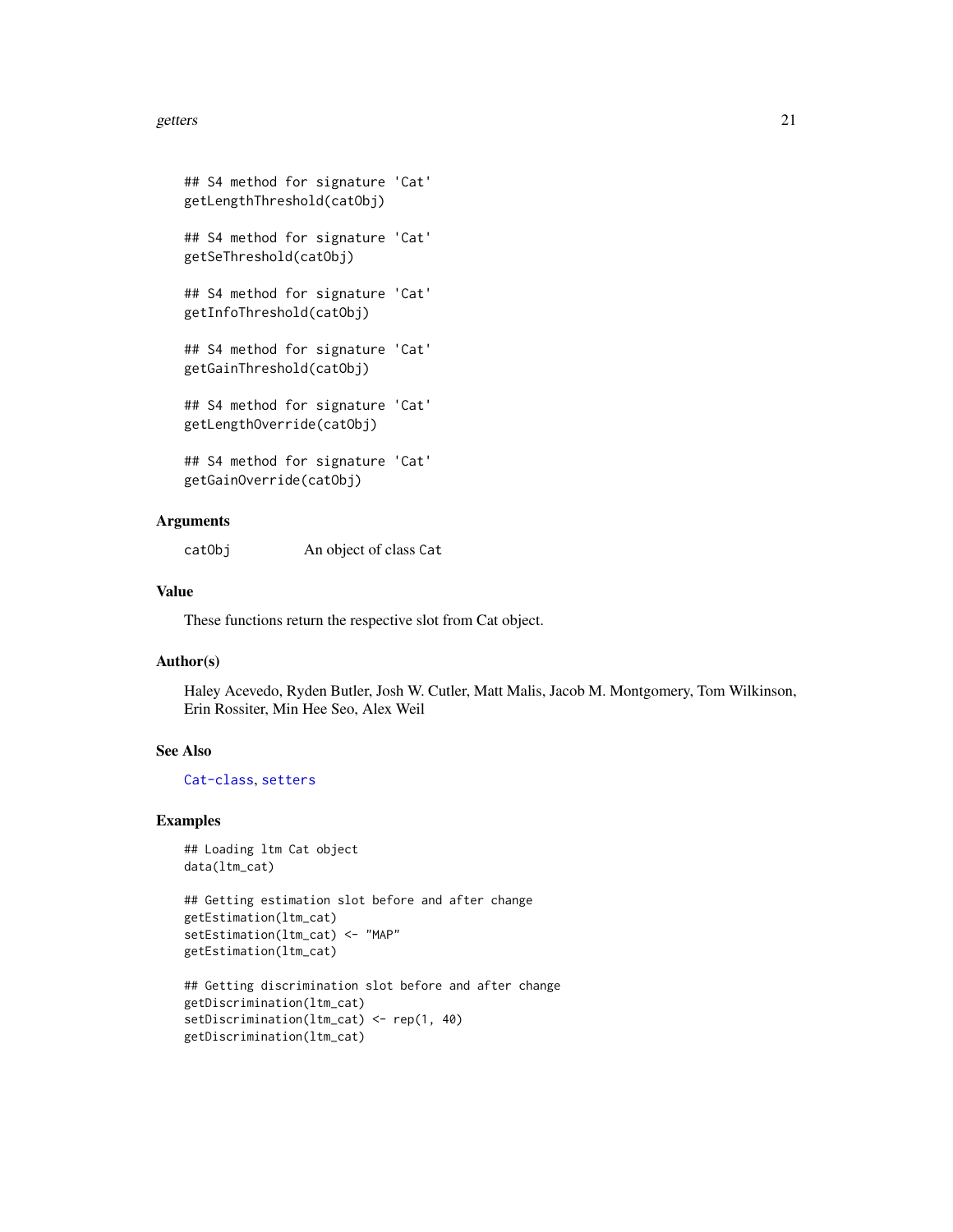#### <span id="page-21-1"></span><span id="page-21-0"></span>gpcmCat *Computerized Adaptive Testing Generalized Partial Credit Model*

#### Description

This function fits the generalized partial credit model for ordinal polytomous data and populates the fitted values for discrimination and difficulty parameters to an object of class Cat.

#### Usage

## S4 method for signature 'data.frame'  $gpcmCat(data, quadraturePoints = 21, ...)$ 

## S4 method for signature 'gpcm' gpcmCat(data, quadraturePoints = NULL, ...)

### Arguments

| data             | A data frame of manifest variables or an object of class gpcm.                                                                                                                 |
|------------------|--------------------------------------------------------------------------------------------------------------------------------------------------------------------------------|
| quadraturePoints |                                                                                                                                                                                |
|                  | A numeric to be passed into the gpcm function indicating the number of Gauss-<br>Hermite quadrature points. Only applicable when data is a data frame. Default<br>value is 21. |
| .                | arguments to be passed to methods. For more details about the arguments, see<br>gpcm in the 1tm package.                                                                       |

#### Details

The data argument of the function gpcmCat is either a data frame or an object of class gpcm from the ltm package. If it is a data frame each row represents a respondent and each column represents a question item. If it is an object of the class gpcm, it is output from the gpcm function in the ltm package.

The quadraturePoints argument of the function gpcmCat is used only when the data argument is a data frame. quadraturePoints is then passed to the gpcm function from the ltm package when fitting the generalized partial credit model to the data and is used when approximating the value of integrals.

#### Value

The function gpcmCat returns an object of class Cat with changes to the following slots:

- difficulty A list of difficulty parameters, where each element in the list corresponds to the difficulty parameters for an item.
- discrimination A vector consisting of of discrimination parameters for each item.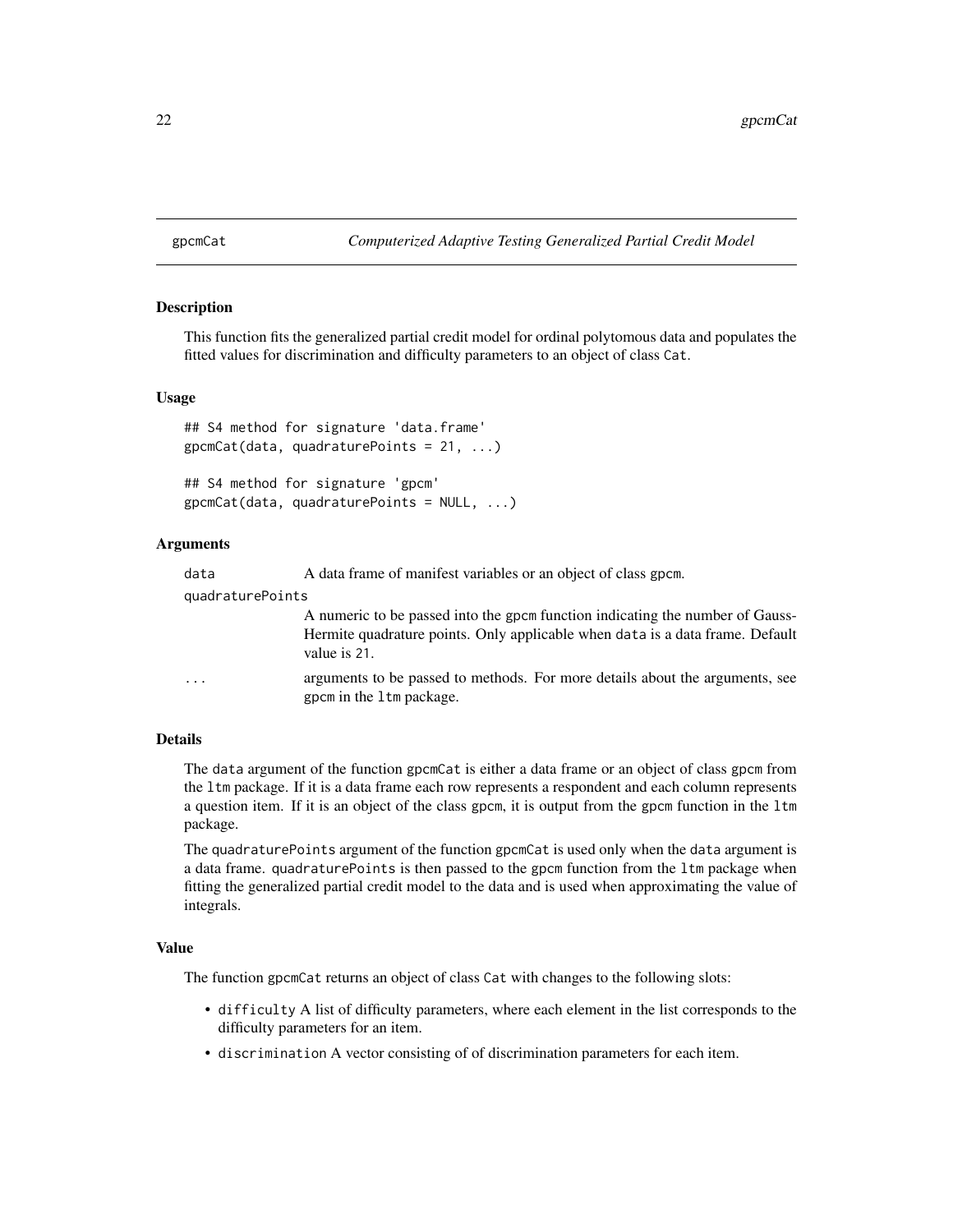#### <span id="page-22-0"></span>gpcmCat  $23$

• model The string "gpcm", indicating this Cat object corresponds to a generalized partial credit model.

See [Cat-class](#page-1-1) for default values of Cat object slots. See Examples and [setters](#page-52-1) for example code to change slot values.

#### Note

In case the Hessian matrix at convergence is not positive definite try to use start. val = "random".

#### Author(s)

Haley Acevedo, Ryden Butler, Josh W. Cutler, Matt Malis, Jacob M. Montgomery, Tom Wilkinson, Erin Rossiter, Min Hee Seo, Alex Weil

### References

Baker, Frank B. and Seock-Ho Kim. 2004. Item Response Theory: Parameter Estimation Techniques. New York: Marcel Dekker.

Muraki, Eiji. 1992. "A generalized partial credit model: Application of an EM algorithm." ETS Research Report Series 1992(1):1-30.

Rizopoulos, Dimitris. 2006. "ltm: An R Package for Latent Variable Modeling and Item Response Theory Analyses." Journal of Statistical Software 17(5):1-25.

### See Also

[Cat-class](#page-1-1), [grmCat](#page-24-1), [polknowTAPS](#page-43-1), [probability](#page-47-1)

#### Examples

```
## Not run:
## Creating Cat object with fitted object of class gpcm
data(polknowTAPS)
gpcm_fit <- gpcm(polknowTAPS, constraint = "gpcm", control = list(iter.qN = 200, GHk = 100))
class(gpcm_fit)
gpcm_cat <- gpcmCat(gpcm_fit)
```
## End(Not run)

```
## Creating Cat objects from large datasets is computationally expensive
## Load the Cat object created from the above code
data(gpcm_cat)
```

```
## Slots that have changed from default values
getModel(gpcm_cat)
getDifficulty(gpcm_cat)
getDiscrimination(gpcm_cat)
```

```
## Changing slots from default values
setEstimation(gpcm_cat) <- "MLE"
setSelection(gpcm_cat) <- "MFI"
```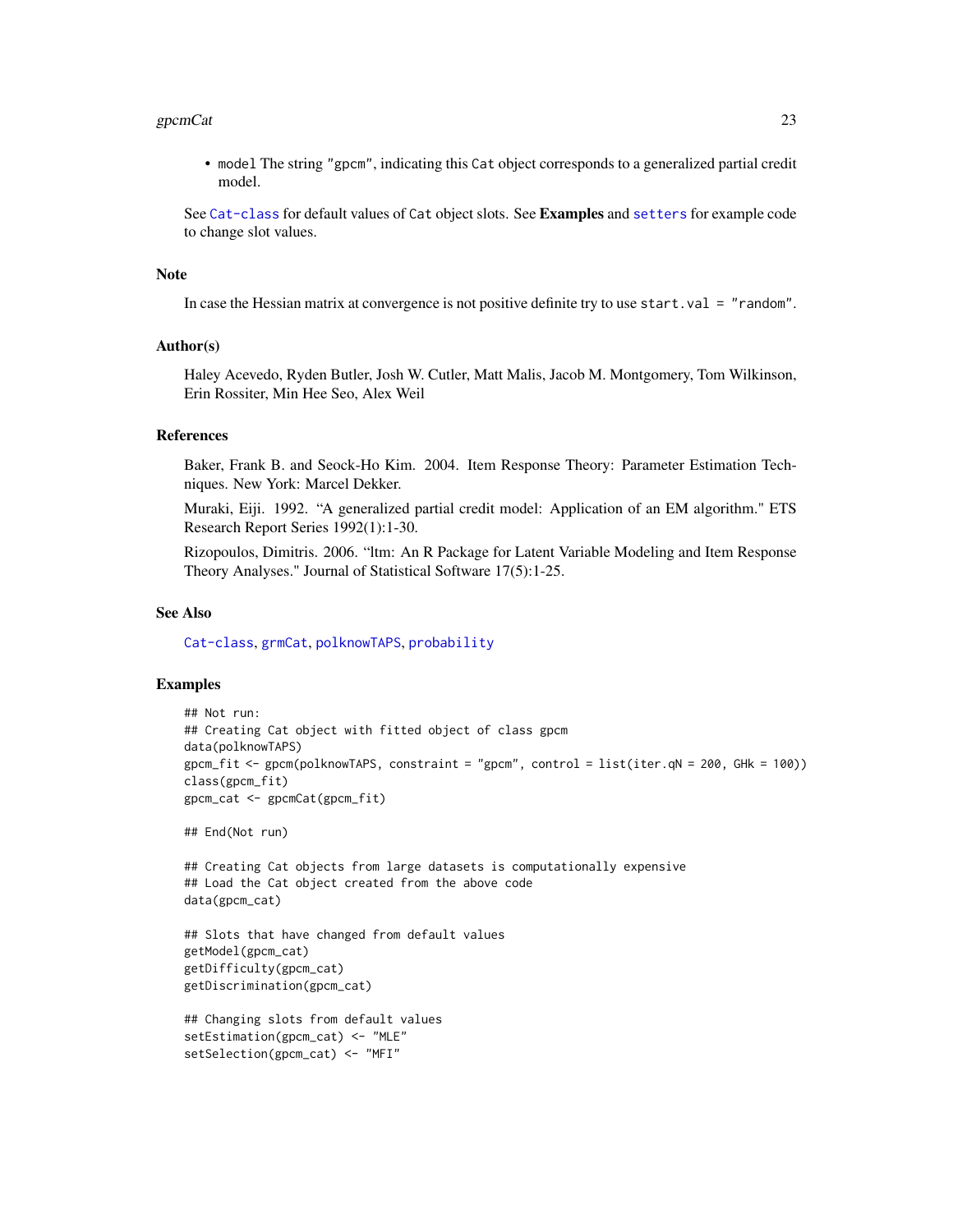<span id="page-23-0"></span>gpcm\_cat *gpcm Cat Object*

### Description

An object of class Cat created using the gpcmCat function with the polknowTAPS dataset. To have a better fitting model, we first fit an object of class gpcm from the ltm package which provides for additional control values to be used in fitting. See gpcmCat.

#### Usage

data(gpcm\_cat)

### Format

An object of class Cat. See [Cat-class](#page-1-1) for more details.

### See Also

[Cat-class](#page-1-1), [gpcmCat](#page-21-1), [polknowTAPS](#page-43-1)

### Examples

```
## Not run:
## How this Cat object was created
data(polknowTAPS)
gpcm_fit <- gpcm(polknowTAPS, constraint = "gpcm", control = list(iter.qN = 200, GHk = 100))
gpcm_cat <- gpcmCat(gpcm_fit)
```

```
## End(Not run)
```
## How to load this Cat object for usage data(gpcm\_cat)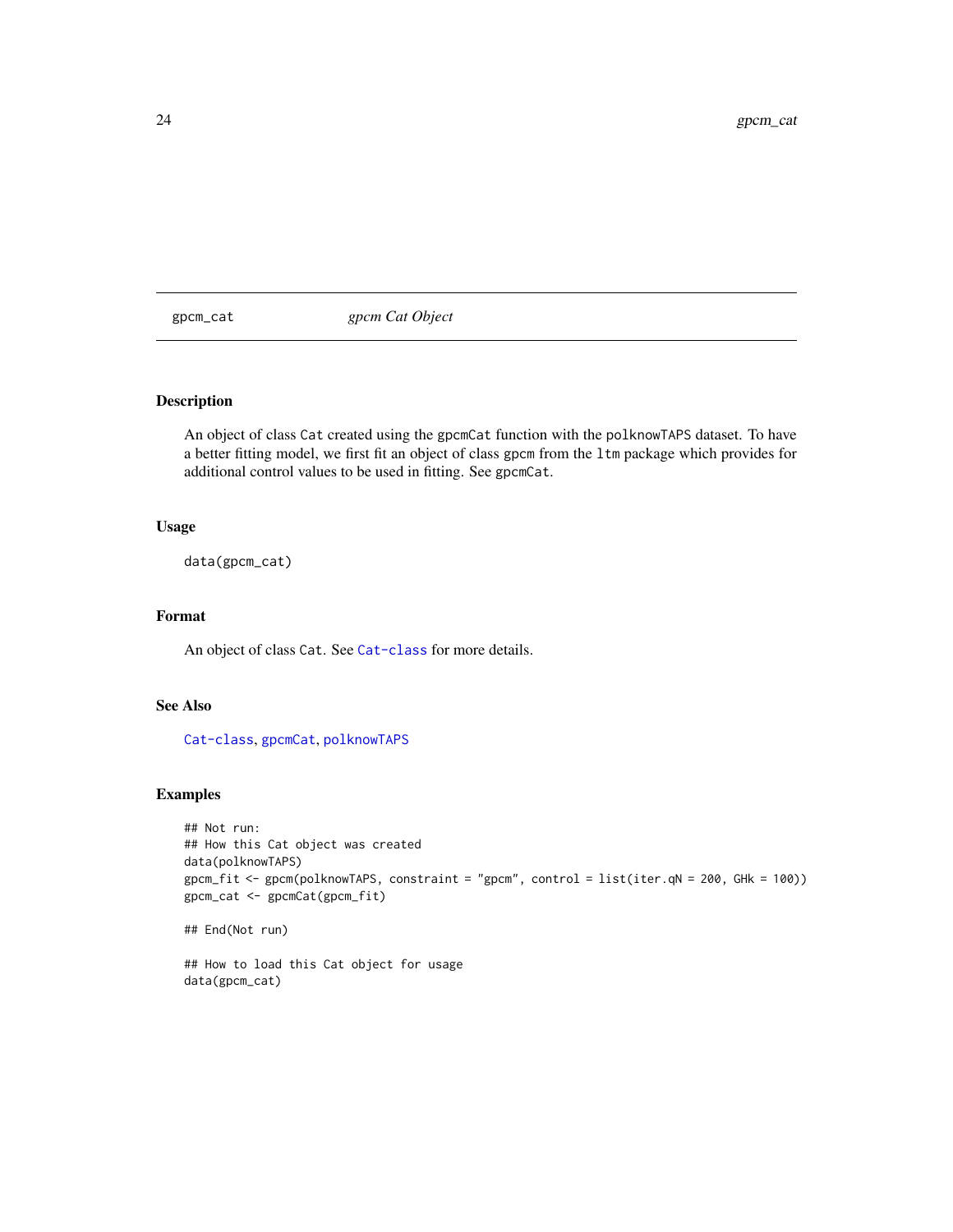<span id="page-24-1"></span><span id="page-24-0"></span>

#### **Description**

This function fits the graded response model for ordinal polytomous data and populates the fitted values for discrimination and difficulty parameters to an object of class Cat.

#### Usage

```
## S4 method for signature 'data.frame'
grmCat(data, quadraturePoints = 21, ...)
```

```
## S4 method for signature 'grm'
grmCat(data, quadraturePoints = NULL, ...)
```
### Arguments

| data             | A data frame of manifest variables or an object of class grm.                                                                                                                 |
|------------------|-------------------------------------------------------------------------------------------------------------------------------------------------------------------------------|
| quadraturePoints |                                                                                                                                                                               |
|                  | A numeric to be passed into the grm function indicating the number of Gauss-<br>Hermite quadrature points. Only applicable when data is a data frame. Default<br>value is 21. |
| .                | arguments to be passed to methods. For more details about the arguments, see<br>grm in the 1tm package.                                                                       |

### Details

The data argument of the function grmCat is either a data frame or an object of class grm from the ltm package. If it is a data frame each row represents a respondent and each column represents a question item. If it is an object of the class grm, it is output from the grm function in the ltm package.

The quadraturePoints argument of the function grmCat is used only when the data argument is a data frame. quadraturePoints is then passed to the grm function from the ltm package when fitting the graded response model to the data and is used when approximating the value of integrals.

#### Value

The function grmCat returns an object of class Cat with changes to the following slots:

- difficulty A list of difficulty parameters, where each element in the list corresponds to the difficulty parameters for an item.
- discrimination A vector consisting of discrimination parameters for each item.
- model The string "grm", indicating this Cat object corresponds to a graded response model.

See [Cat-class](#page-1-1) for default values of Cat object slots. See Examples and [setters](#page-52-1) for example code to change slot values.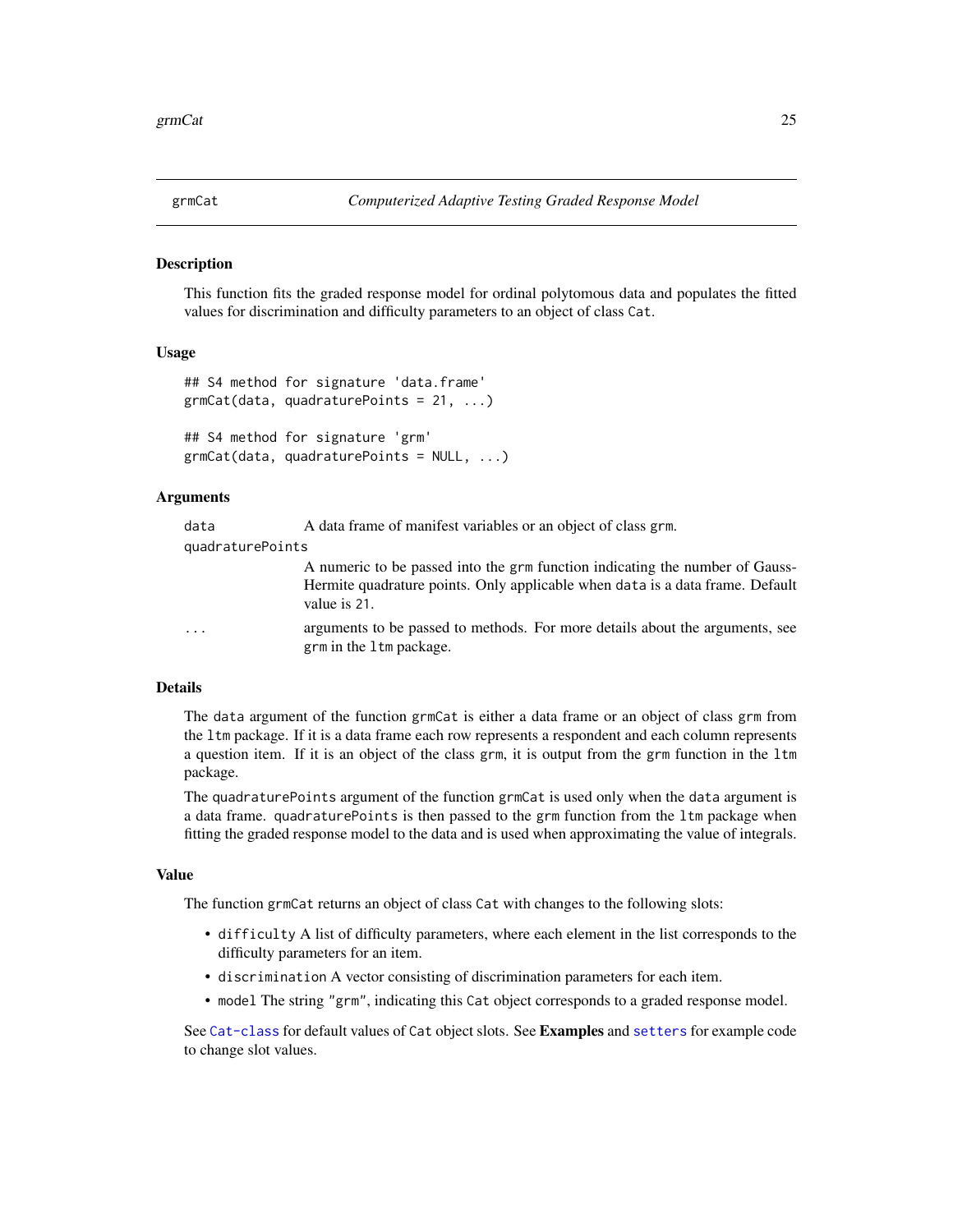#### <span id="page-25-0"></span>**Note**

In case the Hessian matrix at convergence is not positive definite try to use start. val = "random".

#### Author(s)

Haley Acevedo, Ryden Butler, Josh W. Cutler, Matt Malis, Jacob M. Montgomery, Tom Wilkinson, Erin Rossiter, Min Hee Seo, Alex Weil

#### References

Baker, Frank B. and Seock-Ho Kim. 2004. Item Response Theory: Parameter Estimation Techniques. New York: Marcel Dekker.

Samejima, Fumiko. 1969. "Estimation of Latent Ability Using a Response Pattern of Graded Scores." Psychometrika monograph supplement 34(4):100-114.

Rizopoulos, Dimitris. 2006. "ltm: An R Package for Latent Variable Modeling and Item Response Theory Analyses." Journal of Statistical Software 17(5):1-25.

#### See Also

[Cat-class](#page-1-1), [gpcmCat](#page-21-1), [nfc](#page-34-1), [probability](#page-47-1)

#### Examples

```
## Not run:
## Creating Cat object with raw data
data(nfc)
grm_cat1 <- grmCat(nfc, quadraturePoints = 100)
## Creating Cat object with fitted object of class grm
grm_fit <- grm(nfc, control = list(GHK = 100))## from ltm package
class(grm_fit)
grm_cat2 <- grmCat(grm_fit)
## Note the two Cat objects are identical
identical(grm_cat1, grm_cat2)
## End(Not run)
## Creating Cat objects from large datasets is computationally expensive
## Load the Cat object created from the above code
data(grm_cat)
## Slots that have changed from default values
getModel(grm_cat)
getDifficulty(grm_cat)
getDiscrimination(grm_cat)
## Changing slots from default values
setEstimation(grm_cat) <- "MLE"
setSelection(grm_cat) <- "MFI"
```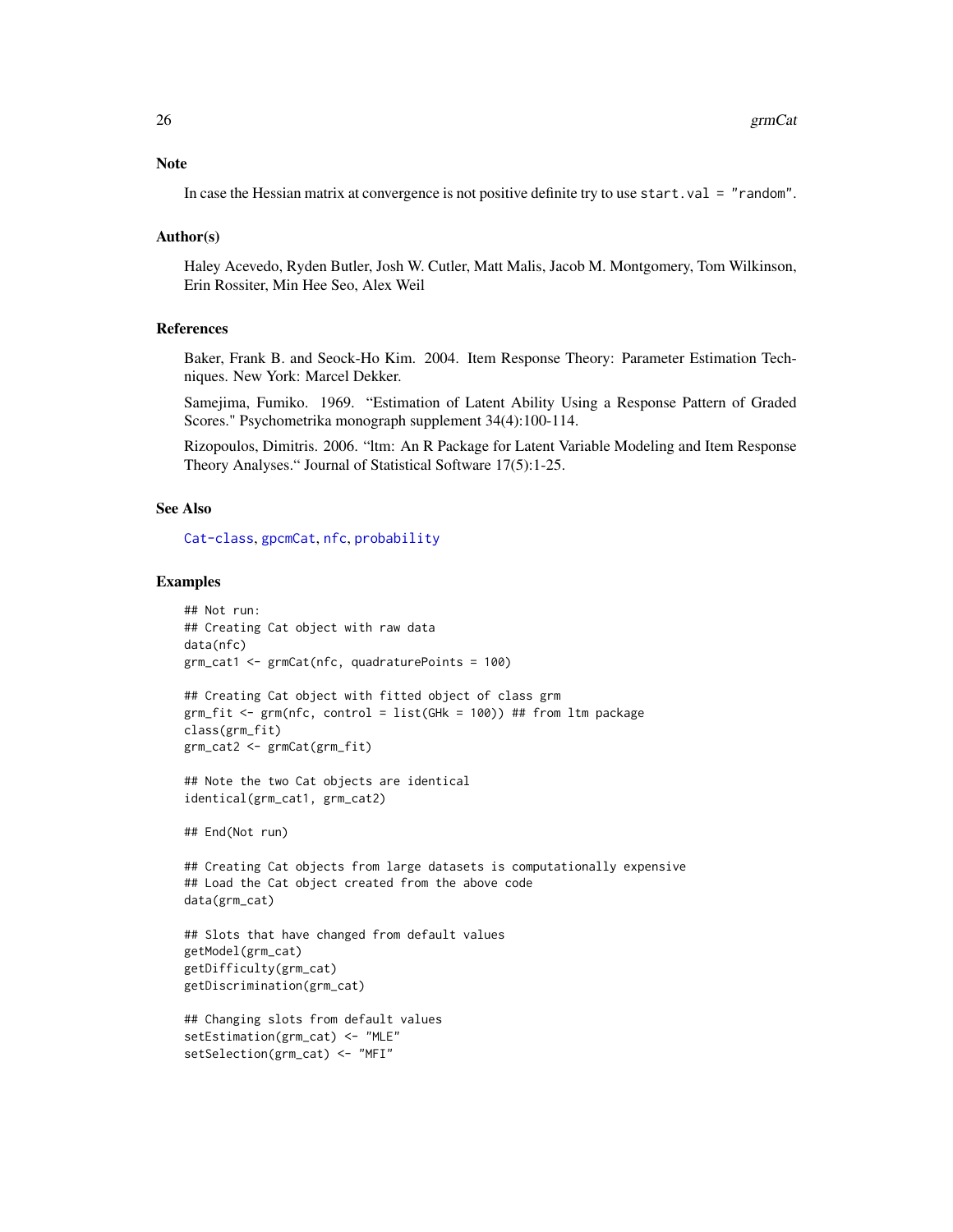<span id="page-26-0"></span>grm\_cat *grm Cat Object*

### Description

An object of class Cat created using the grmCat function with the nfc dataset.

#### Usage

data(grm\_cat)

### Format

An object of class Cat. See [Cat-class](#page-1-1) for more details.

#### See Also

[Cat-class](#page-1-1), [grmCat](#page-24-1), [nfc](#page-34-1)

#### Examples

```
## Not run:
## How this Cat object was created
data(nfc)
grm_cat <- grmCat(nfc, quadraturePoints = 100)
## End(Not run)
## How to load this Cat object for usage
data(grm_cat)
```
likelihood *Likelihood of the Specified Response Set*

### Description

Calculates the likelihood of a respondent, with ability parameter  $\theta$ , having offered the specific set of responses stored in the Cat objects answers slot. All calculations are conditional on the item-level parameters stored in the Cat object.

#### Usage

```
likelihood(catObj, theta)
```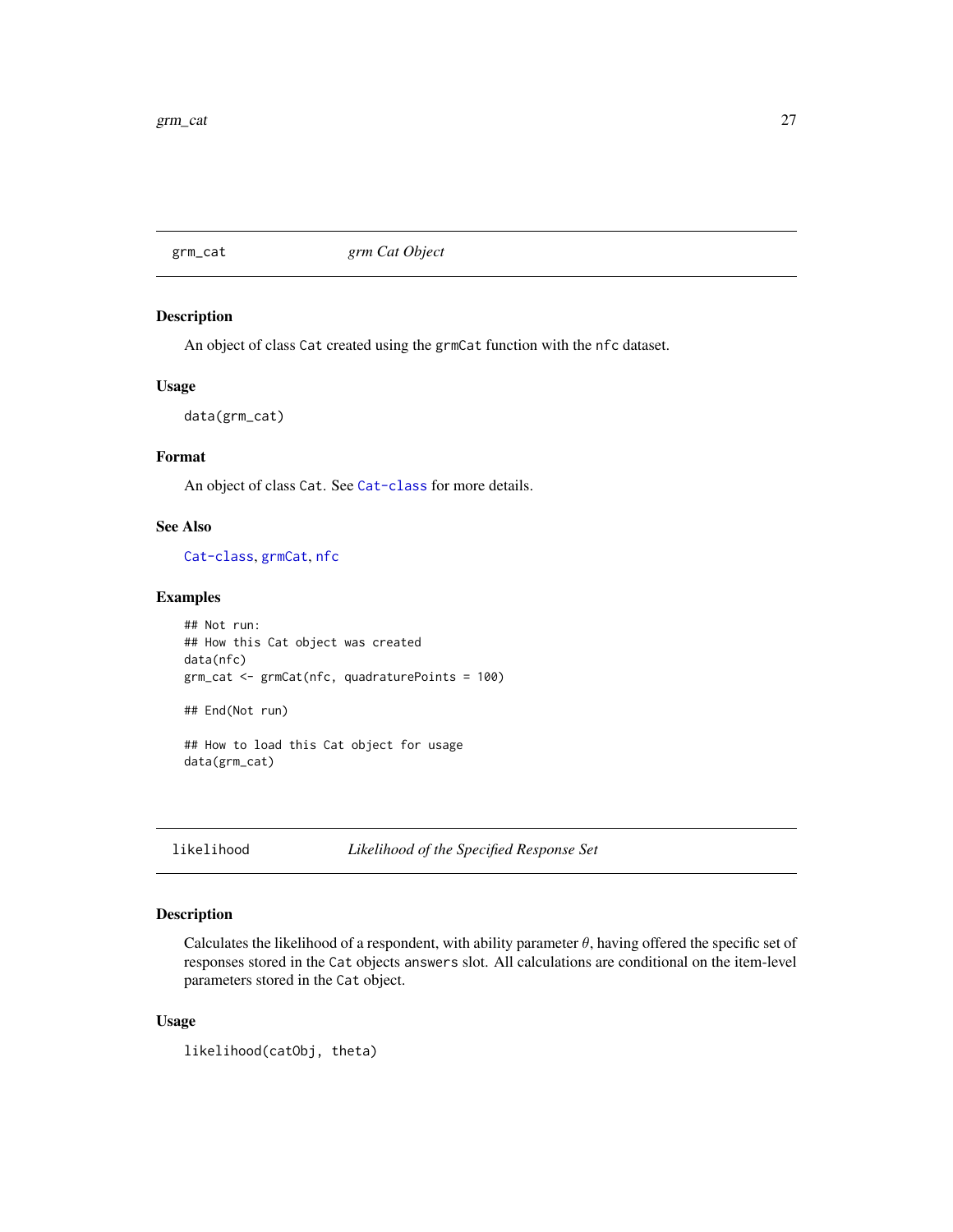<span id="page-27-0"></span>28 likelihood na maanda kalendari ka maanda ka sida saaraa ka maanda ka maanda ka maanda ka maanda ka maanda k

#### Arguments

| catObi | An object of class Cat                                    |
|--------|-----------------------------------------------------------|
| theta  | A numeric or an integer indicating the value for $\theta$ |

### Value

The function likelihood returns a numeric value of the likelihood of the respondent having offered the provided response profile.

### Note

This function is to allow users to access the internal functions of the package. During item selection, all calculations are done in compiled C++ code.

#### Author(s)

Haley Acevedo, Ryden Butler, Josh W. Cutler, Matt Malis, Jacob M. Montgomery, Tom Wilkinson, Erin Rossiter, Min Hee Seo, Alex Weil

#### References

Baker, Frank B. and Seock-Ho Kim. 2004. Item Response Theory: Parameter Estimation Techniques. New York: Marcel Dekker.

Choi, Seung W. and Richard J. Swartz. 2009. "Comparison of CAT Item Selection Criteria for Polytomous Items." Applied Psychological Measurement 33(6):419-440.

Muraki, Eiji. 1992. "A generalized partial credit model: Application of an EM algorithm." ETS Research Report Series 1992(1):1-30.

van der Linden, Wim J. 1998. "Bayesian Item Selection Criteria for Adaptive Testing." Psychometrika 63(2):201-216.

### See Also

[Cat-class](#page-1-1), [probability](#page-47-1)

### Examples

```
## Loading ltm Cat object
## Likelihood for Cat object of the ltm model
data(ltm_cat)
setAnswers(ltm_cat) <- c(1,0,1,0,1, rep(NA, 35))
likelihood(ltm_cat, theta = 1)
```

```
## Loading grm Cat object
## Likelihood for Cat object of the grm model
data(grm_cat)
setAnswers(grm_cat) <- c(1,1,5,2,5, rep(NA, 13))
likelihood(grm_cat, theta = 1)
```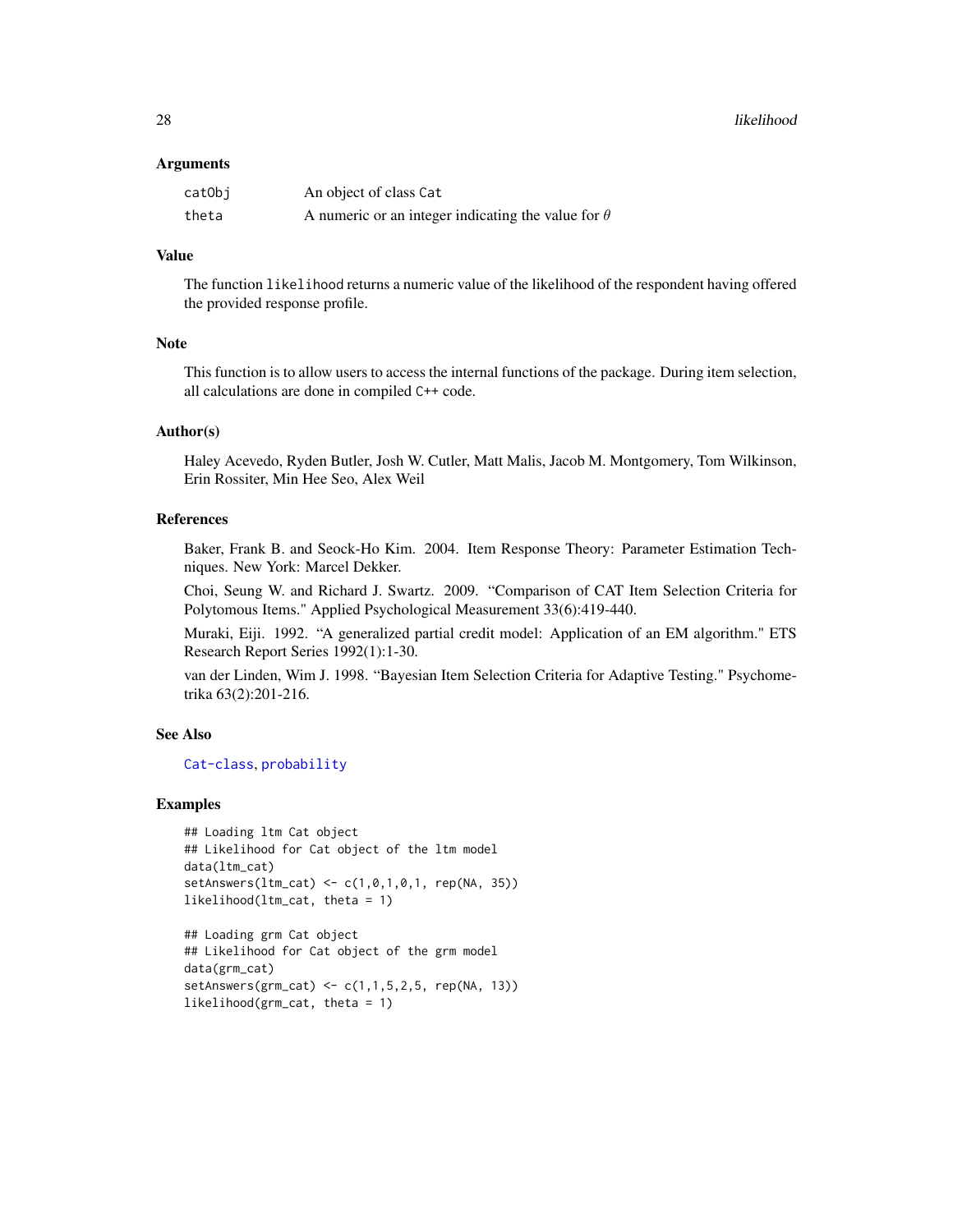<span id="page-28-1"></span><span id="page-28-0"></span>

### **Description**

Calculates the expected Kullback-Leibler information, weighted by likelihood, for a specified item.

#### Usage

```
likelihoodKL(catObj, item)
```
### Arguments

| catObi | An object of class Cat                               |
|--------|------------------------------------------------------|
| item   | An integer indicating the index of the question item |

### Details

The function likelihoodKL calculates the expected Kullback-Leibler information for question item, where the proposed values of the true ability parameter are weighted by the current likelihood.

This function involves integration. See Note for more information.

#### Value

The function likelihoodKL returns a numeric indicating the expected Kullback-Leibler information weighted by the likelihood for the specified item, given the current answer profile and ability parameter estimate.

#### Note

This function is to allow users to access the internal functions of the package. During item selection, all calculations are done in compiled C++ code.

This function uses adaptive quadrature methods from the GNU Scientific Library (GSL) to approximate single-dimensional integrals with high accuracy. The bounds of integration are determined by the lowerBound and upperBound slots of the Cat object.

#### Author(s)

Haley Acevedo, Ryden Butler, Josh W. Cutler, Matt Malis, Jacob M. Montgomery, Tom Wilkinson, Erin Rossiter, Min Hee Seo, Alex Weil

### See Also

[expectedKL](#page-13-1), [posteriorKL](#page-44-1), [selectItem](#page-50-1)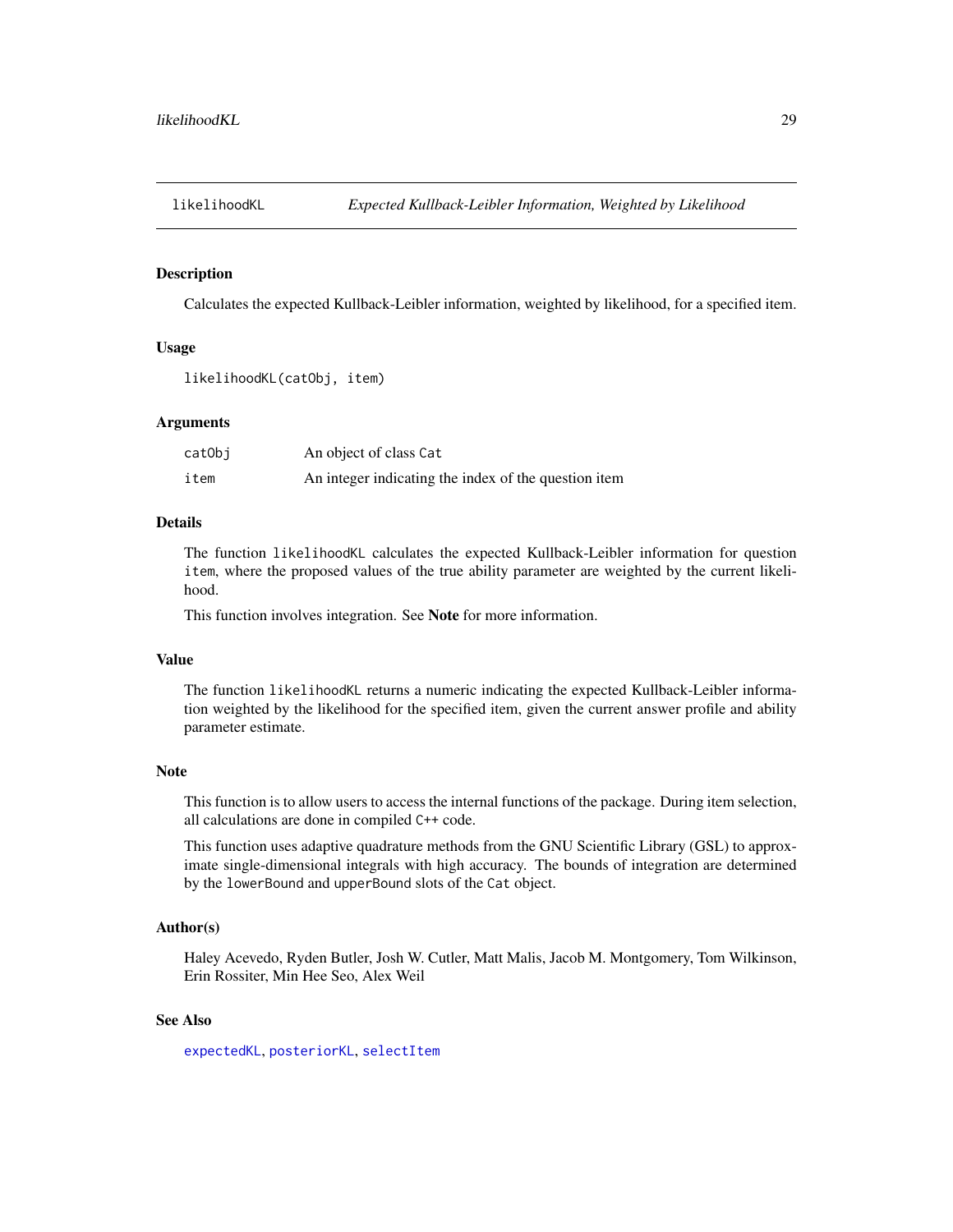### Examples

```
## Loading ltm Cat object
data(ltm_cat)
## Store example answers
setAnswers(ltm_cat) <- c(1,0,1,0,1, rep(NA, 35))
## Estimate EPV for different unasked items
likelihoodKL(ltm_cat, item = 10)
likelihoodKL(ltm_cat, item = 20)
likelihoodKL(ltm_cat, item = 30)
```
#### lookAhead *Look Ahead to Select Next Item*

### Description

Selects the next item that would be asked for all possible response options to the question the respondent is currently answering.

#### Usage

lookAhead(catObj, item)

#### Arguments

| catObi | An object of class Cat                                                        |
|--------|-------------------------------------------------------------------------------|
| item   | A numeric indicating the question item the respondent is currently answering. |

#### Value

A function lookAhead returns a list of one element named estimates, which is itself a data frame. The the first column of the data frame is the possible response option to the question the respondent is currently answering and the second column is the next item that should be asked given each response.

#### Note

This function is to allow users to access the internal functions of the package. During item selection, all calculations are done in compiled C++ code.

### Author(s)

Haley Acevedo, Ryden Butler, Josh W. Cutler, Matt Malis, Jacob M. Montgomery, Tom Wilkinson, Erin Rossiter, Min Hee Seo, Alex Weil

<span id="page-29-0"></span>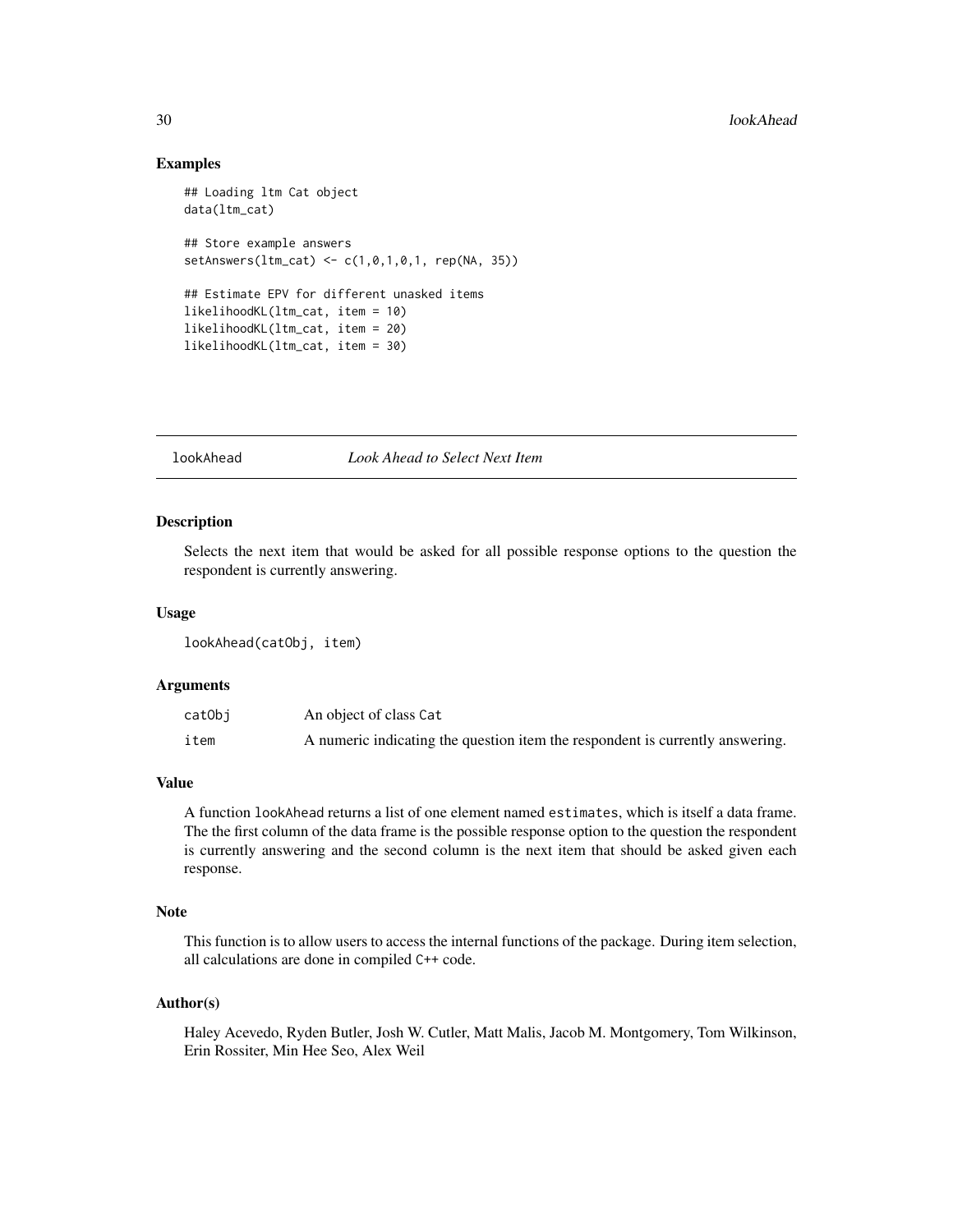#### <span id="page-30-0"></span> $l$ tmCat  $31$

### See Also

[selectItem](#page-50-1)

#### Examples

```
## Loading ltm Cat object
data(ltm_cat)
## Store example answers
setAnswers(ltm_cat) <- c(1,0,1,0,1, rep(NA, 35))
## What should be asked next if respondent is currently answering item 6
lookAhead(ltm_cat, 6)
## Loading grm Cat object
data(grm_cat)
## Store example answers
setAnswers(grm_cat) <- c(4,3,5,1,1, rep(NA, 13))
## What should be asked next if respondent is currently answering item 6
lookAhead(grm_cat, 6)
```
<span id="page-30-1"></span>

#### ltmCat *Computerized Adaptive Testing Latent Trait Model*

#### Description

This function fits the latent trait model for binary data and populates the fitted values for discrimination and difficulty parameters to an object of class Cat.

#### Usage

## S4 method for signature 'data.frame' ltmCat(data, quadraturePoints = 21, ...)

## S4 method for signature 'ltm' ltmCat(data, quadraturePoints = NULL, ...)

#### Arguments

data A data frame of manifest variables or an object of class 1tm.

quadraturePoints

A numeric to be passed into the ltm function indicating the number of Gauss-Hermite quadrature points. Only applicable when data is a data frame. Default value is 21.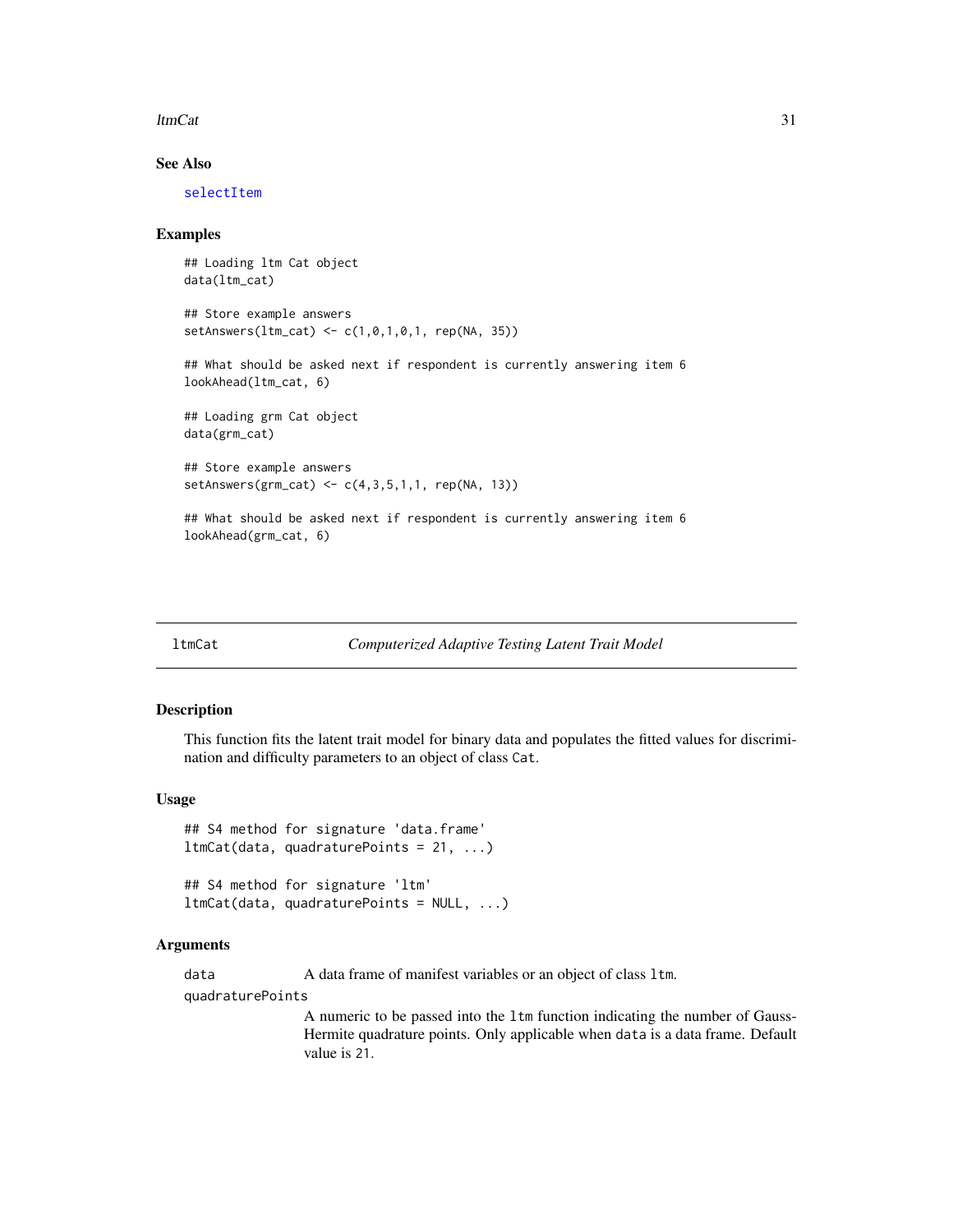<span id="page-31-0"></span>... arguments to be passed to methods. For more details about the arguments, see ltm in the ltm package.

#### Details

The data argument of the function ltmCat is either a data frame or an object of class ltm from the ltm package. If it is a data frame each row represents a respondent and each column represents a question item. If it is an object of the class ltm, it is output from the ltm function in the ltm package.

The quadraturePoints argument of the function ltmCat is used only when the data argument is a data frame. quadraturePoints is then passed to the ltm function from the ltm package when fitting the latent trait model to the data and is used when approximating the value of integrals.

### Value

The function ltmCat returns an object of class Cat with changes to the following slots:

- difficulty A vector consisting of difficulty parameters for each item.
- discrimination A vector consisting of discrimination parameters for each item.
- model The string "ltm", indicating this Cat object corresponds to a latent trait model.

See [Cat-class](#page-1-1) for default values of Cat object slots. See Examples and [setters](#page-52-1) for example code to change slot values.

#### **Note**

In case the Hessian matrix at convergence is not positive definite try to use start. val = "random".

#### Author(s)

Haley Acevedo, Ryden Butler, Josh W. Cutler, Matt Malis, Jacob M. Montgomery, Tom Wilkinson, Erin Rossiter, Min Hee Seo, Alex Weil

#### References

Baker, Frank B. and Seock-Ho Kim. 2004. Item Response Theory: Parameter Estimation Techniques. New York: Marcel Dekker.

Rizopoulos, Dimitris. 2006. "ltm: An R Package for Latent Variable Modeling and Item Response Theory Analyses." Journal of Statistical Software 17(5):1-25.

#### See Also

[Cat-class](#page-1-1), [npi](#page-35-1), [probability](#page-47-1), [tpmCat](#page-56-1)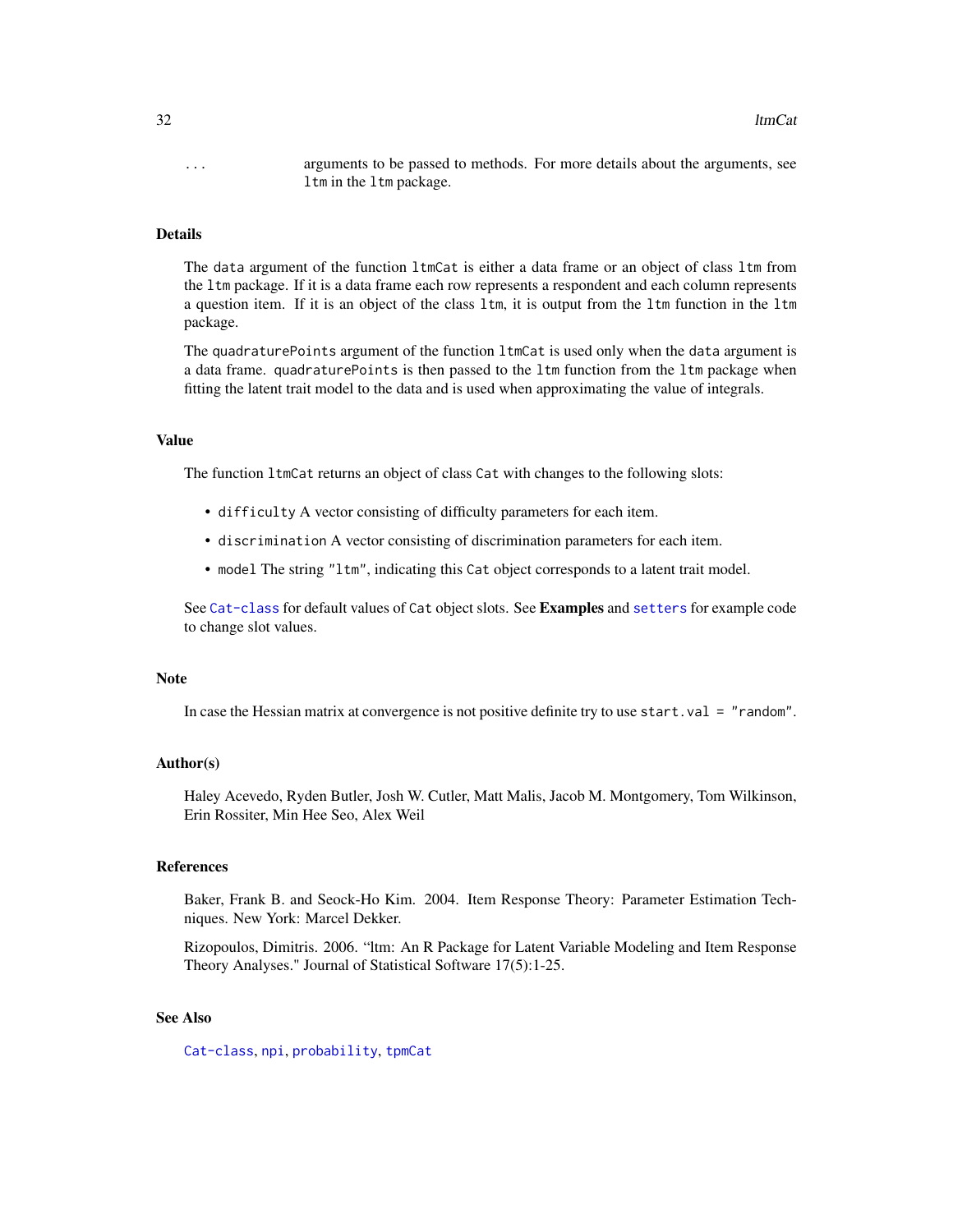#### <span id="page-32-0"></span>ltm\_cat 33

#### Examples

```
## Not run:
## Creating Cat object with raw data
data(npi)
ltm_cat1 <- ltmCat(npi, quadraturePoints = 100)
## Creating Cat object with fitted object of class ltm
ltm_fit <- ltm(npi ~ z1, control = list(GHk = 100)) ## from ltm package
class(ltm_fit)
ltm_cat2 <- ltmCat(ltm_fit)
## Note the two Cat objects are identical
identical(ltm_cat1, ltm_cat2)
## End(Not run)
## Creating Cat objects from large datasets is computationally expensive
## Load the Cat object created from the above code
data(ltm_cat)
## Slots that have changed from default values
getModel(ltm_cat)
getDifficulty(ltm_cat)
getDiscrimination(ltm_cat)
## Changing slots from default values
setEstimation(ltm_cat) <- "MLE"
setSelection(ltm_cat) <- "MFI"
```
ltm\_cat *ltm Cat Object*

#### Description

An object of class Cat created using the ltmCat function with the npi dataset.

#### Usage

```
data(ltm_cat)
```
### Format

An object of class Cat. See [Cat-class](#page-1-1) for more details.

### See Also

[Cat-class](#page-1-1), [ltmCat](#page-30-1), [npi](#page-35-1)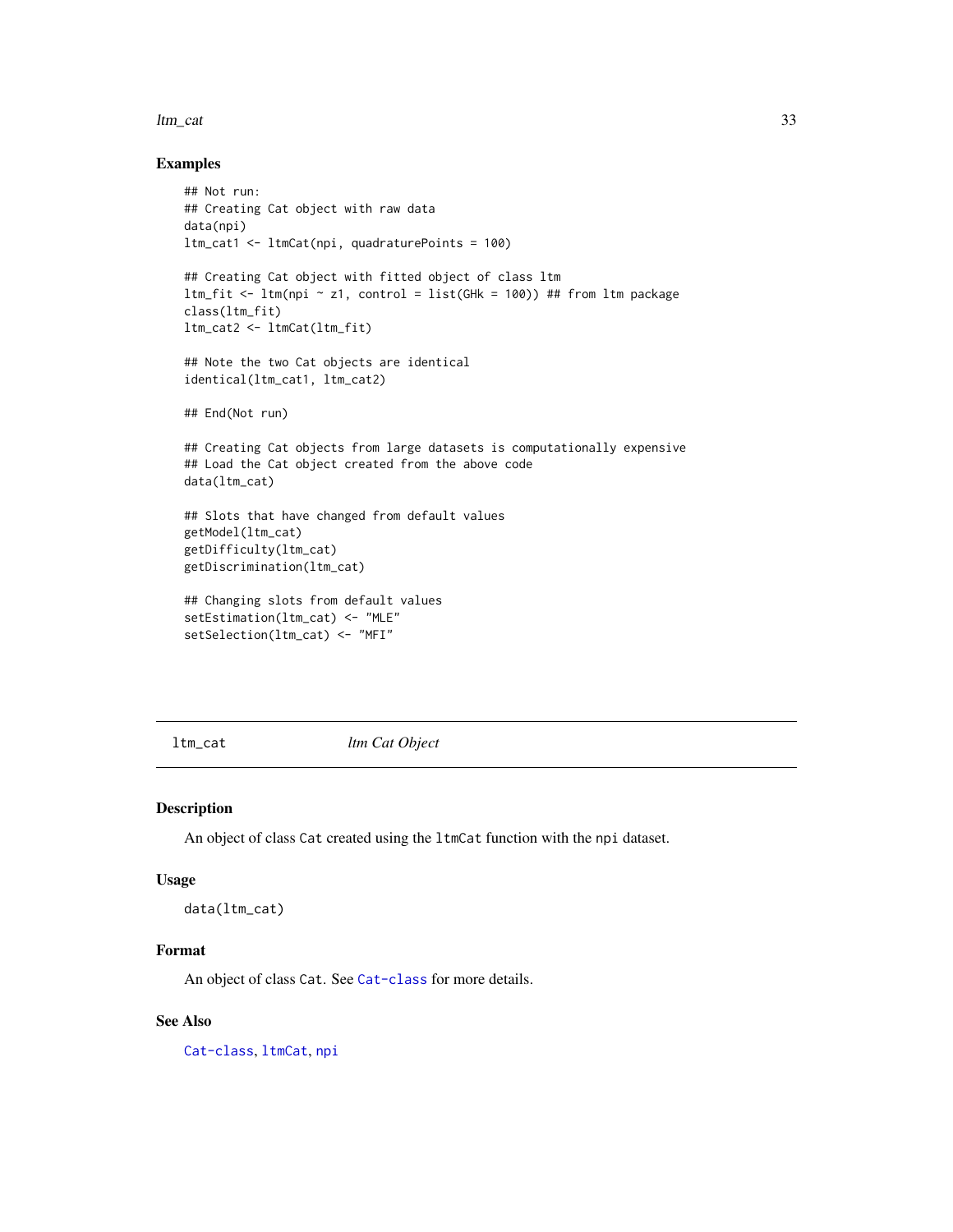#### Examples

```
## Not run:
## How this Cat object was created
data(npi)
ltm_cat <- ltmCat(npi, quadraturePoints = 100)
## End(Not run)
## How to load this Cat object for usage
data(ltm_cat)
```
#### makeTree *Make Tree of Possible Question Combinations*

#### Description

Pre-calculates a complete branching scheme of all possible questions-answer combinations and stores it as a list of lists or a flattened table of values.

#### Usage

makeTree(catObj, flat = FALSE)

#### Arguments

| catObi | An object of class Cat                                                       |
|--------|------------------------------------------------------------------------------|
| flat   | A logical indicating whether to return tree as as a list of lists or a table |

#### Details

The function takes a Cat object and generates a tree of all possible question-answer combinations, conditional on previous answers in the branching scheme and the current  $\theta$  estimates for the branch. The tree is stored as a list of lists, iteratively generated by filling in a possible answer, calculating the next question via selectItem, filling in a possible answer for that question, and so forth.

The length of each complete branching scheme within the tree is dictated by the lengthThreshold slot within the Cat object.

#### Value

The function makeTree returns either a list or a table. If the argument flat is FALSE, the default value, the function returns a list of lists.

If the argument flat is TRUE, the function takes the list of lists and configures it into a flattened table where the columns represent the battery items and the rows represent the possible answer profiles.

<span id="page-33-0"></span>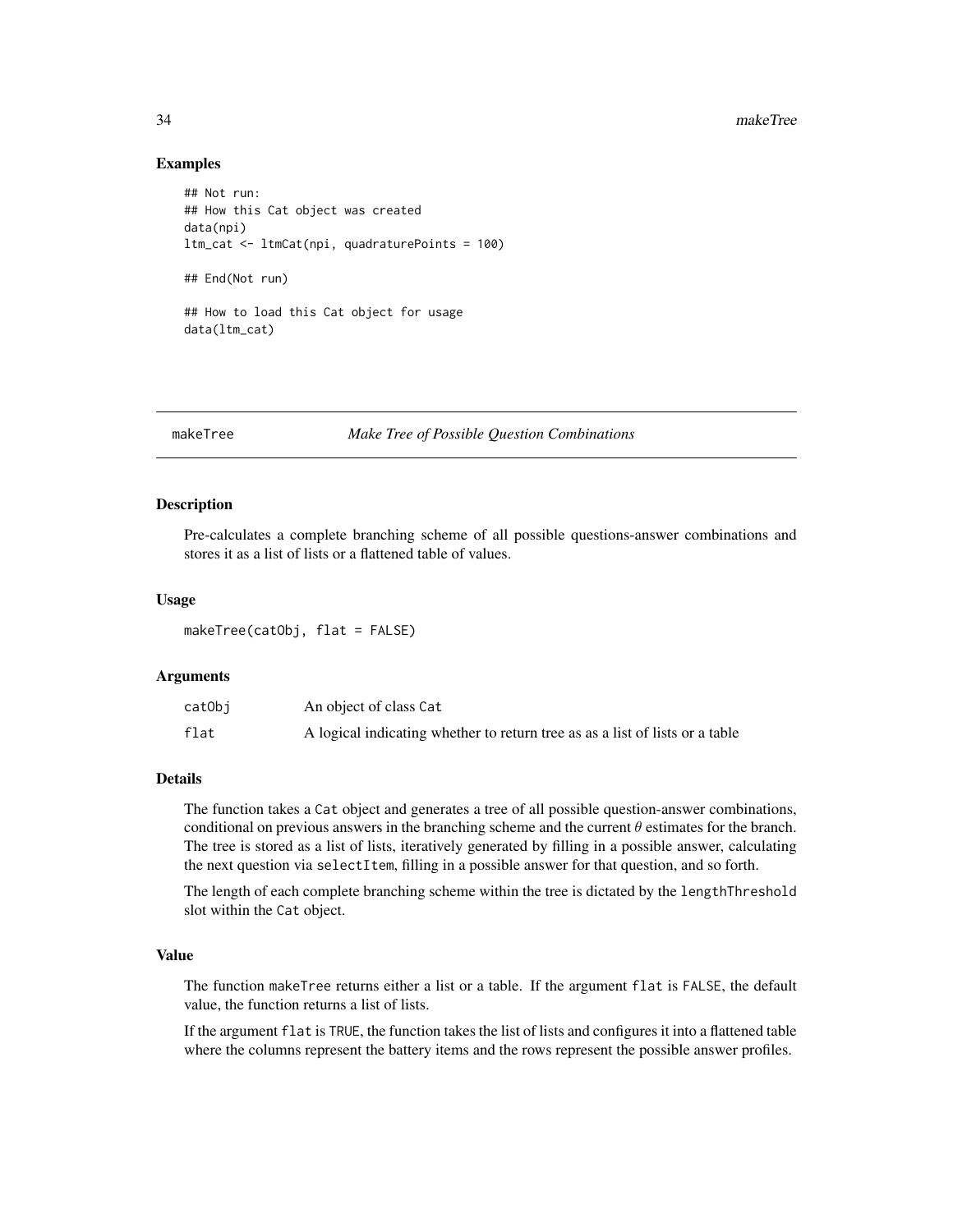### <span id="page-34-0"></span>Note

This function is computationally expensive. If there are  $k$  response options and the researcher wants a complete branching scheme to include *n* items,  $k^{n-1}$  complete branching schemes will be calculated. Setting  $n$  is done via the lengthThreshold slot in the Cat object. See Examples.

This function is to allow users to access the internal functions of the package. During item selection, all calculations are done in compiled C++ code.

### Author(s)

Haley Acevedo, Ryden Butler, Josh W. Cutler, Matt Malis, Jacob M. Montgomery, Tom Wilkinson, Erin Rossiter, Min Hee Seo, Alex Weil

### See Also

[Cat-class](#page-1-1), [checkStopRules](#page-3-1), [selectItem](#page-50-1)

#### Examples

```
## Loading ltm Cat object
data(ltm_cat)
## Setting complete branches to include 3 items
setLengthThreshold(ltm_cat) <- 3
## Object returned is list of lists
ltm_list <- makeTree(ltm_cat)
## Object returned is table
ltm_table <- makeTree(ltm_cat, flat = TRUE)
```
<span id="page-34-1"></span>

nfc *Need For Cognition*

#### Description

Data of survey respondents' responses to 18 NFC questions, which is a reduced version of NFC (Cacioppo and Petty 1984). For each question, respondents could choose one of five response options:  $1 = \text{agree strongly}, 2 = \text{agree somewhat}, 3 = \text{neither agree nor disagree}, 4 = \text{disagree}$ somewhat,  $5 =$  disagree strongly. Missingness is optional. Observations come from one of three administrations of the survey: The American Panel Survey, Amazon's Mechanical Turk in fall of 2014, or Amazon's Mechanical Turk in spring of 2015.

#### Usage

data(nfc)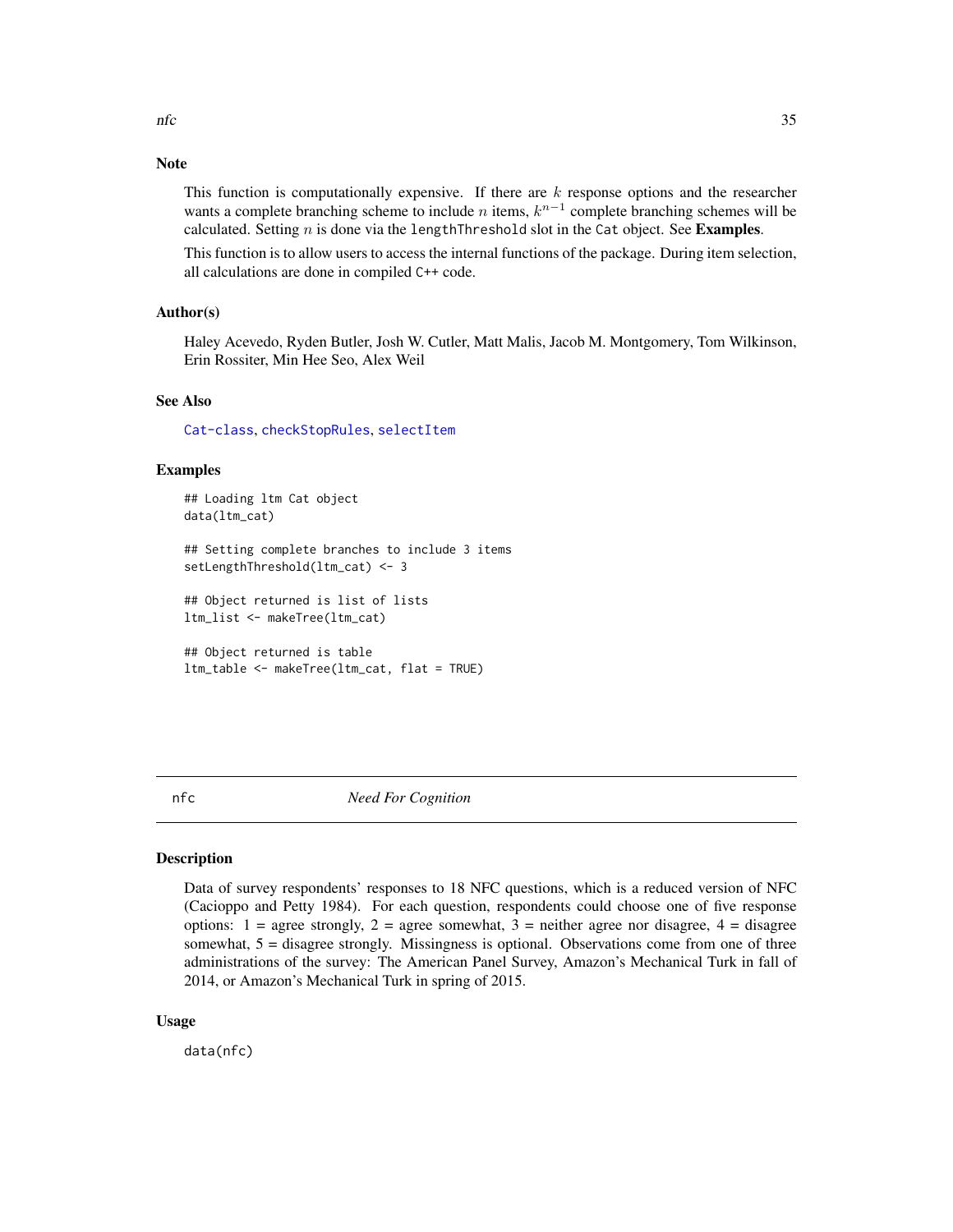#### <span id="page-35-0"></span>Format

A data frame with 4043 observations on the following 18 variables.

- NFC1 I really enjoy a task that involves coming up with new solutions to problems
- NFC4 I would prefer a task that is intellectual, difficult, and important to one that is somewhat important but does not require much thought
- NFC10 Learning new ways to think doesn't excite me very much
- NFC12 I usually end up deliberating about issues even when they do not affect me personally
- NFC15 The idea of relying on thought to make my way to the top appeals to me
- NFC16 The notion of thinking abstractly is appealing to me
- NFC19 I only think as hard as I have to
- NFC21 I think tasks that require little thought once I've learned them
- NFC22 I prefer to think about small, daily projects to long-term ones
- NFC23 I would rather do something that requires little thought than something that is sure to challenge my thinking abilities
- NFC24 I find satisfaction in deliberating hard and for long hours
- NFC29 I like to have the responsibility of handing a situation that requires a lot of thinkings
- NFC31 I feel relief rather than satisfaction after completing a task that required a lot of mental effort
- NFC32 Thinking is not my idea of fun
- NFC33 I try to anticipate and avoid situations where there is likely a chance I will have to think in depth about something
- NFC39 I prefer my life to be filed with puzzles that I must solve
- NFC40 I would prefer complex to simple problems
- NFC43 Its enough for me that something gets the job done; I don't care how or why it works

#### References

Cacioppo, John T. and Richard E. Petty. 1984. "The Efficient Assessment of Need for Cognition." Journal of Personality Assessment 48(3):306-307.

<span id="page-35-1"></span>npi *Narcissistic Personality Inventory*

#### Description

Data from the 40 item Narcissistic Personality Inventory (Raskin and Terry 1988). Item responses are paired. Respondents had to choose the one that fit them the best. Missingness is optional. Respondents were asked to affirm that their answers were accurate and suitable for research, those that did not (9%) are not included in this dataset. Observations come from one of three administrations of the survey: The American Panel Survey, Amazon's Mechanical Turk in fall of 2014, or Amazon's Mechanical Turk in spring of 2015.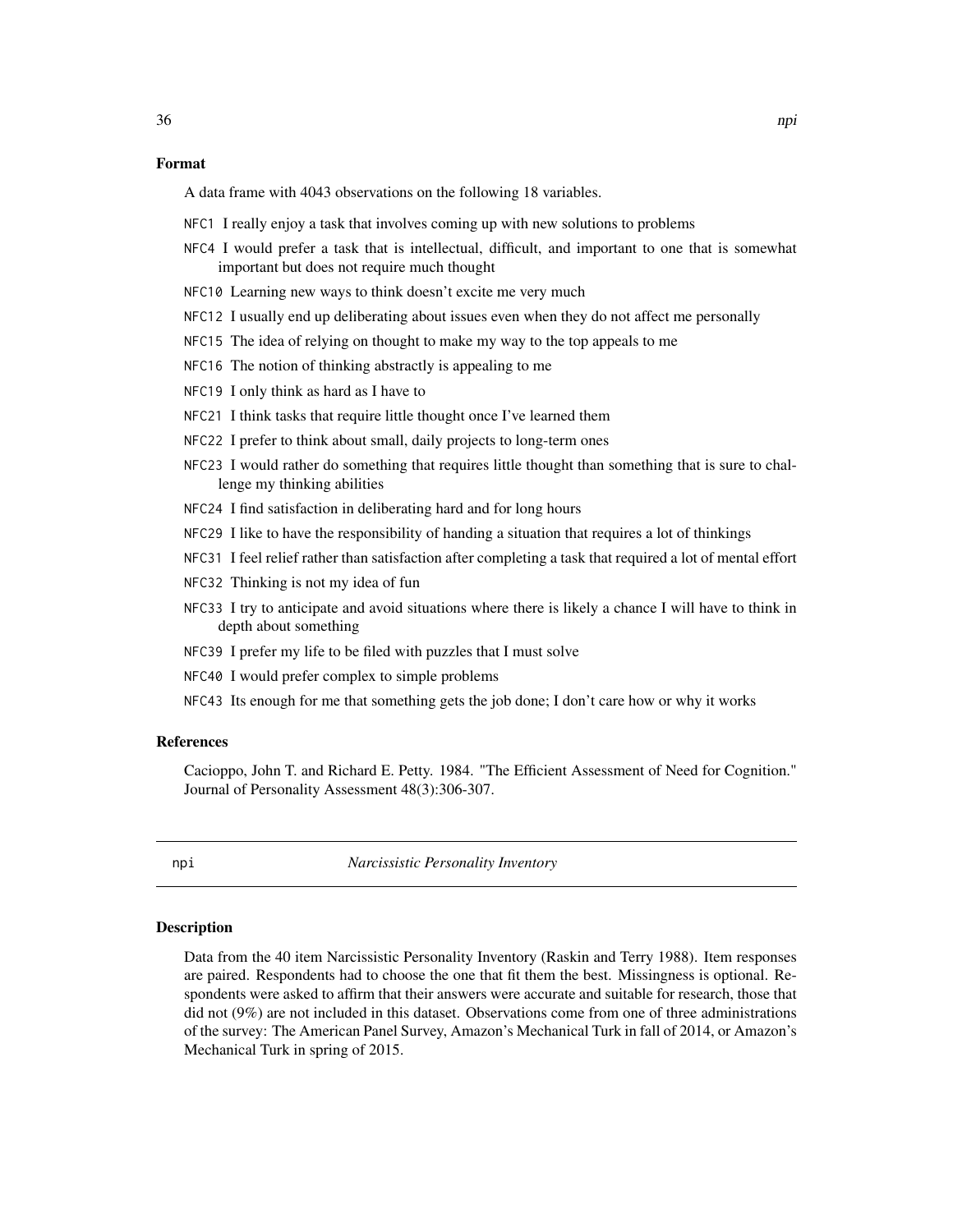### Usage

data(npi)

#### Format

A data frame with 11,243 observations on the following 40 variables.

- $Q1 \tO = I$  have a natural talent for influencing people.  $1 = I$  am not good at influencing people.
- $Q2 \t0 =$  Modesty doesn't become me.  $1 = I$  am essentially a modest person.
- Q3  $0 = I$  would do almost anything on a dare.  $1 = I$  tend to be a fairly cautious person.
- $Q4 \tQ =$  When people compliment me I sometimes get embarrassed.  $1 = I$  know that I am good because everybody keeps telling me so.
- $Q5$  0 = The thought of ruling the world frightens the hell out of me. 1 = If I ruled the world it would be a better place.
- $Q6 \tO = I$  can usually talk my way out of anything.  $1 = I$  try to accept the consequences of my behavior.
- $Q7 \t0 = I$  prefer to blend in with the crowd.  $1 = I$  like to be the center of attention.
- $Q8 \t 0 = I$  will be a success.  $1 = I$  am not too concerned about success.
- $Q9 \t O = I$  am no better or worse than most people.  $1 = I$  think I am a special person.
- $Q10$   $Q=$  I am not sure if I would make a good leader.  $1 =$  I see myself as a good leader.
- $Q11 \t0 = I$  am assertive.  $1 = I$  wish I were more assertive.
- $Q12 \tQ = I$  like to have authority over other people.  $1 = I$  don't mind following orders.
- $Q13 \t0 = I$  find it easy to manipulate people.  $1 = I$  don't like it when I find myself manipulating people.
- $Q14 \t O = I$  insist upon getting the respect that is due me.  $1 = I$  usually get the respect that I deserve.
- $Q15$   $0 = I$  don't particularly like to show off my body.  $1 = I$  like to show off my body.
- $Q16$   $Q = I$  can read people like a book.  $1 =$  People are sometimes hard to understand.
- $Q17 \t0 = If I$  feel competent I am willing to take responsibility for making decisions.  $1 = I$  like to take responsibility for making decisions.
- Q18  $0 = I$  just want to be reasonably happy.  $1 = I$  want to amount to something in the eyes of the world.
- Q19  $0 = My$  body is nothing special.  $1 = I$  like to look at my body.
- $Q20$   $Q = I$  try not to be a show off.  $1 = I$  will usually show off if I get the chance.
- $Q21 \t O = I$  always know what I am doing. 1 = Sometimes I am not sure of what I am doing.
- $Q22 \t0 = I$  sometimes depend on people to get things done.  $1 = I$  rarely depend on anyone else to get things done.
- $Q23$  0 = Sometimes I tell good stories. 1 = Everybody likes to hear my stories.
- $Q24 \text{ } 0 = I$  expect a great deal from other people.  $1 = I$  like to do things for other people.
- $Q25$   $Q = I$  will never be satisfied until I get all that I deserve.  $1 = I$  take my satisfactions as they come.
- $Q26$  0 = Compliments embarrass me. 1 = I like to be complimented.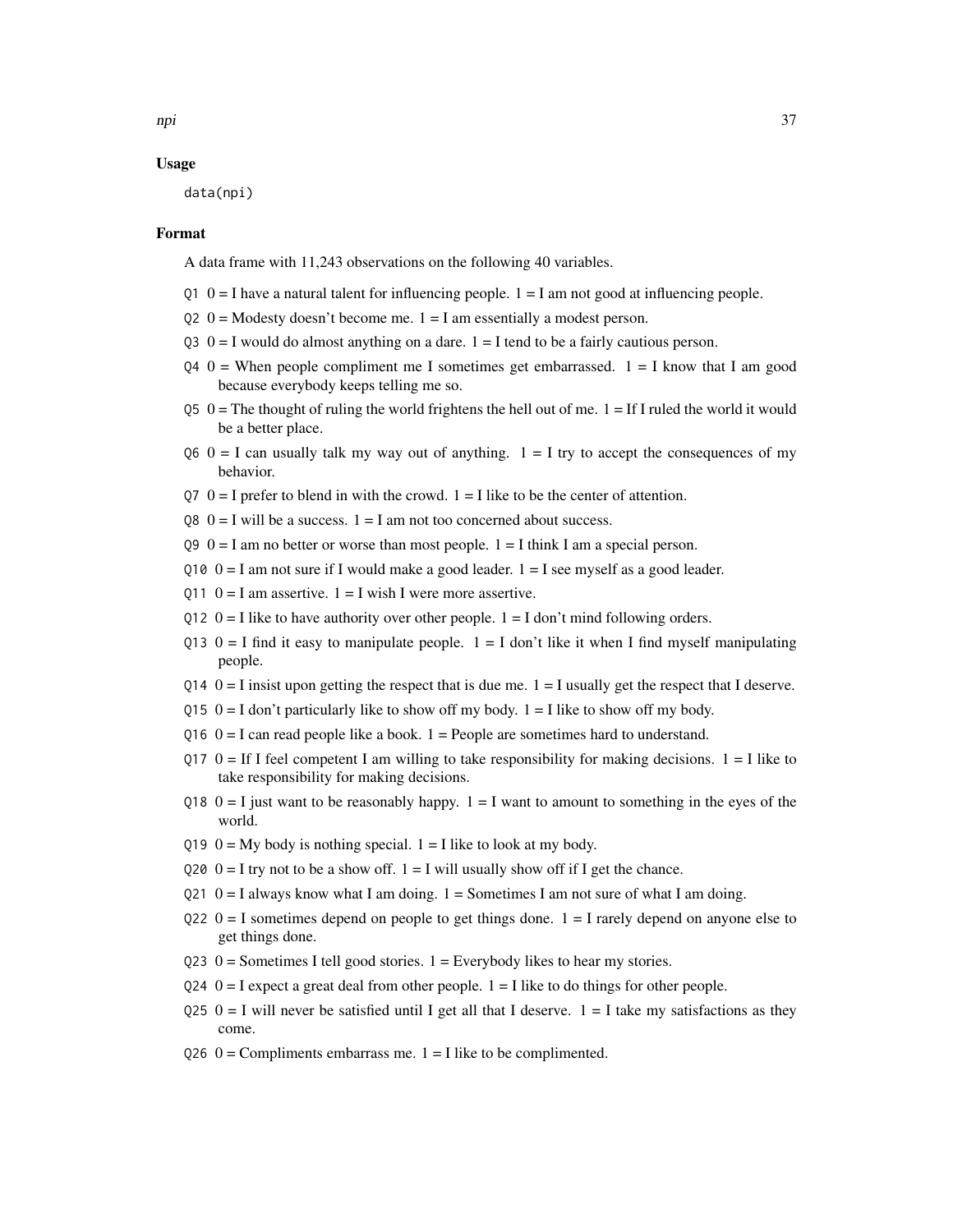- <span id="page-37-0"></span> $Q27$  0 = I have a strong will to power. 1 = Power for its own sake doesn't interest me.
- $Q28$   $Q=$  I don't care about new fads and fashions.  $1 =$  I like to start new fads and fashions.
- $Q29 \t0 = I$  like to look at myself in the mirror.  $1 = I$  am not particularly interested in looking at myself in the mirror.
- $Q30 \theta = I$  really like to be the center of attention.  $1 = It$  makes me uncomfortable to be the center of attention.
- $Q31 \t0 = I$  can live my life in any way I want to.  $1 =$  People can't always live their lives in terms of what they want.
- $Q32 \t0 =$  Being an authority doesn't mean that much to me.  $1 =$  People always seem to recognize my authority.
- Q33  $0 = I$  would prefer to be a leader.  $1 = It$  makes little difference to me whether I am a leader or not.
- $Q34$   $Q = I$  am going to be a great person.  $1 = I$  hope I am going to be successful.
- $Q35$  0 = People sometimes believe what I tell them.  $1 = I$  can make anybody believe anything I want them to.
- $Q36 \t0 = I$  am a born leader.  $1 =$  Leadership is a quality that takes a long time to develop.
- $Q37 \quad 0 = I$  wish somebody would someday write my biography.  $1 = I$  don't like people to pry into my life for any reason.
- Q38  $0 = I$  get upset when people don't notice how I look when I go out in public.  $1 = I$  don't mind blending into the crowd when I go out in public.
- $Q39 \t0 = I$  am more capable than other people.  $1 =$ There is a lot that I can learn from other people.
- $Q40 \t 0 = I$  am much like everybody else.  $1 = I$  am an extraordinary person.

### References

Raskin, Robert and Howard Terry. 1988. "A Principal-Components Analysis of the Narcissistic Personality Inventory and Further Evidence of Its Construct Validity." Journal of Personality and Social Psychology 54(5):890-902.

<span id="page-37-1"></span>obsInf *Observed Information*

#### Description

Calculates the observed information of the likelihood of a respondent's ability  $\theta$  for a given item.

#### Usage

```
obsInf(catObj, theta, item)
```
#### Arguments

| catObi | An object of class Cat                                    |
|--------|-----------------------------------------------------------|
| theta  | A numeric or an integer indicating the value for $\theta$ |
| item   | An integer indicating the index of the question item      |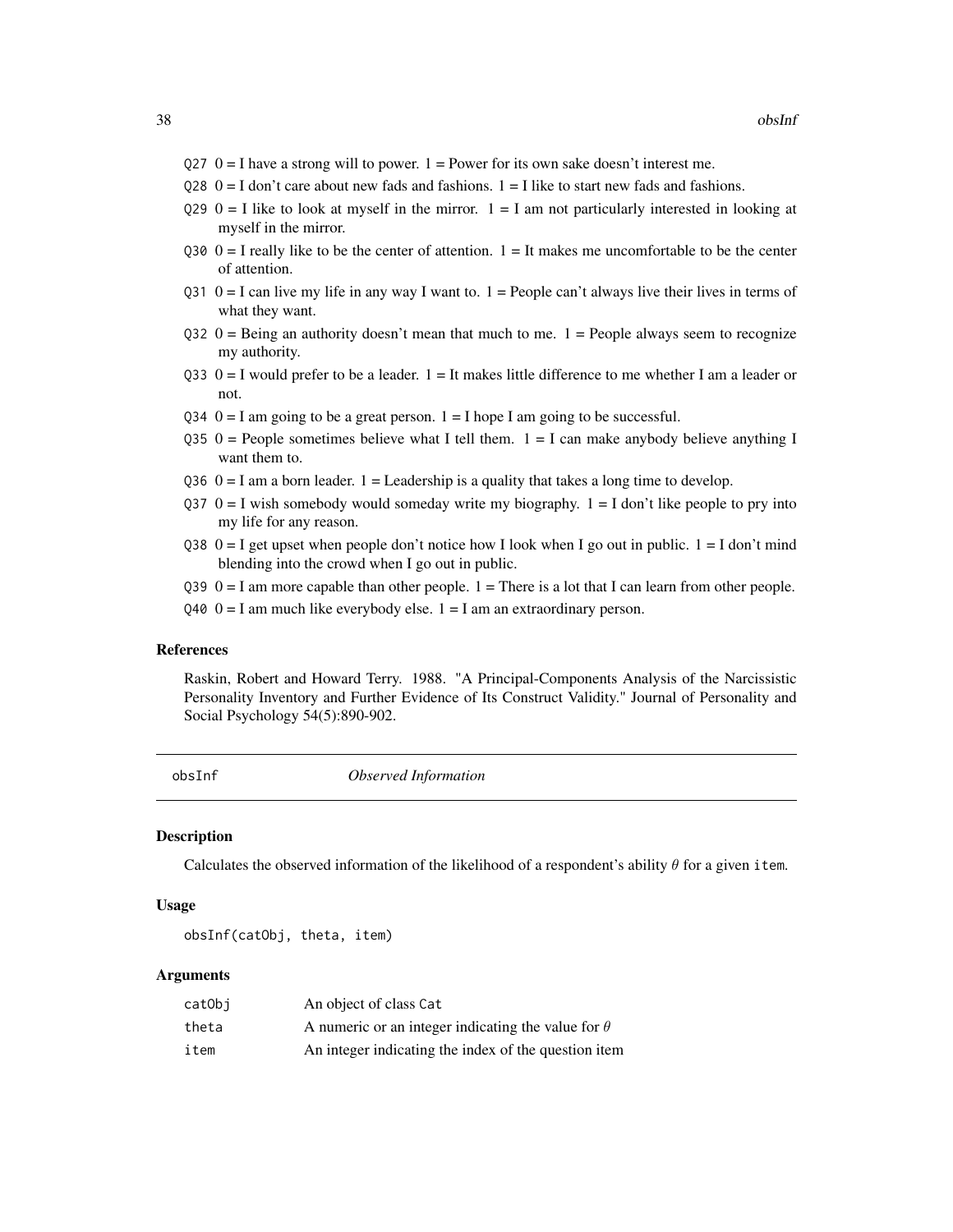### <span id="page-38-0"></span>polknowMT 39

### Details

The observed information is equivalent to the negative second derivative of the log-likelihood evaluated at  $\theta$ . This function should never be called when the respondent has answered no questions as the likelihood is not defined.

### Value

The function obsInf returns a numeric value of the observed information of the likelihood, given  $\theta$ , for a given question item.

#### Note

This function is to allow users to access the internal functions of the package. During item selection, all calculations are done in compiled C++ code.

### Author(s)

Haley Acevedo, Ryden Butler, Josh W. Cutler, Matt Malis, Jacob M. Montgomery, Tom Wilkinson, Erin Rossiter, Min Hee Seo, Alex Weil

### See Also

[estimateTheta](#page-10-1), [expectedObsInf](#page-14-1)

### Examples

```
## Loading ltm Cat object
data(ltm_cat)
## Store example answers
setAnswers(ltm_cat) <- c(1,0,1,0,1, rep(NA, 35))
## Calculate observed information for different ability parameters and items
obsInf(ltm\_cat, theta = 1, item = 10)obsInf(ltm\_cat, theta = 1, item = 11)obsInf(ltm\_cat, theta = 0, item = 10)obsInf(ltm_ccat, theta = 0, item = 11)
```
<span id="page-38-1"></span>polknowMT *MTurk Political Knowledge*

#### Description

Data from Amazon Mechanical Turkers in 2012 responding to 64 political knowledge questions. Political knowledge questions had a varying number of response options, noted below. This dataset codes answers as either correct (a value of 0) or incorrect (a value of 1).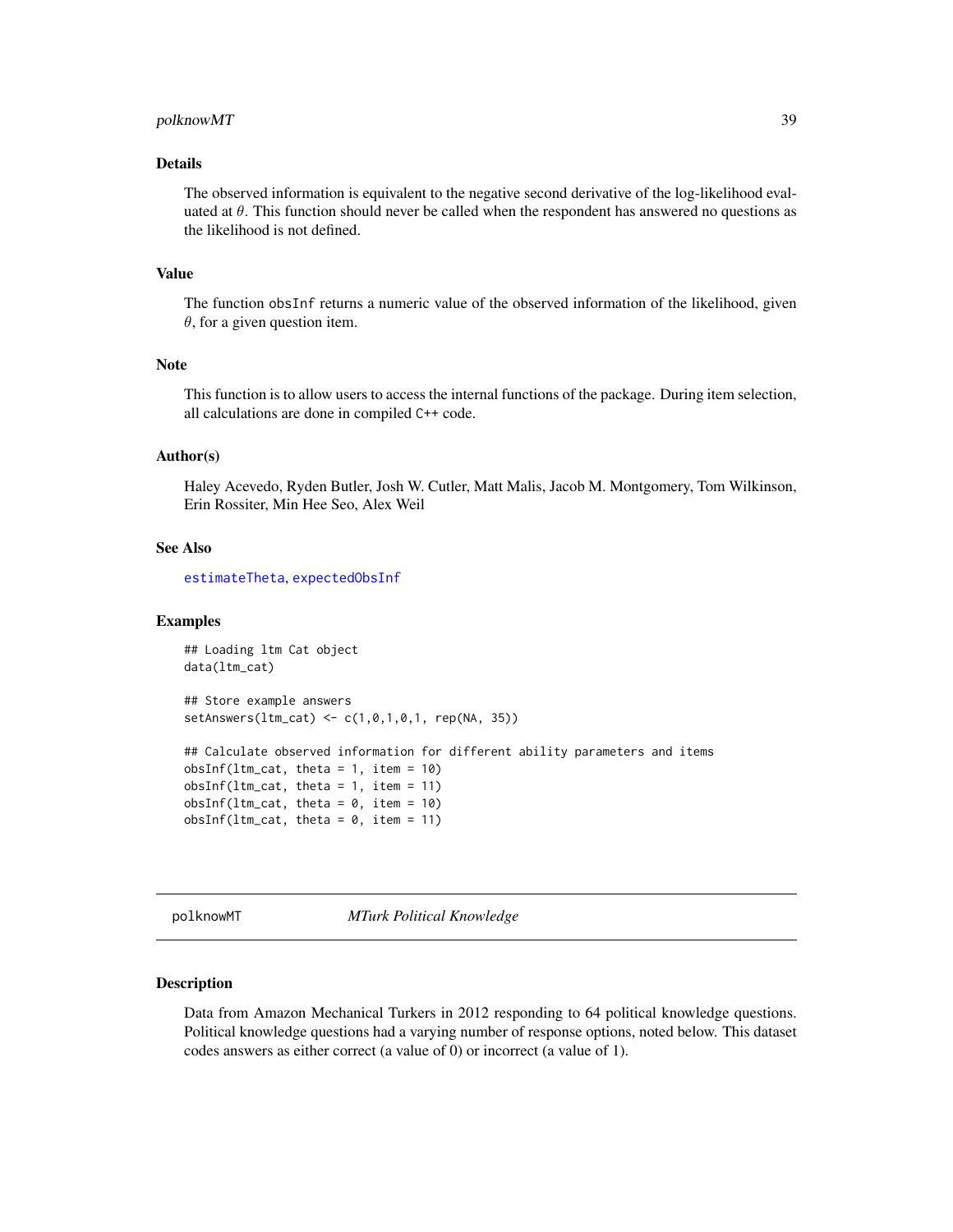#### Usage

data(polknowMT)

### Format

A data frame with 810 observations on the following 64 questions.

- Q1 How long is one term for the President of the United States? Eight years; Six years; Four years; Two years
- Q2 The FDA is part of the national government primarily responsible for regulating Food quality; The national parks; Electricity production and energy; Pollution and the environment
- Q3 Who is the Vice President of the United States? Leon Panetta; William Daley; Hillary Clinton; Joe Biden
- Q4 The federal debt is

Much smaller than it was 20 years ago; The difference between imports and exports with foreign countries; The annual difference between spending and tax revenues; The accumulated borrowing of the federal government that has not been repaid

- Q5 How many times can an individual be elected President of the United States under current laws? Any number of terms; Three times; Twice; Once
- Q6 What do we call the first ten amendments to the Constitution?

The Articles of Confederation; The inalienable right; The Bill of Rights; The Declaration of Independence

Q7 Is the U.S. federal budget deficit, the amount by which the governments spending exceeds the amount of money it collects, now bigger, about the same, or smaller than it was during most of the 1990s?

Smaller; About the same; Bigger

- Q8 Who signs bills to become laws? The President; The Vice President; The Chief Justice of the Supreme Court; The Secretary of State
- Q9 Which party is generally more supportive of creating a way for immigrants who are in the U.S. illegally to eventually become citizens? The Republican Party; The Democratic Party
- Q10 In what month do we vote for the President? November; October; February; January
- Q11 What are the two parts of the U.S. Congress? The Senate and the Supreme Court; The House of Lords and the House of Commons; The House of Representative and the Supreme Court; The Senate and House of Representatives
- Q12 Which party is generally more supportive of restricting access to abortion? The Republican Party; The Democratic Party
- Q13 Which of these political parties is considered most conservative? Green Party; Republican Party; Democratic Party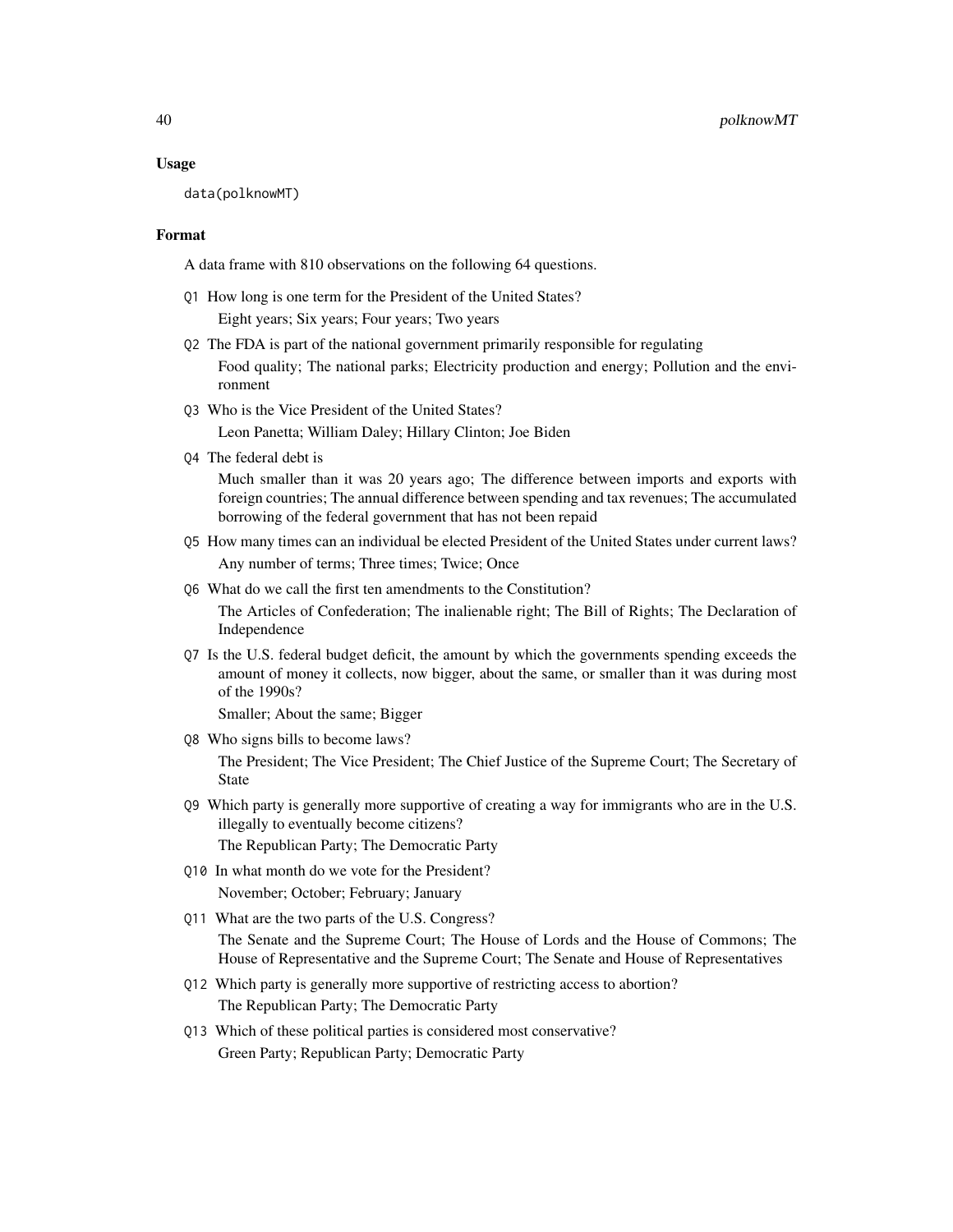#### polknowMT 41

- Q14 The NRA is an organization that advocates for Clean elections; A cleaner environment; The rights of gun owners; Women's rights
- Q15 Compared to 30 years ago, is the difference in incomes between the top 20% of households and the bottom 20% of households now bigger, smaller, or the same? The difference is now the same as 30 years ago; The difference is now smaller than 30 years ago; The difference is now bigger than 30 years ago
- Q16 The EPA is part of the national government primarily responsible for regulating Food quality; The national parks; Electricity production and energy; Pollution and the environment
- Q17 Which party is generally more supportive of reducing the size of the defense budget? The Republican Party; The Democratic Party
- Q18 Which party is generally more supportive of increasing taxes on higher income people to reduce the federal budget deficit? The Republican Party; The Democratic Party
- Q19 Which party is generally more supportive of allowing drilling for oil in the Arctic National Wildlife Refuge?

The Republican Party; The Democratic Party

- Q20 Who is the Commander in Chief of the military? The Attorney General; The President; The Secretary of Defense; The Vice President
- Q21 The First Amendment to the United States Constitution guarantees all of these rights EXCEPT Right to remain silent; Right to the free exercise of religion; Right to free speech; Right to peaceably assemble
- Q22 Roe v Wade is a case decided by the Supreme Court that relates to Executive power; Campaign finance; Birth control; Abortion
- Q23 Social Security is

Funded by the personal income tax; Operated by state government; The responsibility of the Department of Defense; The benefit program for senior citizens

Q24 What is Medicare?

A private, non-profit organization that runs free health clinic; A private health insurance plan sold to individuals in all 50 states; A program run by state governments to provide health care to poor people; A program run by the U.S. federal government to pay for old people's health care

Q25 How many senators are elected from each state?

It depends on the population of the state; Four; Two; One

Q26 How many votes are required in Congress to override a presidential veto

A simple majority of both houses of Congress; A simple majority of one house of Congress; A two-thirds majority of both houses of Congress; A two-thirds majority of one house of Congress

Q27 The Secretary of State

Serves a two-year term; Serves the state governments; Is nominated by the president; Heads the armed services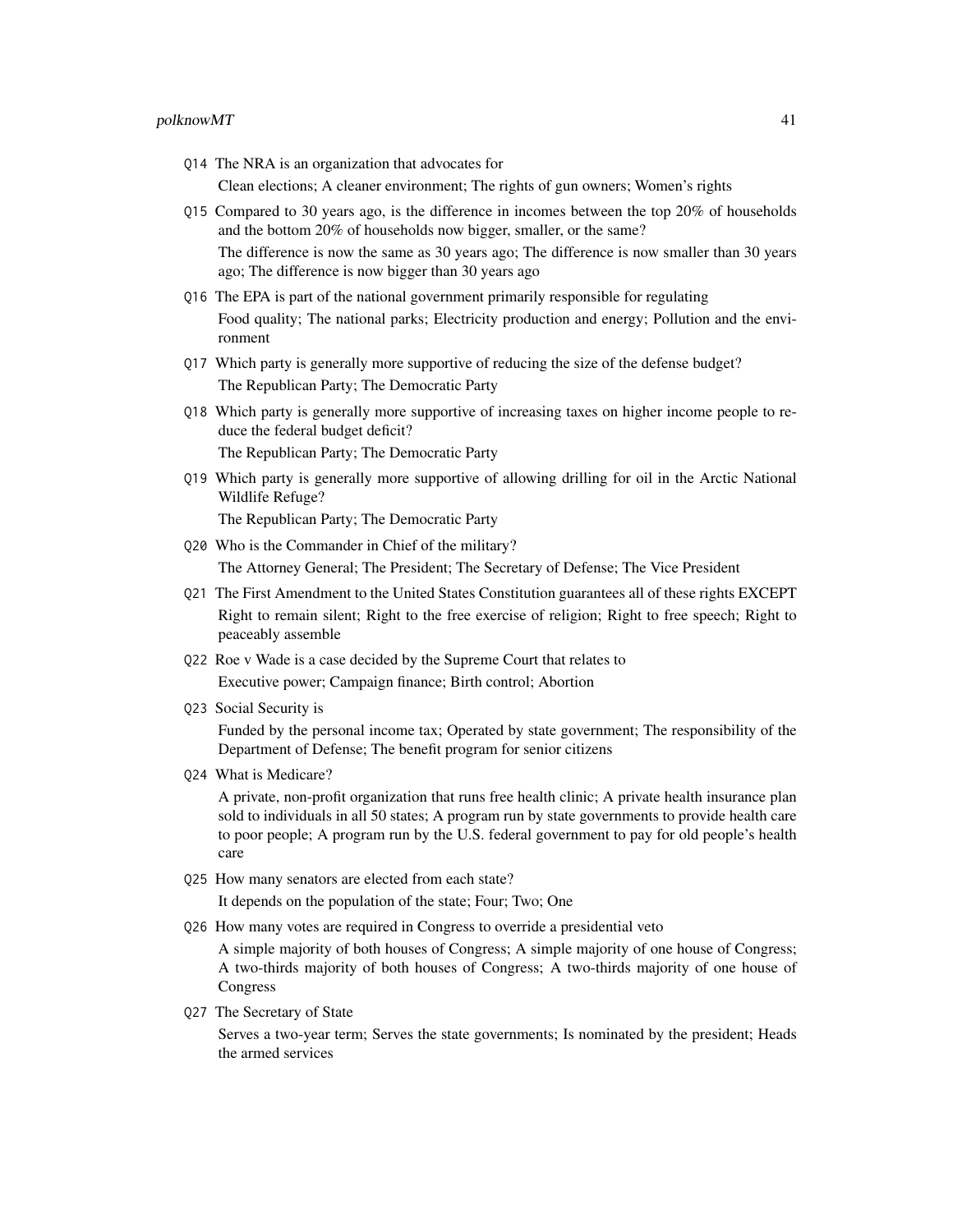Q28 Near the end of an election campaign, a polls shows that an issue that no candidate has mentioned is of great concern to voters. What is most likely to happen? Some candidates will drop out of the race; Candidates will start talking about the issue; News-

papers will not report the results of the poll; The election will be postponed

Q29 Liberals are generally said to

Support pro-life policies; Oppose all tax increases; Support military spending; Support government programs to give government assistance the needy

Q30 Which party is generally more supportive of reducing the size and scope of the federal government?

The Republican Party; The Democratic Party

- Q31 The ability of a minority of senators to prevent a vote on a bill is known as Suspension of the rules; Enrollment; A veto; A filibuster
- Q32 conservatives are generally said to

Support pro-choice policies; Support tax cuts; Oppose military spending; Support government programs to give government assistance to the needy

Q33 Which of these regions of the country is generally considered to be most supportive of Republican candidates

Midwest; South; West Coast; New England

- Q34 The presiding officer in the House of Representatives is The Majority Leader; The Sergeant at Arms; The Vice President of the United States; The Speaker
- Q35 Which of these countries is NOT a permanent member of the U.N. Security Council United Kingdom; France; India; China
- Q36 Which part has a majority of seats in the U.S. House of Representatives? Neither; Democrats; Republicans
- Q37 What state holds the first primary election in Presidential primaries? Florida; Nevada; South Carolina; New Hampshire
- Q38 Who is the Speaker of the House of Representatives? Mitt Romney; Eric Holder; Harry Reid; John Boehner
- Q39 Most cases are considered by the Supreme Court In even-numbered years; At the request of the Congress; Upon order of the president; With the approval of at least four justices
- Q40 How many Justices typically serve on the U.S. Supreme Court Eleven; Nine; Eight; Seven
- Q41 What job or political office is no held by Ben Bernanke? None of these; Minority Whip of the U.S. House; Chief Justice of the United States Supreme Court; Majority leader of the U.S. Senate, Chairman of the Federal Reserve
- Q42 Whose responsibility is it to nominate judges to the Federal Courts The state governors; The Supreme Court; Congress; President
- Q43 Who is the Chief Justice of the U.S. Supreme Court? Larry Thompson; Anthony Kennedy; David Cole; John Roberts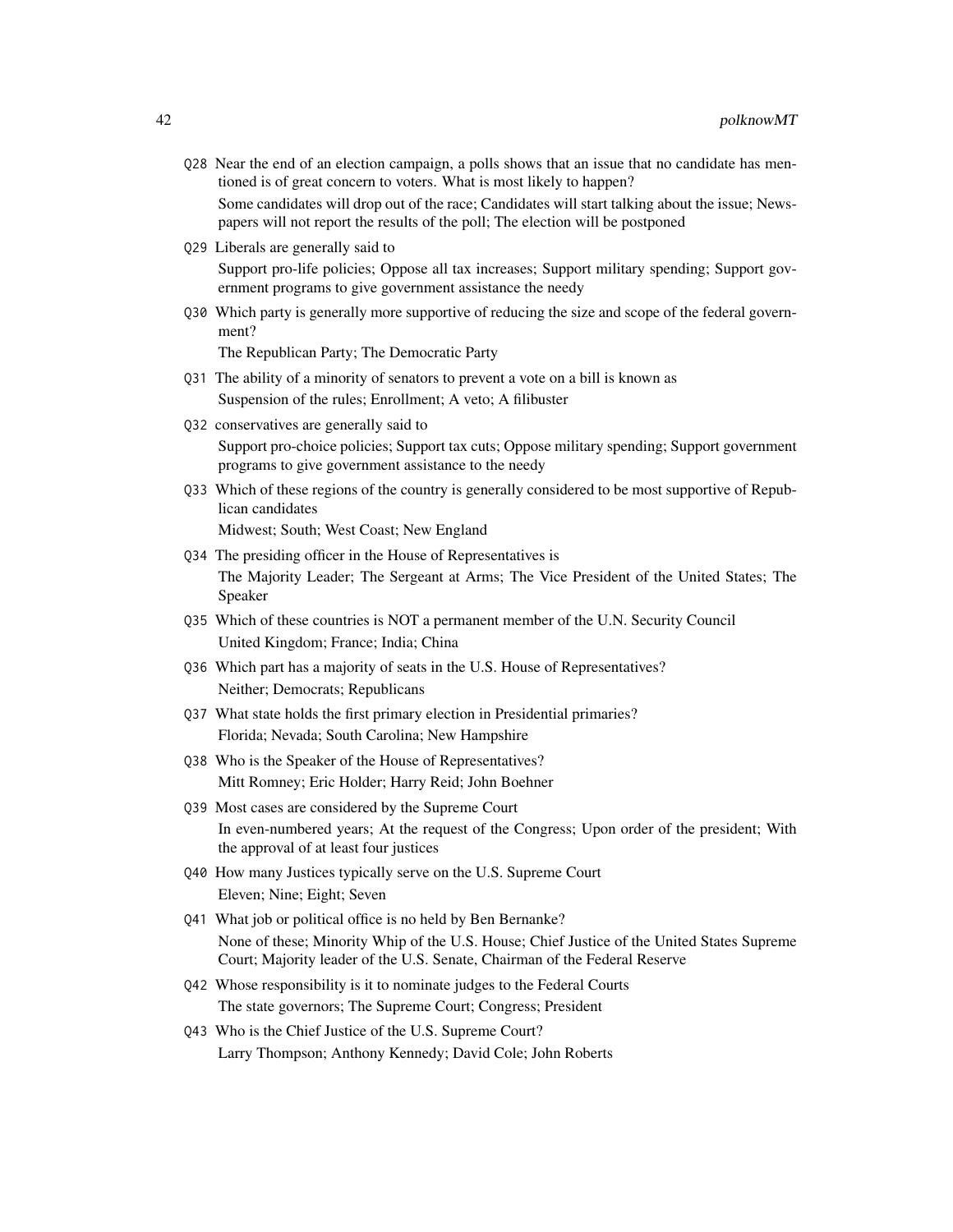Q44 The U.S. Senate

Votes to confirm nominees to the U.S. Supreme court chosen by the House of Representatives; Plays no role in choosing the members of the U.S. Supreme Court; Chooses members of the U.S. Supreme Court; Votes to confirm nominees to the U.S. Supreme Court chosen by the President

- Q45 Which party has a majority of seats in the U.S. Senate Neither; Democrats; Republicans
- Q46 Which of the states listed below has the greatest number of electoral college votes in the U.S. Presidential Elections?

Puerto Rico; Nevada; North Dakota; Washington, D.C.

- Q47 Citizens United v the FEC is a case decided by the Supreme Court that relates to Executive power; Campaign finance; Birth control; Abortion
- Q48 For how many years is a United States Senator elected that is, how many years are there in one full term of office for a U.S. Senator? None of these; Eight years; Six years; Four years; Two years
- Q49 Who is the Prime Minister of the United Kingdom? Richard Branson; Tony Hayward; Nick Clegg; David Cameron
- Q50 The president of Afghanistan is named Bashar al-Assad; Hosni Mubarak; Hamid Karzai; Nouri al-Maliki
- Q51 The House of Representatives has how many voting members? Four hundred and forty-one; Four hundred and thirty-five; Two hundred; One hundred
- Q52 The President of the Senate is The Majority Leader; The Sergeant at Arms; The Vice President of the United States; The senior senator of the majority party
- Q53 On which of the following federal programs is the most money spent each year? Medicare; Education; Subsidies to farmers; Aid to foreign countries
- Q54 What do all constitutional governments have? Separation of church and state; A bill of rights; A President as the head of government; Limits on political power
- Q55 One which of the following does the U.S. federal government spend the least money? Social Security; National defense; Medicare; Foreign aid
- Q56 The head of the Department of Justice is Kathleen Sebelius; Eric Holder; Timothy Geithner; Hillary Clinton
- Q57 The president may NOT Declare war; Pardon criminals without justification; Appoint federal officials when Congress is in recess; Refuse to sign legislation passed by Congress
- Q58 Which of these is NOT primarily the responsibility of the Federal government in Washington? Interstate commerce; Negotiating treaties with foreign countries; Education; National defense
- Q59 Who is the current president of Mexico? Vincente Fox; Hugo Chavez; Dilma Rousseff; Felipe Calderon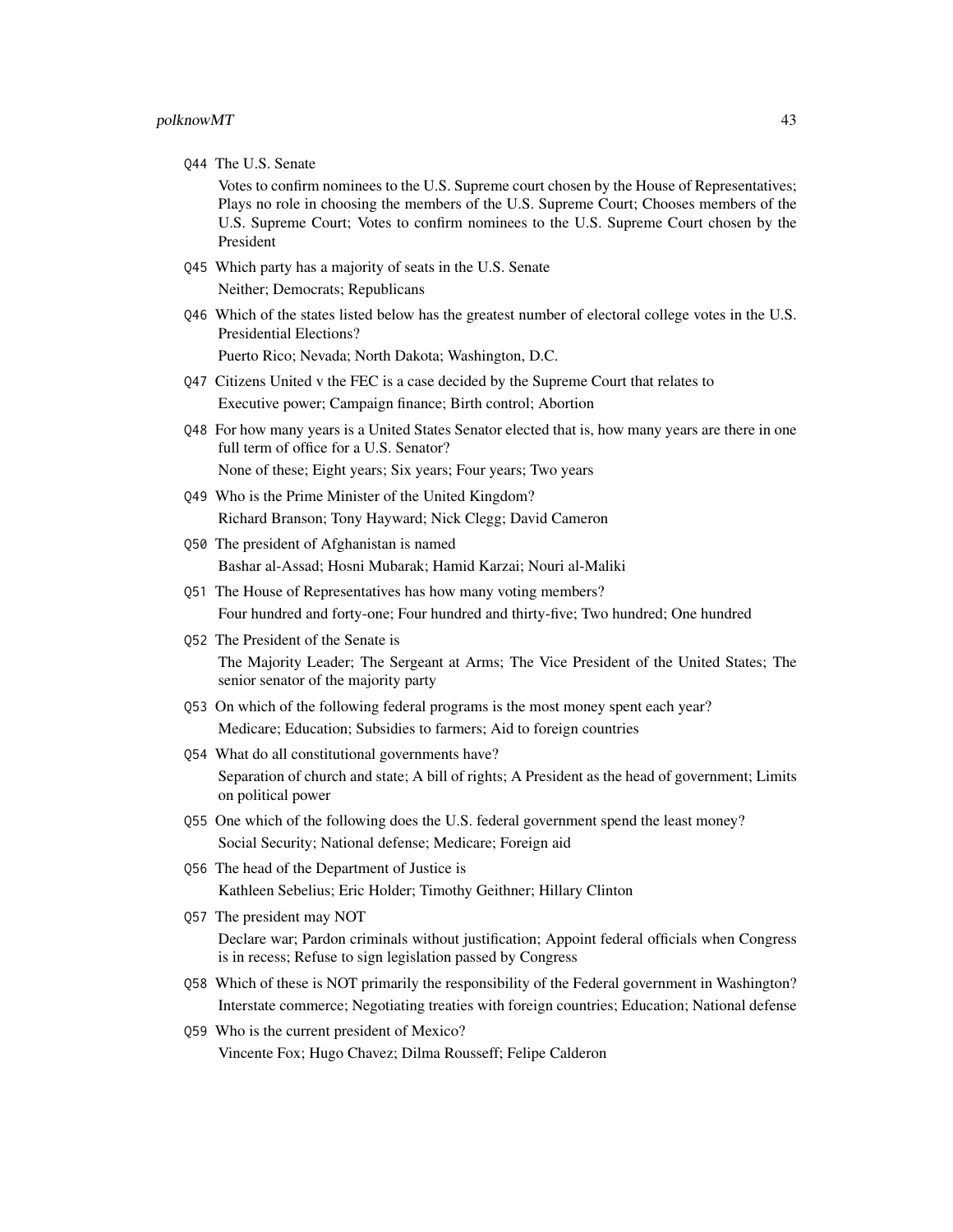<span id="page-43-0"></span>Q60 Which of the following actions does the United States federal government commonly take to finance a budget deficit?

Expanding public-works projects; Borrowing from the public; Imposing import quotas; Printing more money

- Q61 Common Cause is an organization that advocates for Women's rights; Clean elections; A cleaner environment; The right of gun owners
- Q62 The Byrd Rule is relevant During the confirmation of cabinet members; For national party conventions; During Congressional debates over non-budgetary policies; For the Reconciliation process
- Q63 The Majority Leader of the House of Representative is Nancy Pelosi; Kevin McCarthy; Eric Cantor; John Boehner
- Q64 On which of the following does the U.S. federal government spend the most money each year? Education; Medicare; Interest on the national debt; National defense

#### Source

<https://dataverse.harvard.edu/dataset.xhtml?persistentId=hdl:1902.1/19381>

### References

Jacob M. Montgomery and Joshua Cutler. 2013. "Computerized Adaptive Testing for Public Opinion Surveys." Political Analysis (Spring 2013) 21 (2): 172-192.

<span id="page-43-1"></span>

### Description

Data of responses to a political knowledge battery from the May 2013 wave of The American Panel Survey (TAPS) out of Washington University in St. Louis.

#### Usage

data(polknowTAPS)

#### Format

A data frame with 1496 observations on the following 10 questions.

Q1 Members of the U.S. Supreme Court serve

 $1 = two-year terms. 2 = ten-year terms. 3 = life terms. 4 = terms determined by the president.$  $5 = Don't know.$ 

Q2 Who is the Chief Justice of the U.S. Supreme Court?

1 = John Roberts. 2 = Antonin Scalia. 3 = Mitt Romney. 4 = Hillary Clinton. 5 = Don't know.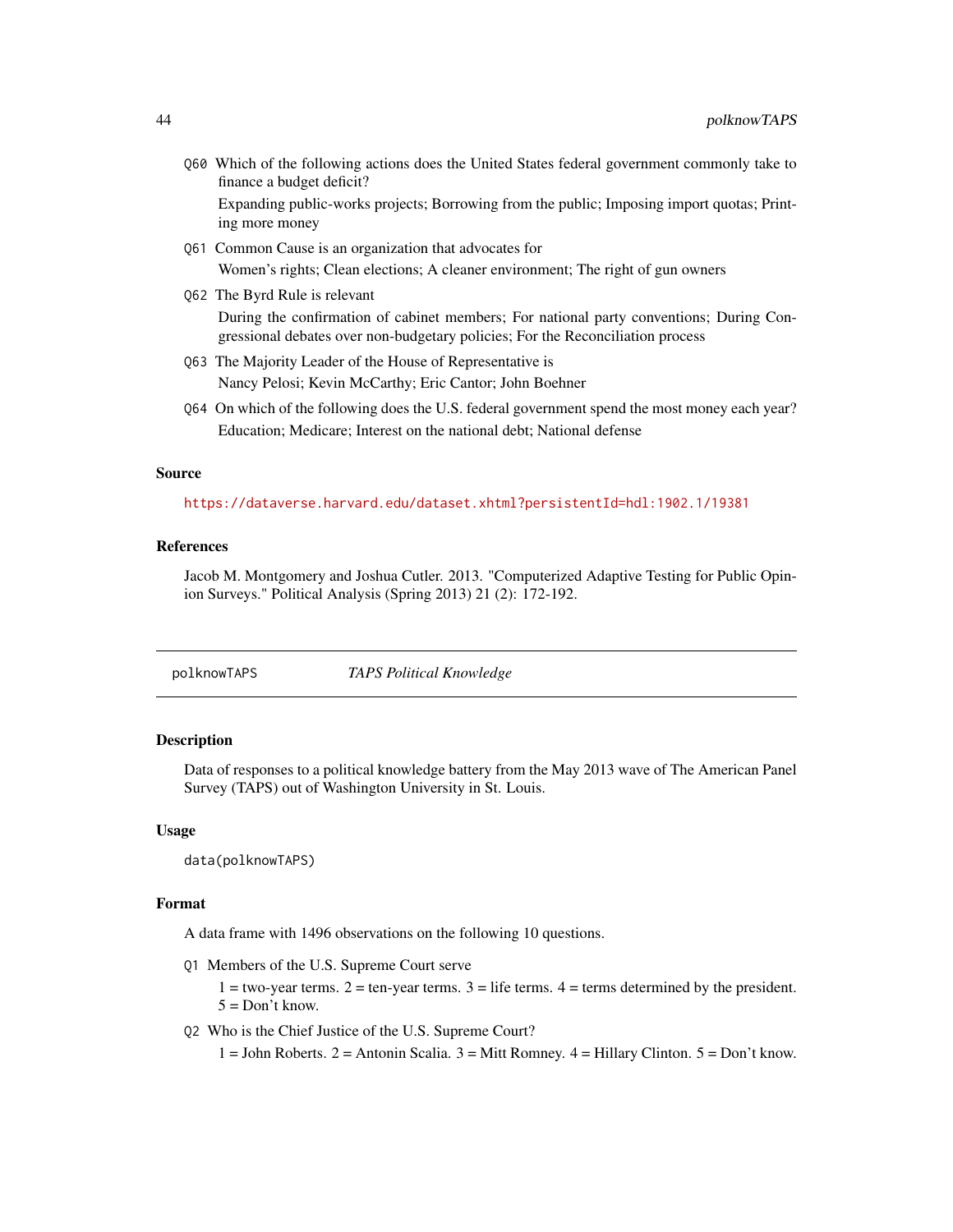#### <span id="page-44-0"></span>posteriorKL 45

Q3 Social Security is

 $1 =$  the benefit program for senior citizens.  $2 =$  the responsibility of the Department of Defense.  $3 =$  operated by state governments.  $4 =$  funded by the personal income tax.  $5 =$  Don't know.

Q4 On which of the following programs is the most money spent each year?

 $1 =$  aid to foreign countries.  $2 =$  Medicare.  $3 =$  subsidies to farmers.  $4 =$  education.  $5 =$  Don't know.

- Q5 Which party holds a majority of seats in the U.S. House of Representatives in Washington?  $1 =$  Democrats.  $2 =$  Republicans.  $3 =$  Independents.  $4 =$  Don't know.
- Q6 How many votes are required in Congress to override a presidential veto?

 $1 = a$  simple majority of one house of Congress.  $2 = a$  simple majority of both houses of Congress.  $3 = a$  two-thirds majority of one house of Congress.  $4 = a$  two-thirds majority of both houses of Congress.  $5 = Don't know$ .

Q7 How long is one term for a member of the U.S. Senate?

 $1 = two years.$  2 = four years. 3 = six years. 4 = eight years. 5 = Don't know.

Q8 The ability of a minority of senators to prevent a vote on a bill is known as

 $1 = a$  veto.  $2 = a$  filibuster.  $3 = \text{enrollment}$ .  $4 = \text{supension of the rules}$ .  $5 = \text{Don't know}$ .

Q9 Who is the Vice President of the United States?

 $1 =$  Nancy Pelosi.  $2 =$  John Boehner.  $3 =$  Joseph Biden.  $4 =$  Harry Reid.  $5 =$  Don't know.

Q10 A president may serve

1 = one term.  $2 =$  two terms. 3 = three terms.  $4 =$  any number of terms.  $5 =$  Don't know.

#### Details

TAPS is a monthly online panel survey of about 2,000 adults in the United States. The panel was recruited in the fall of 2011 using an address-based sampling frame. TAPS surveys are administered online. Selected panelists who do not have a computer or online service are provided a computer and internet access by TAPS.

#### Source

<http://taps.wustl.edu/data-archive>

<span id="page-44-1"></span>posteriorKL *Expected Kullback-Leibler Information, Weighted by the Prior*

#### Description

Calculates the expected Kullback-Leibler information, weighted by likelihood and prior beliefs, for a specified item.

#### Usage

posteriorKL(catObj, item)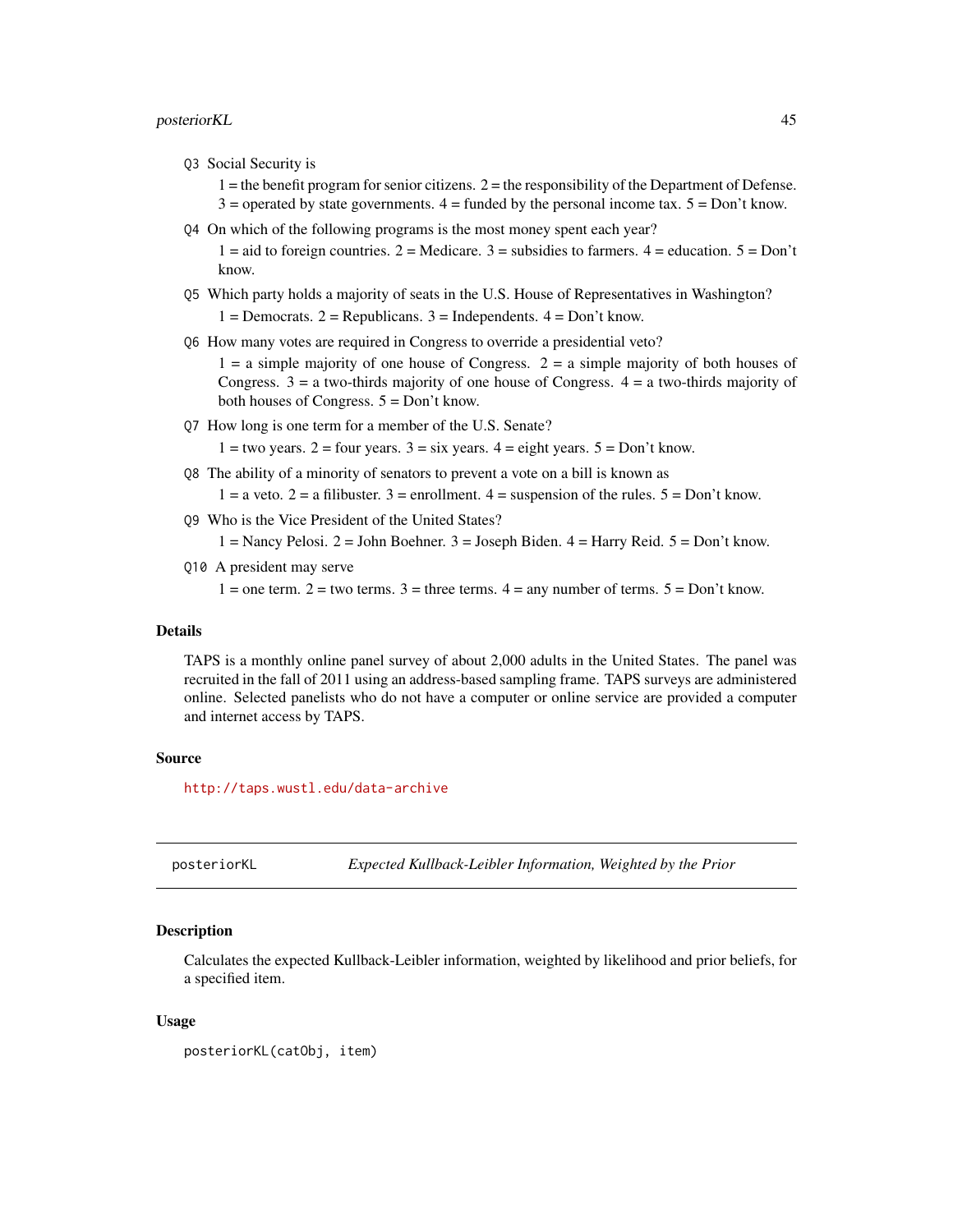#### <span id="page-45-0"></span>Arguments

| catObi | An object of class Cat                               |
|--------|------------------------------------------------------|
| item   | An integer indicating the index of the question item |

#### Details

The function posteriorKL calculates the expected Kullback-Leibler information for question item, where the proposed values of the true ability parameter are weighted by the prior.

This function involves integration. See **Note** for more information.

### Value

The function posteriorKL returns a numeric indicating the expected Kullback-Leibler information weighted by the likelihood for the specified item, given the current answer profile and ability parameter estimate.

### Note

This function is to allow users to access the internal functions of the package. During item selection, all calculations are done in compiled C++ code.

This function uses adaptive quadrature methods from the GNU Scientific Library (GSL) to approximate single-dimensional integrals with high accuracy. The bounds of integration are determined by the lowerBound and upperBound slots of the Cat object.

#### Author(s)

Haley Acevedo, Ryden Butler, Josh W. Cutler, Matt Malis, Jacob M. Montgomery, Tom Wilkinson, Erin Rossiter, Min Hee Seo, Alex Weil

### See Also

[expectedKL](#page-13-1), [likelihoodKL](#page-28-1), [selectItem](#page-50-1)

#### Examples

```
## Loading ltm Cat object
data(ltm_cat)
```
## Store example answers setAnswers(ltm\_cat) <- c(1,0,1,0,1, rep(NA, 35))

```
## Estimate EPV for different unasked items
posteriorKL(ltm_cat, item = 10)
posteriorKL(ltm_cat, item = 20)
posteriorKL(ltm_cat, item = 30)
```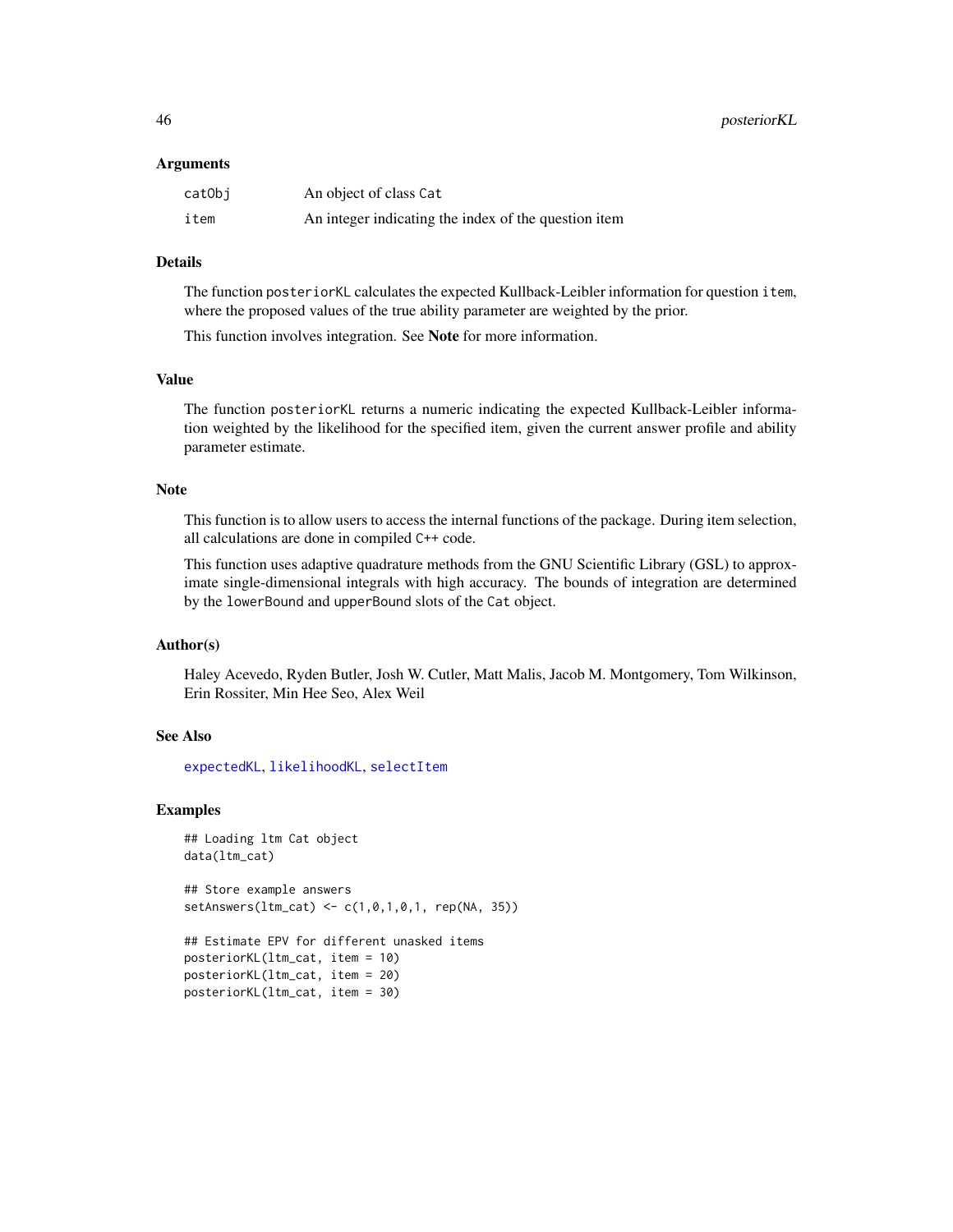<span id="page-46-1"></span><span id="page-46-0"></span>

### Description

Calculates the density at x of either the normal, Student's t, or uniform distribution.

### Usage

prior(x, dist, params)

#### **Arguments**

|        | A numeric value at which to evaluate the prior                                  |
|--------|---------------------------------------------------------------------------------|
| dist   | A string indicating the distribution (slot priorName of Cat object)             |
| params | A length two numeric vector indicating the parameters of the distribution (slot |
|        | priorParams of Cat object)                                                      |

### Details

The dist argument needs to be either "UNIFORM", "NORMAL", or "STUDENT\_T".

When dist is "NORMAL", the first element of params is the mean, the second element is the standard deviation.

When dist is "STUDENT\_T", the first element of params is the non-centrality parameters and the second is degrees of freedom.

When dist is "UNIFORM", the elements of params are the lower and upper bounds, of the interval, respectively. Note that the "UNIFORM" is only applicable for the expected a posteriori (EAP) estimation method.

#### Value

The function prior returns a numeric consisting of prior value,  $\pi(x)$ , given the value x.

### Note

This function is to allow users to access the internal functions of the package. During item selection, all calculations are done in compiled C++ code.

This function uses Boost C++ source libraries for the uniform and Student's t distributions and calls dnorm4 written in C which is identical to that of dnorm in R.

#### Author(s)

Haley Acevedo, Ryden Butler, Josh W. Cutler, Matt Malis, Jacob M. Montgomery, Tom Wilkinson, Erin Rossiter, Min Hee Seo, Alex Weil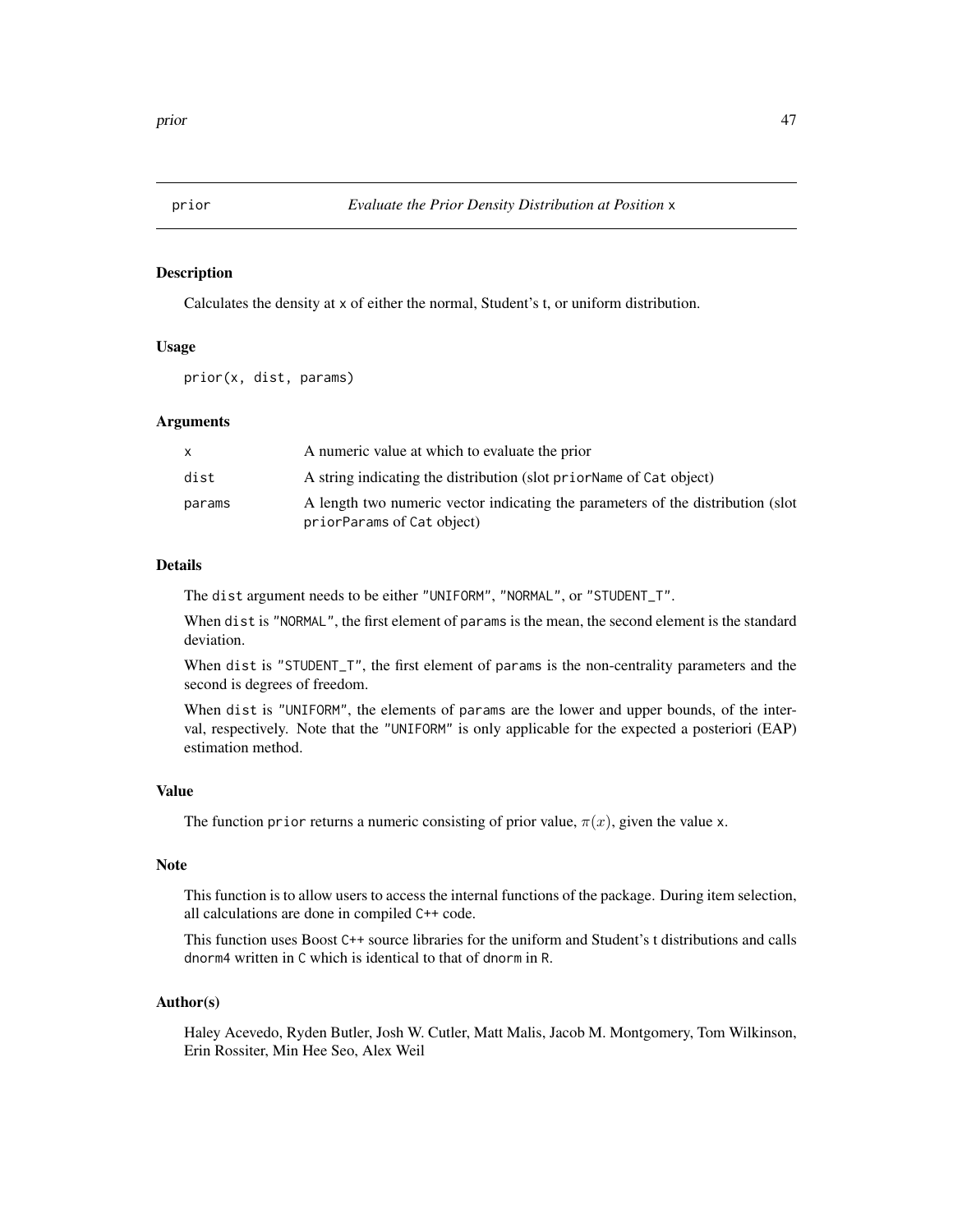### See Also

[Cat-class](#page-1-1)

### Examples

```
## Loading ltm Cat object
data(ltm_cat)
## Prior calculation for different distributions
ltm_cat@priorName <- "NORMAL"
ltm_cat@priorParams <- c(0, 1) ## Parameters are mean and standard deviation
prior(x = 1, ltm_cat@priorName, ltm_cat@priorParams)
ltm_cat@priorName <- "STUDENT_T"
ltm_cat@priorParams <- c(1, 3) ## Parameters are non-centrality param and degrees of freedom
prior(x = 1, ltm_cat@priorName, ltm_cat@priorParams)
ltm_cat@priorName <- "UNIFORM"
ltm_cat@priorParams <- c(-1, 1) ## Parameters are lower bound and upper bound of interval
prior(x = 1, ltm_cat@priorName, ltm_cat@priorParams)
```
<span id="page-47-1"></span>

| probability | Probability of Responses to a Question Item or the Left-Cumulative |
|-------------|--------------------------------------------------------------------|
|             | Probability of Responses                                           |

### Description

Calculates the probability of specific responses or the left-cumulative probability of responses to item conditioned on a respondent's ability  $(\theta)$ .

### Usage

```
probability(catObj, theta, item)
```
### Arguments

| catObi | An object of class Cat                                      |
|--------|-------------------------------------------------------------|
| theta  | A numeric or an integer indicating the value for $\theta_i$ |
| item   | An integer indicating the index of the question item        |

<span id="page-47-0"></span>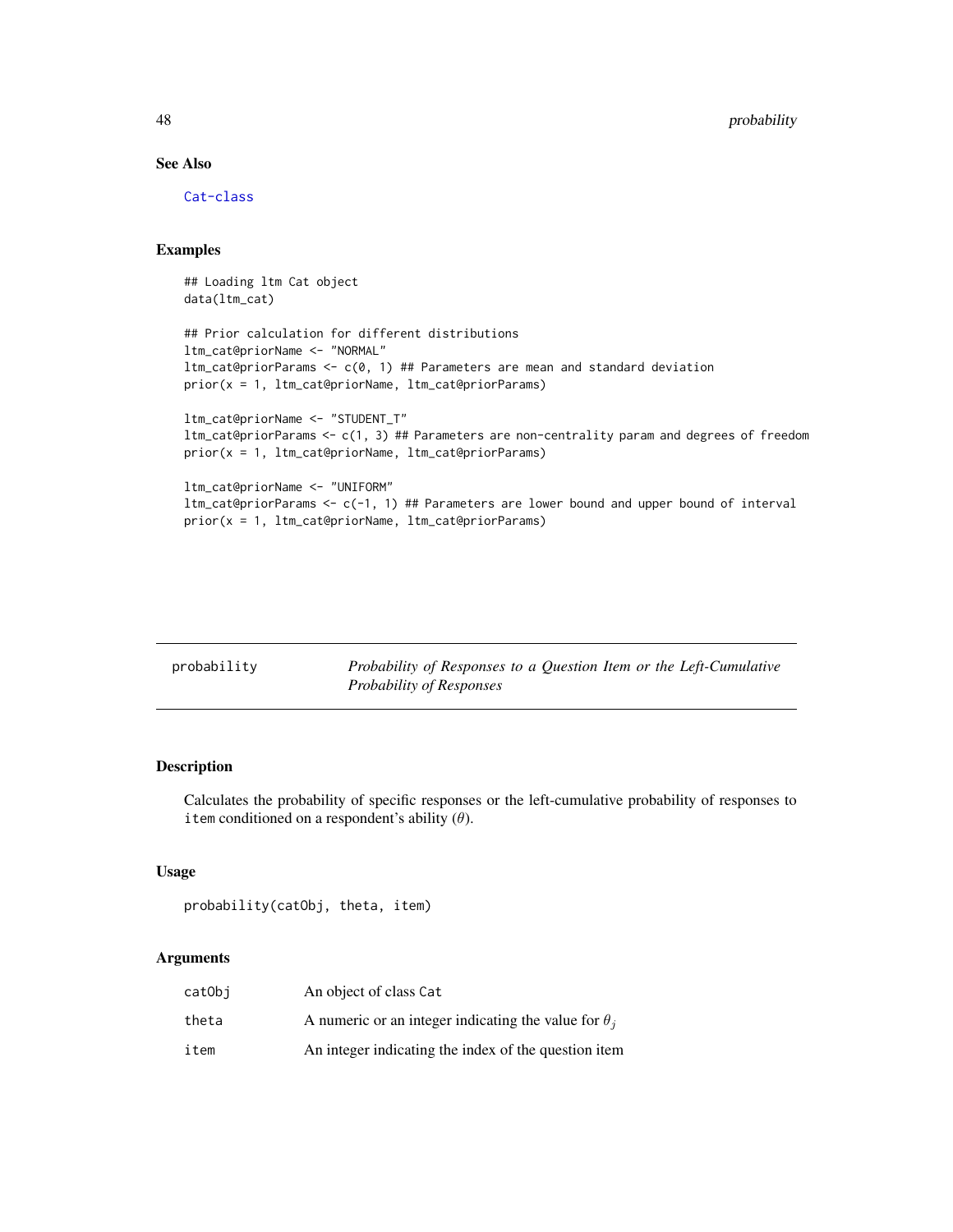#### probability 49

#### Details

For the 1tm model, the probability of non-zero response for respondent j on item i is

$$
Pr(y_{ij} = 1 | \theta_j) = \frac{\exp(a_i + b_i \theta_j)}{1 + \exp(a_i + b_i \theta_j)}
$$

where  $\theta_j$  is respondent j 's position on the latent scale of interest,  $a_i$  is item i 's discrimination parameter, and  $b_i$  is item i 's difficulty parameter.

For the tpm model, the probability of non-zero response for respondent  $j$  on item  $i$  is

$$
Pr(y_{ij} = 1 | \theta_j) = c_i + (1 - c_i) \frac{\exp(a_i + b_i \theta_j)}{1 + \exp(a_i + b_i \theta_j)}
$$

where  $\theta_j$  is respondent j 's position on the latent scale of interest,  $a_i$  is item i 's discrimination parameter,  $b_i$  is item i 's difficulty parameter, and  $c_i$  is item i 's guessing parameter.

For the grm model, the probability of a response in category k or lower for respondent j on item i is

$$
Pr(y_{ij} < k | \theta_j) = \frac{\exp(\alpha_{ik} - \beta_i \theta_{ij})}{1 + \exp(\alpha_{ik} - \beta_i \theta_{ij})}
$$

where  $\theta_j$  is respondent j 's position on the latent scale of interest,  $\alpha_i k$  the k-th element of item i 's difficulty parameter,  $\beta_i$  is discrimination parameter vector for item i. Notice the inequality on the left side and the absence of guessing parameters.

For the gpcm model, the probability of a response in category  $k$  for respondent j on item i is

$$
Pr(y_{ij} = k | \theta_j) = \frac{\exp(\sum_{t=1}^{k} \alpha_i [\theta_j - (\beta_i - \tau_{it})])}{\sum_{r=1}^{K_i} \exp(\sum_{t=1}^{r} \alpha_i [\theta_j - (\beta_i - \tau_{it}))}
$$

where  $\theta_j$  is respondent j 's position on the latent scale of interest,  $\alpha_i$  is the discrimination parameter for item i,  $\beta_i$  is the difficulty parameter for item i, and  $\tau_{it}$  is the category t threshold parameter for item i, with  $k = 1, ..., K_i$  response options for item i. For identification purposes  $\tau_{i0} = 0$  and  $\sum_{t=1}^{1} \alpha_i [\theta_j - (\beta_i - \tau_{it})] = 0.$ 

#### Value

When the model slot of the catObj is "ltm", the function probability returns a numeric vector of length one representing the probability of observing a non-zero response.

When the model slot of the catObj is "tpm", the function probability returns a numeric vector of length one representing the probability of observing a non-zero response.

When the model slot of the catObj is "grm", the function probability returns a numeric vector of length k+1, where k is the number of possible responses. The first element will always be zero and the (k+1)th element will always be one. The middle elements are the cumulative probability of observing response k or lower.

When the model slot of the catObj is "gpcm", the function probability returns a numeric vector of length k, where k is the number of possible responses. Each number represents the probability of observing response k.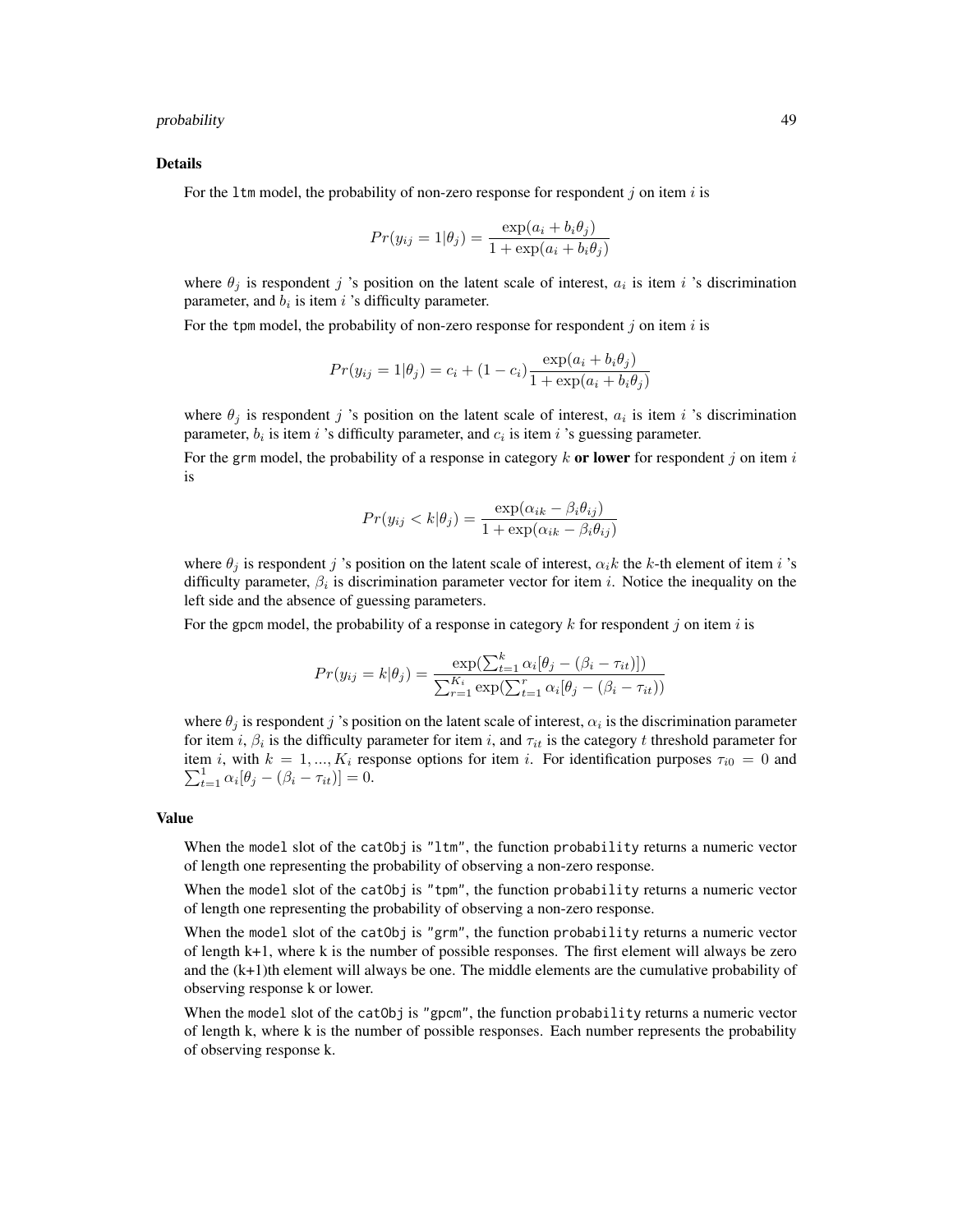### Note

This function is to allow users to access the internal functions of the package. During item selection, all calculations are done in compiled C++ code.

#### Author(s)

Haley Acevedo, Ryden Butler, Josh W. Cutler, Matt Malis, Jacob M. Montgomery, Tom Wilkinson, Erin Rossiter, Min Hee Seo, Alex Weil

### References

Baker, Frank B. and Seock-Ho Kim. 2004. Item Response Theory: Parameter Estimation Techniques. New York: Marcel Dekker.

Choi, Seung W. and Richard J. Swartz. 2009. "Comparison of CAT Item Selection Criteria for Polytomous Items." Applied Psychological Measurement 33(6):419-440.

Muraki, Eiji. 1992. "A generalized partial credit model: Application of an EM algorithm." ETS Research Report Series 1992(1):1-30.

van der Linden, Wim J. 1998. "Bayesian Item Selection Criteria for Adaptive Testing." Psychometrika 63(2):201-216.

### See Also

#### [Cat-class](#page-1-1)

### Examples

```
## Loading ltm Cat object
## Probability for Cat object of the ltm model
data(ltm_cat)
probability(ltm\_cat, theta = 1, item = 1)
```

```
## Loading tpm Cat object
## Probability for Cat object of the tpm model
probability(tpm_cat, theta = 1, item = 1)
```

```
## Loading grm Cat object
## Probability for Cat object of the grm model
probability(grm_{cat}, theta = 1, item = 1)
```

```
## Loading gpcm Cat object
## Probability for Cat object of the gpcm model
probability(gpcm_cat, theta = -3, item = 2)
```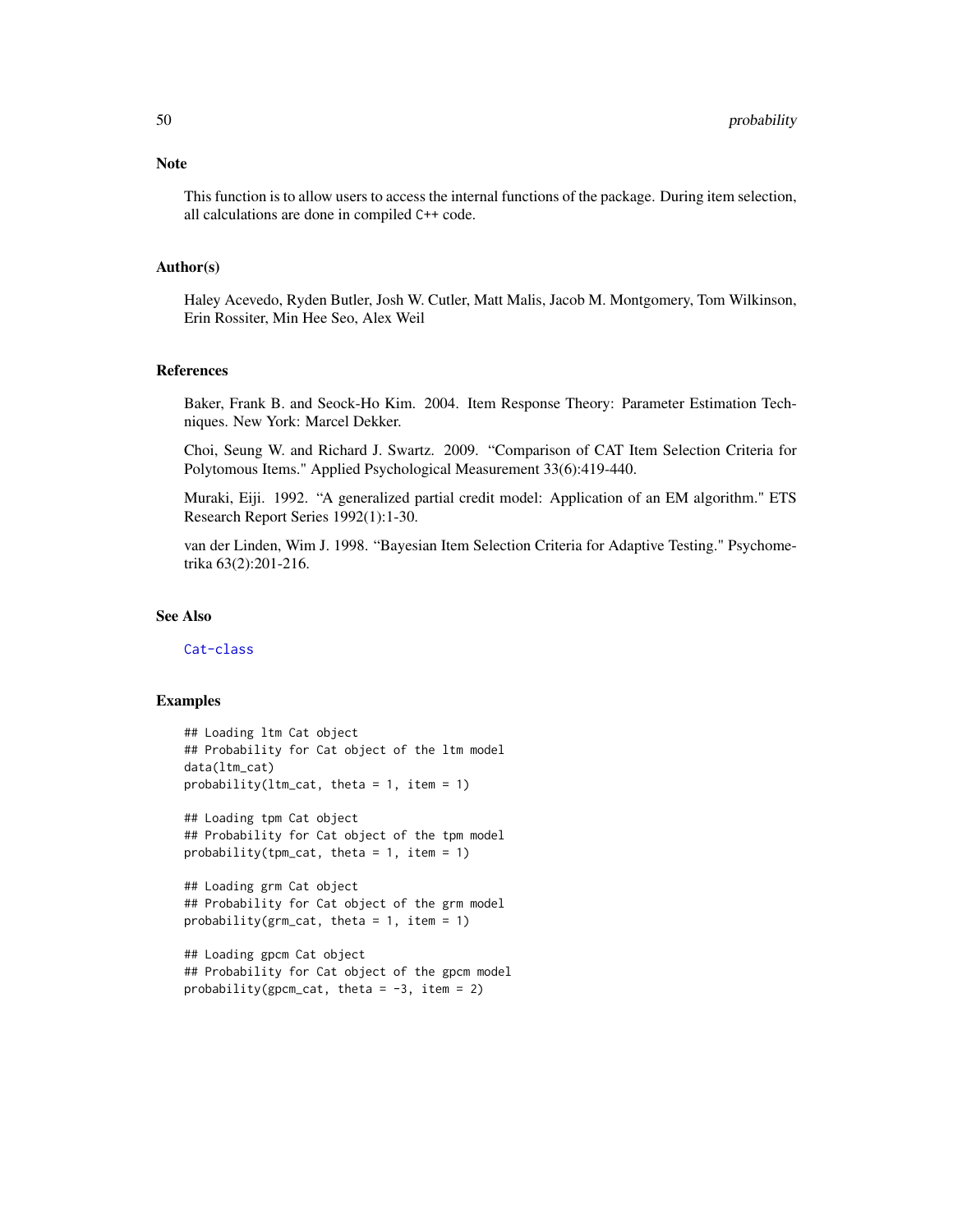<span id="page-50-1"></span><span id="page-50-0"></span>

#### **Description**

Selects the next item in the question set to be administered to respondent based on the specified selection method.

#### Usage

selectItem(catObj)

#### Arguments

catObj An object of class Cat

### Details

Selection approach is specified in the selection slot of the Cat object.

The minimum expected posterior variance criterion is used when the selection slot is "EPV". This method calls expectedPV for each unasked item.

The maximum Fisher's information criterion is used when the selection slot is "MFI". This method calls fisherInf for each unasked item.

The maximum likelihood weighted information criterion is used when the selection slot is "MLWI". This method involves integration. See Note for more information.

The maximum posterior weighted information criterion is used when the selection slot is "MPWI". This method involves integration. See Note for more information.

The maximum expected information criterion is used when the selection slot is "MEI". This method calls expectedObsInf for each unasked item.

The maximum Kullback-Leibler information criterion is used when the selection slot is "KL". This method calls expectedKL for each unasked item.

The maximum likelihood weighted Kullback-Leibler information criterion is used when the selection slot is "LKL". This method calls likelihoodKL for each unasked item.

The maximum posterior weighted Kullback-Leibler information criterion is used when the selection slot is "PKL". This method calls posteriorKL for each unasked item.

The maximum Fisher interval information criterion is used when the selection slot is "MFII". This method involves integration. See **Note** for more information. The bounds of integration are  $\theta \pm \delta$ , where  $\delta$  is z times the square root of the Fisher test information and z is specified in the z slot of the Cat object.

A random number generator is used when the selection slot is "RANDOM".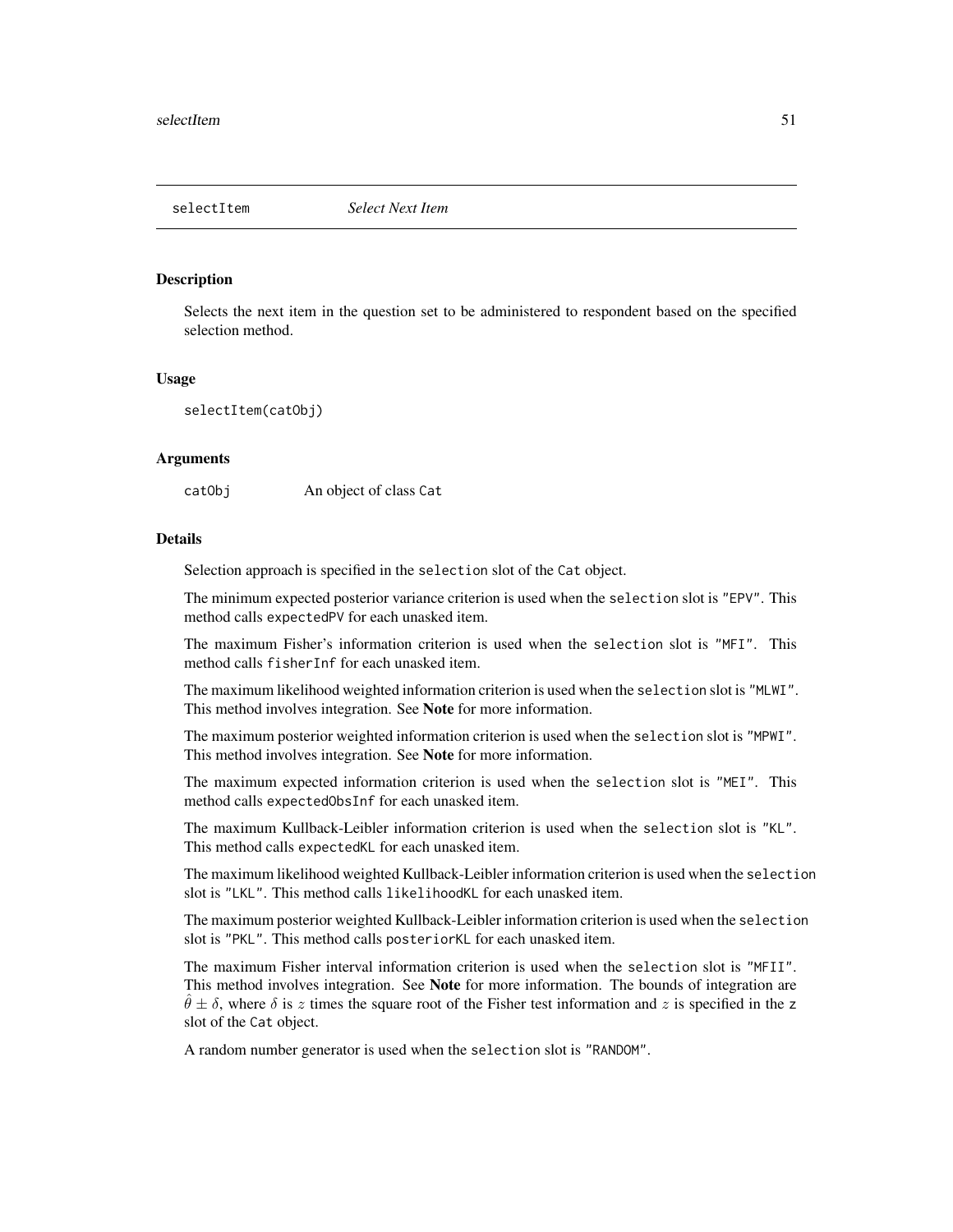### Value

The function selectItem returns a list with two elements:

estimates: a data frame with a row for each unasked question and three columns representing the item index number, the item name, and the item value (calculated by the specified selection method), and

next\_item: a numeric representing the index of the item that should be asked next.

#### Note

This function is to allow users to access the internal functions of the package. During item selection, all calculations are done in compiled C++ code.

This function uses adaptive quadrature methods from the GNU Scientific Library (GSL) to approximate single-dimensional integrals with high accuracy. The bounds of integration are determined by the lowerBound and upperBound slots of the Cat object unless otherwise noted.

The "RANDOM" item selection criterion uses the package RcppArmadillo to randomly choose the next item among unasked questions. RcppArmadillo provides an exact reproduction of R's sample function that can be called from C++.

In the rare instance that item parameters are identical, it may be that that selectItem must choose between two items with the same value calculated by the selection criterion. In such an instance, selectItem will choose the item with the lower question index.

#### Author(s)

Haley Acevedo, Ryden Butler, Josh W. Cutler, Matt Malis, Jacob M. Montgomery, Tom Wilkinson, Erin Rossiter, Min Hee Seo, Alex Weil

### References

van der Linden, Wim J. 1998. "Bayesian Item Selection Criteria for Adaptive Testing." Psychometrika 63(2):201-216.

Van der Linden, Wim J., and Peter J. Pashley. 2009. "Item Selection and Ability Estimation in Adaptive Testing." Elements of Adaptive Testing. Springer New York, 3-30.

Veldkamp, B.P., 2003. Item Selection in Polytomous CAT. In New Developments in Psychometrics (pp. 207-214). Springer Japan.

### See Also

[estimateTheta](#page-10-1), [expectedPV](#page-15-1), [fisherInf](#page-16-1)

#### Examples

```
## Loading ltm Cat object
data(ltm_cat)
## Store example answers
setAnswers(ltm_cat) <- c(1,0,1,0,1, rep(NA, 35))
```
<span id="page-51-0"></span>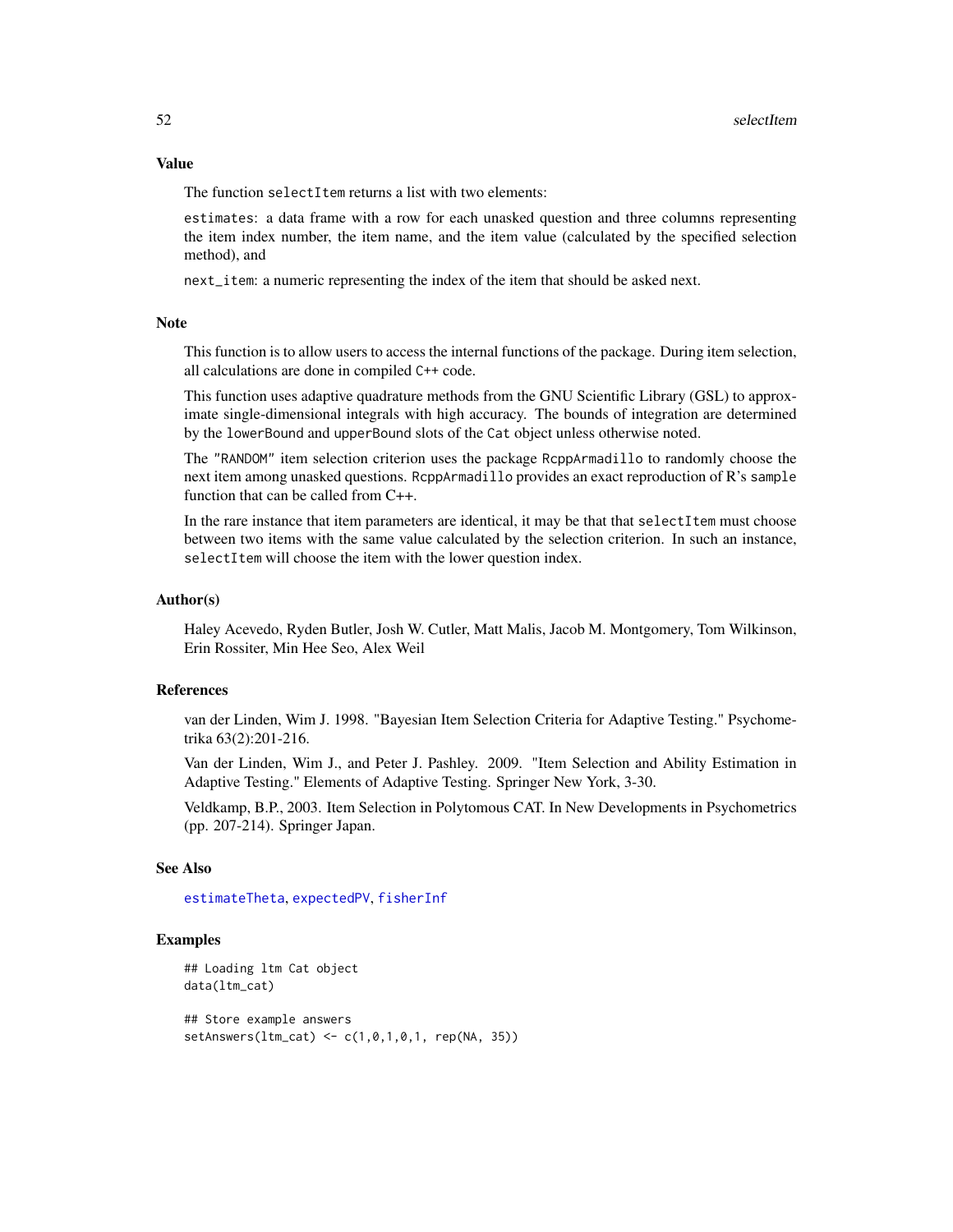#### <span id="page-52-0"></span>setters 53

```
## Set different selection criterion and choose next item
setSelection(ltm_cat) <- "EPV"
selectItem(ltm_cat)
setSelection(ltm_cat) <- "MFI"
selectItem(ltm_cat)
setSelection(ltm_cat) <- "MLWI"
selectItem(ltm_cat)
setSelection(ltm_cat) <- "MPWI"
selectItem(ltm_cat)
setSelection(ltm_cat) <- "MEI"
selectItem(ltm_cat)
setSelection(ltm_cat) <- "KL"
selectItem(ltm_cat)
setSelection(ltm_cat) <- "LKL"
selectItem(ltm_cat)
setSelection(ltm_cat) <- "PKL"
selectItem(ltm_cat)
setSelection(ltm_cat) <- "MFII"
selectItem(ltm_cat)
setSelection(ltm_cat) <- "RANDOM"
selectItem(ltm_cat)
```
<span id="page-52-1"></span>setters *Methods for Setting Value(s) to* Cat *Object Slots*

#### Description

Setter methods to control changes to the slots of a Cat object.

#### Usage

```
## S4 replacement method for signature 'Cat'
setGuessing(catObj) <- value
## S4 replacement method for signature 'Cat'
setDiscrimination(catObj) <- value
## S4 replacement method for signature 'Cat'
setDifficulty(catObj) <- value
```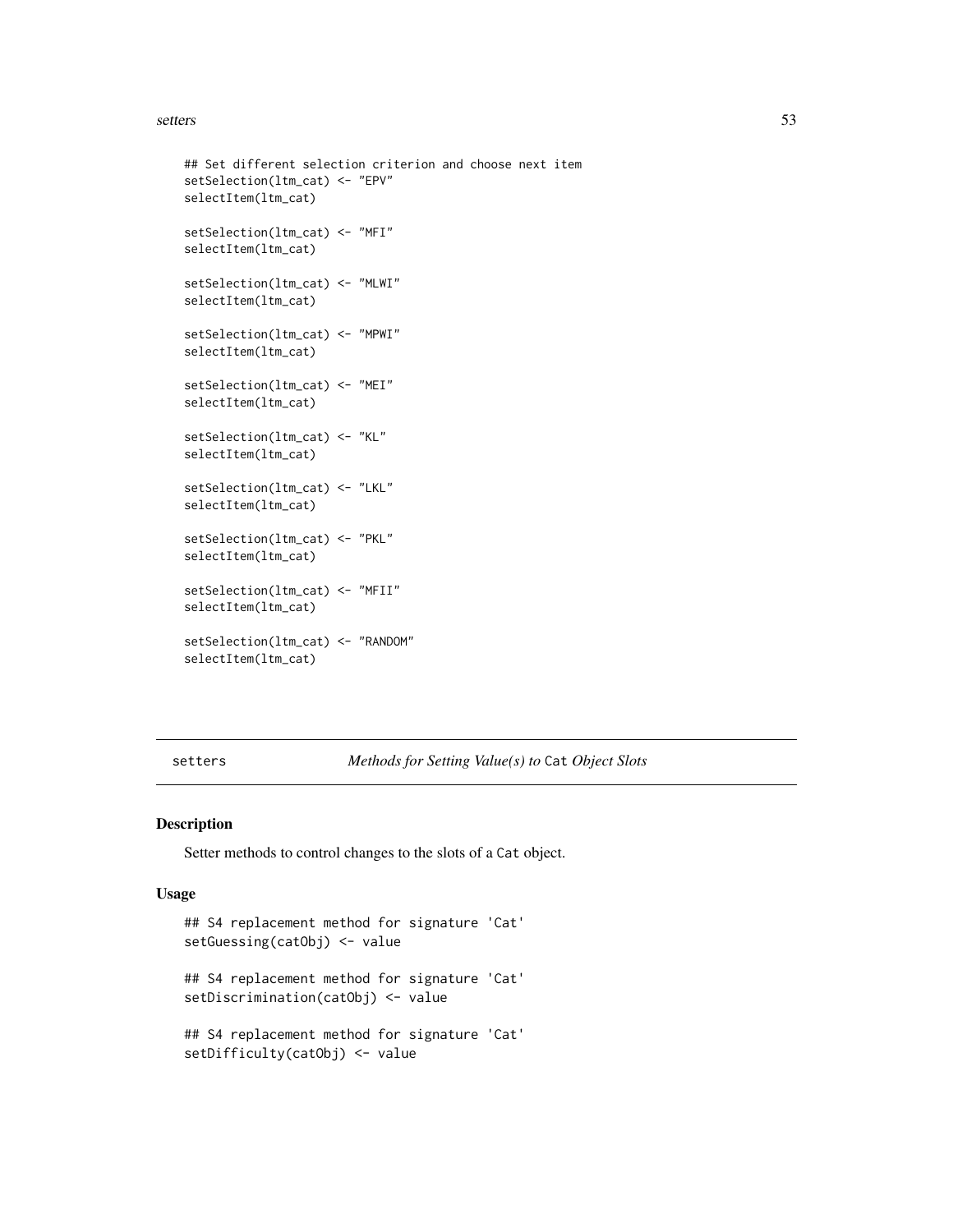#### 54 setters and the contract of the contract of the contract of the contract of the contract of the contract of the contract of the contract of the contract of the contract of the contract of the contract of the contract of

```
## S4 replacement method for signature 'Cat'
setAnswers(catObj) <- value
## S4 replacement method for signature 'Cat'
setModel(catObj) <- value
## S4 replacement method for signature 'Cat'
setPriorName(catObj) <- value
## S4 replacement method for signature 'Cat'
setPriorParams(catObj) <- value
## S4 replacement method for signature 'Cat'
setLowerBound(catObj) <- value
## S4 replacement method for signature 'Cat'
setUpperBound(catObj) <- value
## S4 replacement method for signature 'Cat'
setEstimation(catObj) <- value
## S4 replacement method for signature 'Cat'
setEstimationDefault(catObj) <- value
## S4 replacement method for signature 'Cat'
setSelection(catObj) <- value
## S4 replacement method for signature 'Cat'
setZ(catObj) <- value
## S4 replacement method for signature 'Cat'
setLengthThreshold(catObj) <- value
## S4 replacement method for signature 'Cat'
setSeThreshold(catObj) <- value
## S4 replacement method for signature 'Cat'
setGainThreshold(catObj) <- value
## S4 replacement method for signature 'Cat'
setInfoThreshold(catObj) <- value
## S4 replacement method for signature 'Cat'
setLengthOverride(catObj) <- value
## S4 replacement method for signature 'Cat'
setGainOverride(catObj) <- value
```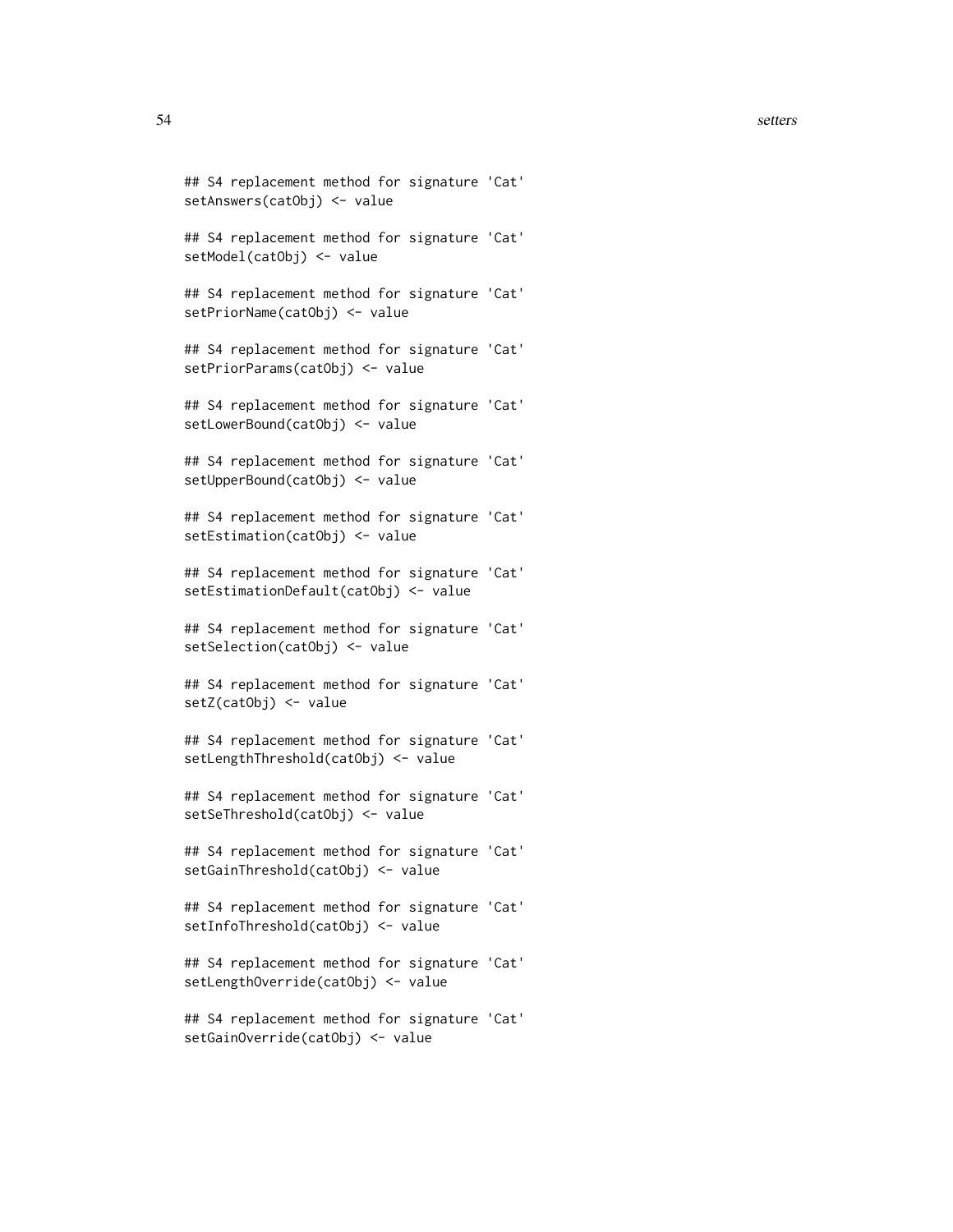### <span id="page-54-0"></span>simulateThetas 55

#### Arguments

| catObi | An object of class Cat |
|--------|------------------------|
| value  | The new value(s)       |

#### Author(s)

Haley Acevedo, Ryden Butler, Josh W. Cutler, Matt Malis, Jacob M. Montgomery, Tom Wilkinson, Erin Rossiter, Min Hee Seo, Alex Weil

### See Also

[Cat-class](#page-1-1), [getters](#page-19-1)

### Examples

```
## Loading ltm Cat object
data(ltm_cat)
```

```
## Setting estimation slot
getEstimation(ltm_cat)
setEstimation(ltm_cat) <- "MAP"
getEstimation(ltm_cat)
```

```
## Setting distrimination slot
getDiscrimination(ltm_cat)
setDiscrimination(ltm_cat) <- rep(1, 40)
getDiscrimination(ltm_cat)
```

| simulateThetas | Simulates Estimates of Ability Parameters for a Dataset of Response |
|----------------|---------------------------------------------------------------------|
|                | <i>Profiles</i>                                                     |

### Description

Given a set of stopping rules and complete response profiles for a dataset of respondents, simulates the expected value of the ability parameter  $\theta$  as though an adaptive battery were provided

#### Usage

```
simulateThetas(catObj, responses)
```
### Arguments

| catObi    | An object of class Cat with stopping rule(s) specified |
|-----------|--------------------------------------------------------|
| responses | A data frame of complete response profiles             |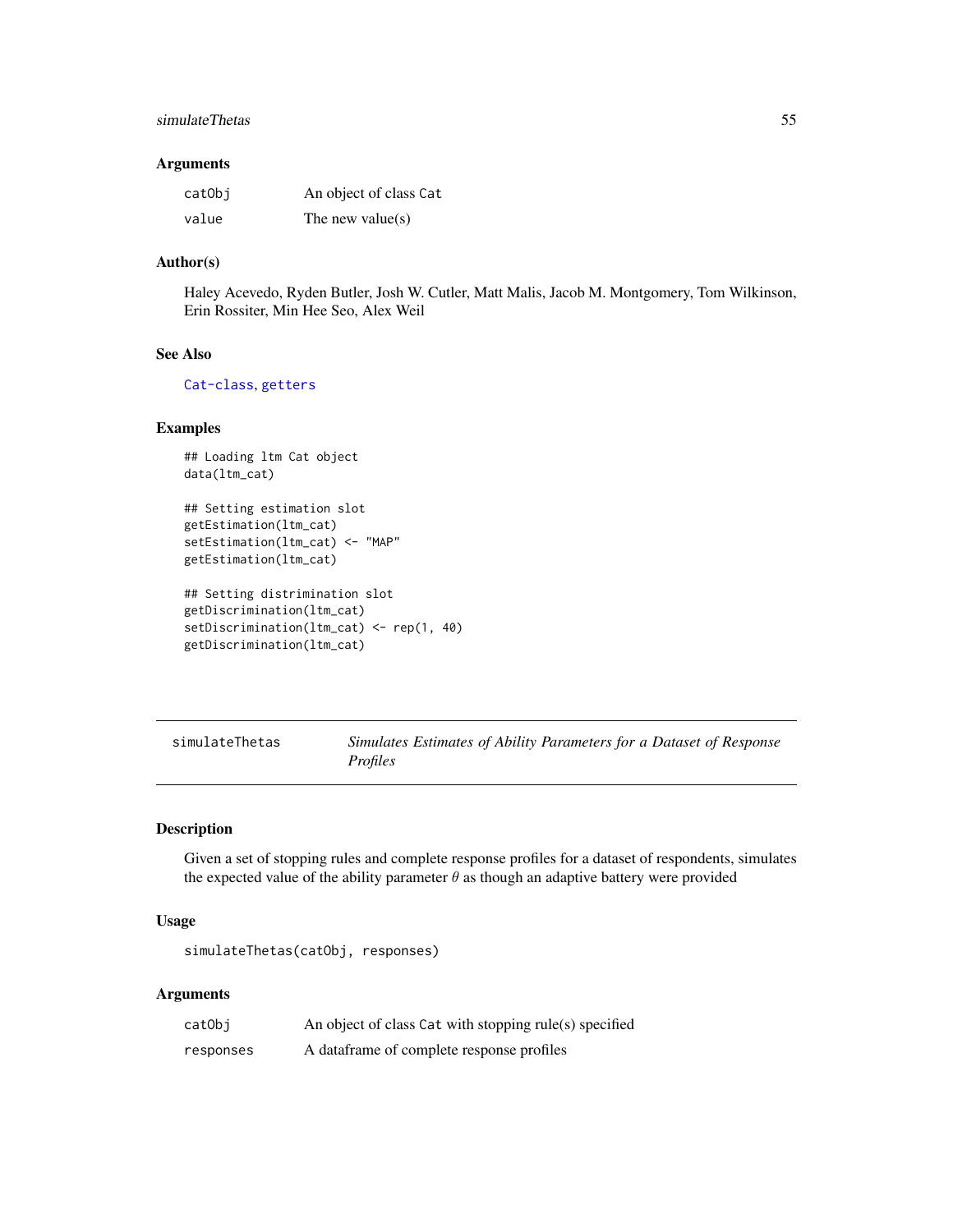Value

The function simulateThetas returns a vector of the expected values of the respondents' ability parameters as though the respondents were given an adaptive battery. Given the item selection criterion specified in the Cat object, this function selects an item, "administers" the item to the respondent, and records their answer from the dataframe provided in the response parameter of the function. This process continues until stopping rule(s) specified in the Cat object are met for each respondent. The function returns a final estimate of the ability parameter  $\theta$  for each respondent.

### Note

This function is to allow users to access the internal functions of the package. During item selection, all calculations are done in compiled C++ code.

#### Author(s)

Haley Acevedo, Ryden Butler, Josh W. Cutler, Matt Malis, Jacob M. Montgomery, Tom Wilkinson, Erin Rossiter, Min Hee Seo, Alex Weil

### See Also

[Cat-class](#page-1-1), [estimateThetas](#page-12-1), [checkStopRules](#page-3-1)

### Examples

```
## Loading ltm Cat object
data(ltm_cat)
## Set estimation, selection, and stopping rule
data(npi)
setEstimation(ltm_cat) <- "EAP"
setSelection(ltm_cat) <- "EPV"
setLengthThreshold(ltm_cat) <- 3
## Simulate theta by asking 3 questions adaptively for the first 25 respondents
simulateThetas(ltm_cat, responses = npi[1:25, ])
```

```
storeAnswer Update Answer to Single Item
```
### **Description**

Stores answer to item  $k$  to the Cat object's answers slot.

#### Usage

## S4 method for signature 'Cat' storeAnswer(catObj, item, answer)

<span id="page-55-0"></span>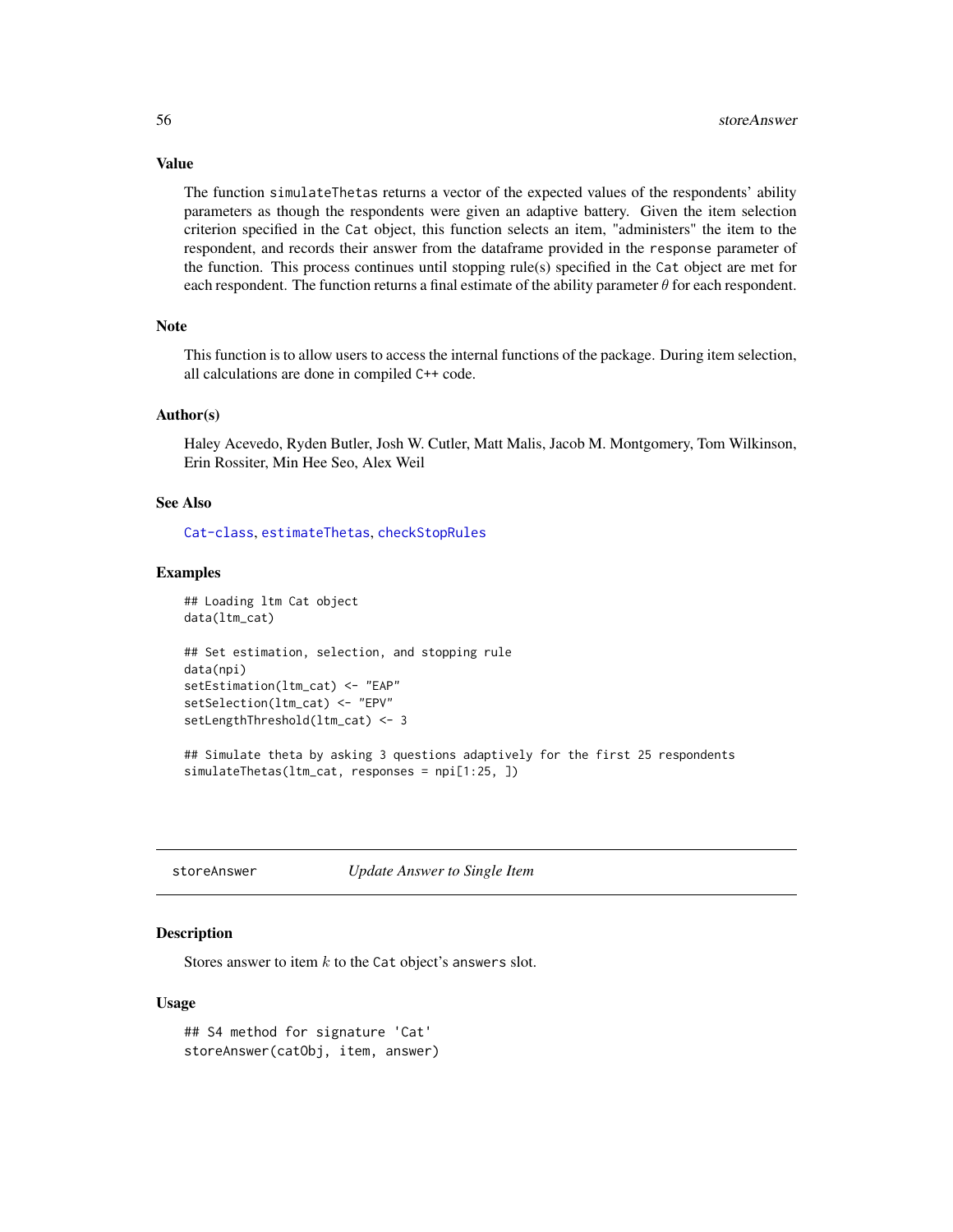#### <span id="page-56-0"></span>tpmCat 57

#### Arguments

| catObi | An object of class Cat                               |
|--------|------------------------------------------------------|
| item   | An integer indicating the index of the question item |
| answer | The answer to the <i>i</i> tem to be updated         |

#### Details

The function storeAnswer updates the Cat object, but the updated object must be assigned to an object for the changes to be stored. See Examples.

### Value

The function storeAnswer returns an updated object of class Cat with the answers slot reflecting the newly stored answer to the indicated item. All previously stored answers remain the same, and all unanswered questions remain NA.

### Author(s)

Haley Acevedo, Ryden Butler, Josh W. Cutler, Matt Malis, Jacob M. Montgomery, Tom Wilkinson, Erin Rossiter, Min Hee Seo, Alex Weil

#### Examples

```
## Loading ltm Cat object
data(ltm_cat)
## Printing current answers slot
getAnswers(ltm_cat)
## Storing answer of 0 to item 1
ltm_{cat} \le -storeAnswer(ltm_{cat}, item = 1, answer = 0)## Now object reflects answer to item 1
getAnswers(ltm_cat)
```
<span id="page-56-1"></span>tpmCat *Computerized Adaptive Testing Birnbaum's Three Parameter Model*

### Description

This function fits Birnbaum's three parameter model for binary data and populates the fitted values for discrimination, difficulty, and guessing parameters to an object of class Cat.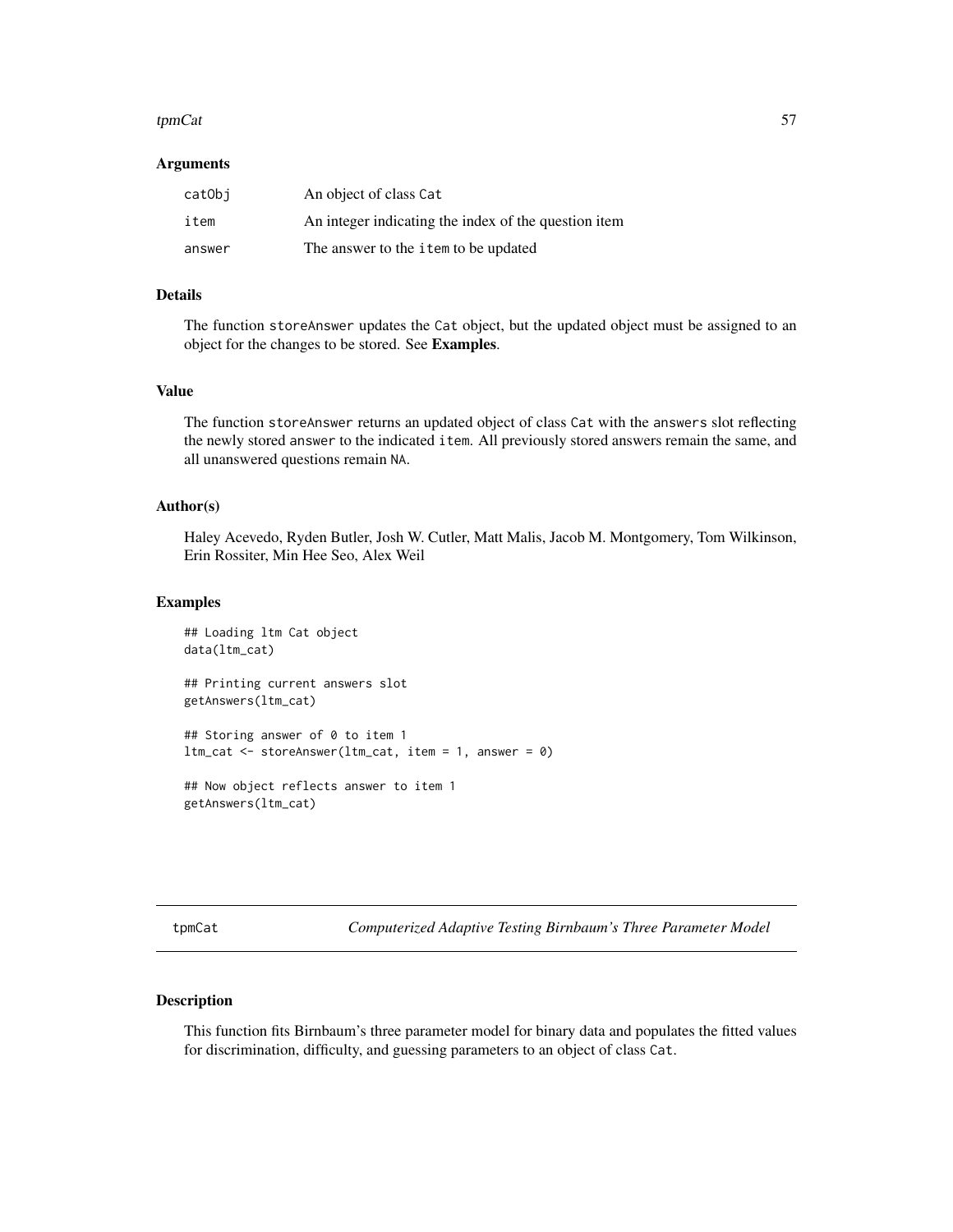#### <span id="page-57-0"></span>Usage

```
## S4 method for signature 'data.frame'
tpmCat(data, quadraturePoints = 21, ...)
## S4 method for signature 'tpm'
tpmCat(data, quadraturePoints = NULL, ...)
```
### Arguments

data A data frame of manifest variables or an object of class tpm.

```
quadraturePoints
```
A numeric to be passed into the tpm function indicating the number of Gauss-Hermite quadrature points. Only applicable when data is a data frame. Default value is 21.

... arguments to be passed to methods. For more details about the arguments, see tpm in the 1tm package.

#### Details

The data argument of the function tpmCat is either a data frame or an object of class tpm from the ltm package. If it is a data frame each row represents a respondent and each column represents a question item. If it is an object of the class tpm, it is output from the tpm function in the ltm package.

The quadraturePoints argument of the function tpmCat is used only when the data argument is a data frame. quadraturePoints is then passed to the tpm function from the ltm package when fitting Birnbaum's three parameter model to the data and is used when approximating the value of integrals.

#### Value

The function tpmCat returns an object of class Cat with changes to the following slots:

- difficulty A vector consisting of difficulty parameters for each item.
- discrimination A vector consisting of discrimination parameters for each item.
- model The string "tpm", indicating this Cat object corresponds to Birnbaum's three parameter model.

See [Cat-class](#page-1-1) for default values of Cat object slots. See Examples and [setters](#page-52-1) for example code to change slot values.

#### **Note**

In case the Hessian matrix at convergence is not positive definite try to use start.val = "random".

### Author(s)

Haley Acevedo, Ryden Butler, Josh W. Cutler, Matt Malis, Jacob M. Montgomery, Tom Wilkinson, Erin Rossiter, Min Hee Seo, Alex Weil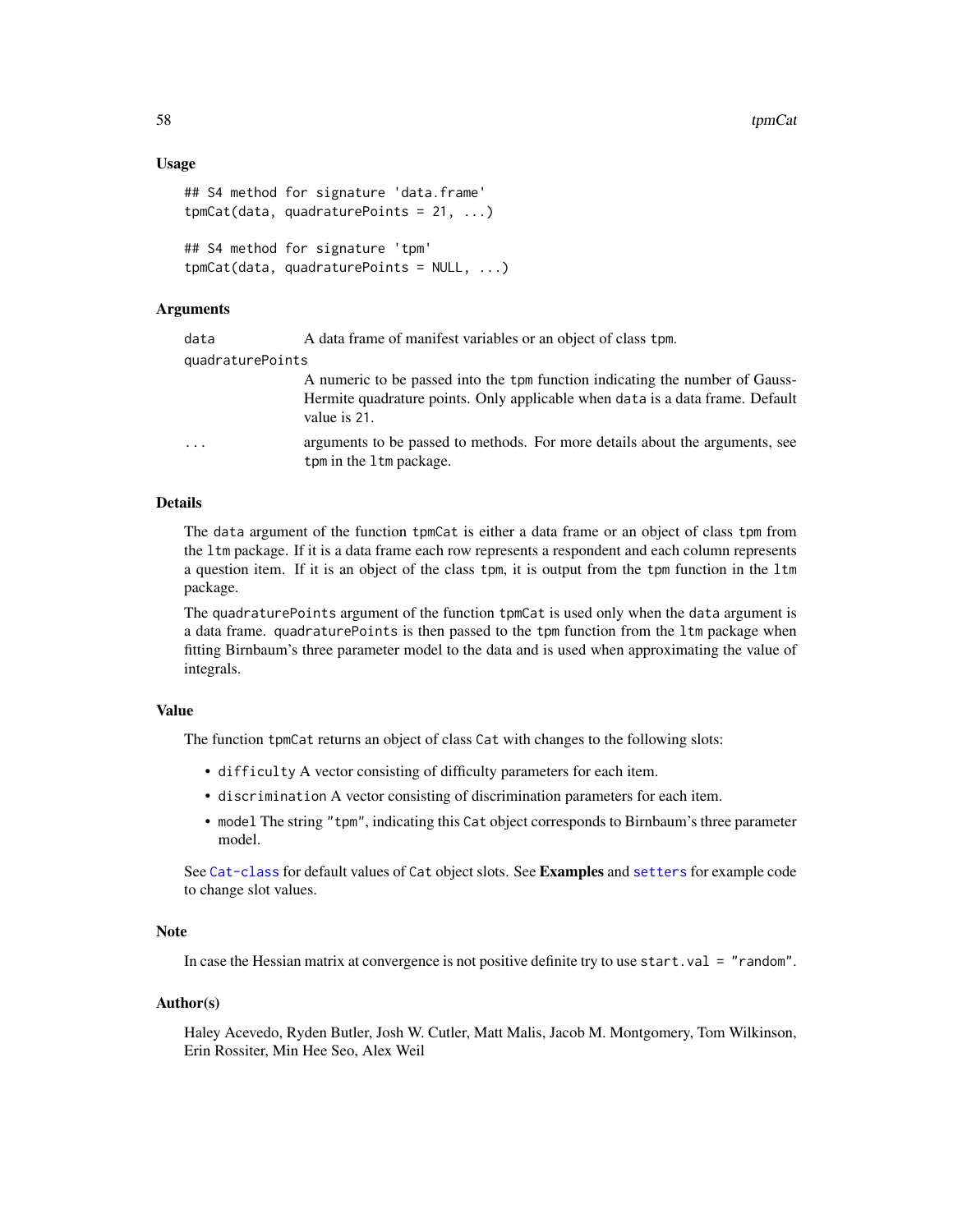#### <span id="page-58-0"></span>tpmCat 59

#### References

Baker, Frank B. and Seock-Ho Kim. 2004. Item Response Theory: Parameter Estimation Techniques. New York: Marcel Dekker.

Birnbaum, Allan. 1968. Some Latent Trait Models and their Use in Inferring an Examinee's Ability. In F. M. Lord and M. R. Novick (Eds.), Statistical Theories of Mental Test Scores, 397-479. Reading, MA: Addison-Wesley.

Rizopoulos, Dimitris. 2006. "ltm: An R Package for Latent Variable Modeling and Item Response Theory Analyses." Journal of Statistical Software 17(5):1-25.

### See Also

[Cat-class](#page-1-1), [ltmCat](#page-30-1), [polknowMT](#page-38-1), [probability](#page-47-1)

setSelection(tpm\_cat) <- "MFI"

#### Examples

```
## Not run:
## Creating Cat object with first 20 questions of with raw data
data(polknowMT)
tpm_cat1 <- tpmCat(polknowMT[,1:20], quadraturePoints = 100, start.val = "random")
## Creating Cat object with fitted object of class tpm
tpm_fit <- tpm(polknownMT[,1:20], control = list(GHk = 100), start.val = "random")
class(tpm_fit)
tpm_cat2 <- tpmCat(tpm_fit)
## Note the two Cat objects are identical
identical(tpm_cat1, tpm_cat2)
## End(Not run)
## Creating Cat objects from large datasets is computationally expensive
## Load the Cat object created from the above code
data(tpm_cat)
## Slots that have changed from default values
getModel(tpm_cat)
getDifficulty(tpm_cat)
getDiscrimination(tpm_cat)
## Changing slots from default values
setEstimation(tpm_cat) <- "MLE"
```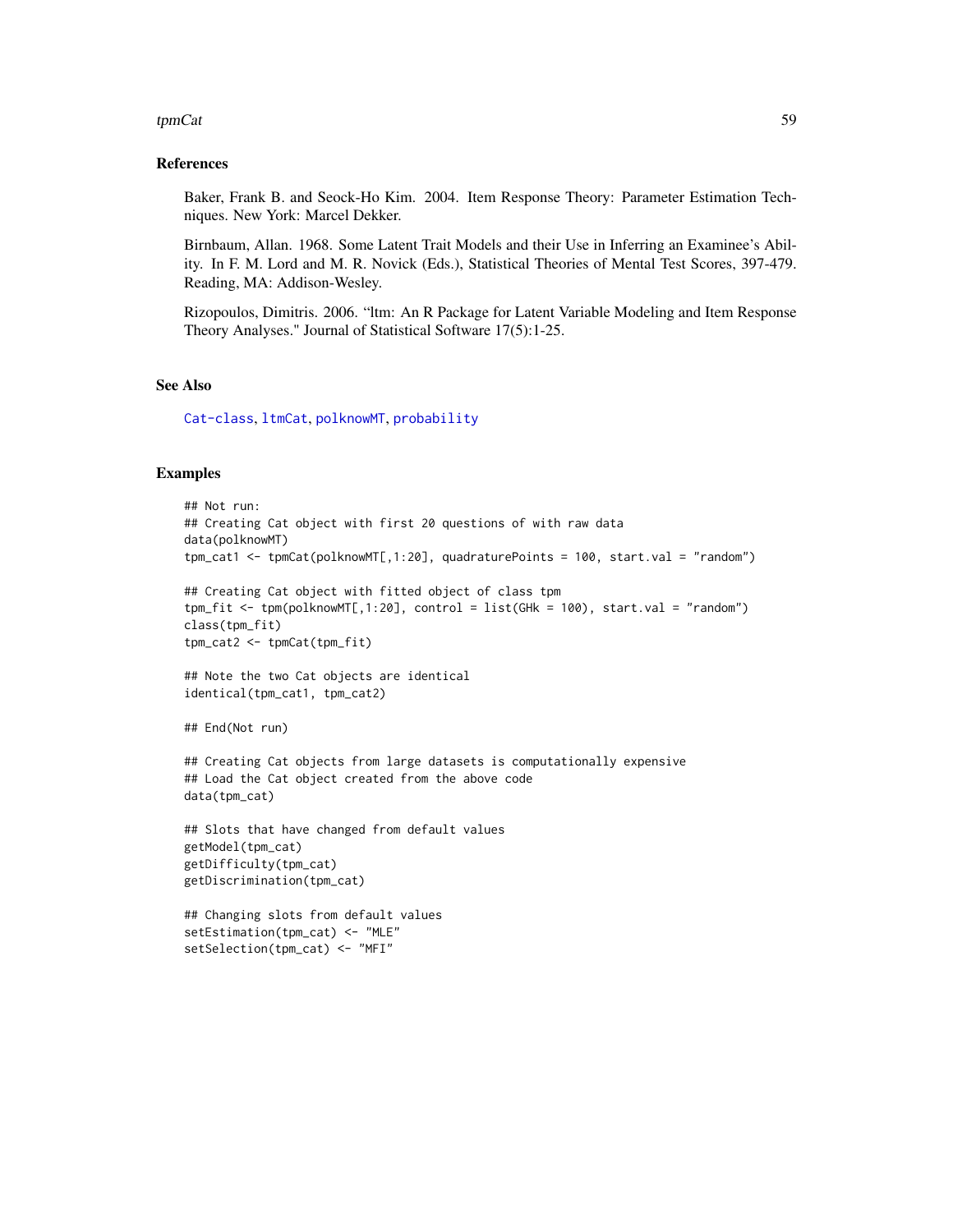<span id="page-59-0"></span>

### Description

An object of class Cat created using the tpmCat function with the first twenty questions of the polknowMT dataset.

#### Usage

data(tpm\_cat)

### Format

An object of class Cat. See [Cat-class](#page-1-1) for more details.

### See Also

[Cat-class](#page-1-1), [tpmCat](#page-56-1), [polknowMT](#page-38-1)

### Examples

```
## Not run:
## How this Cat object was created
data(polknowMT)
tpm_cat <- tpmCat(polknowMT[,1:20], quadraturePoints = 100, start.val = "random")
```
## End(Not run)

```
## How to load this Cat object for usage
data(tpm_cat)
```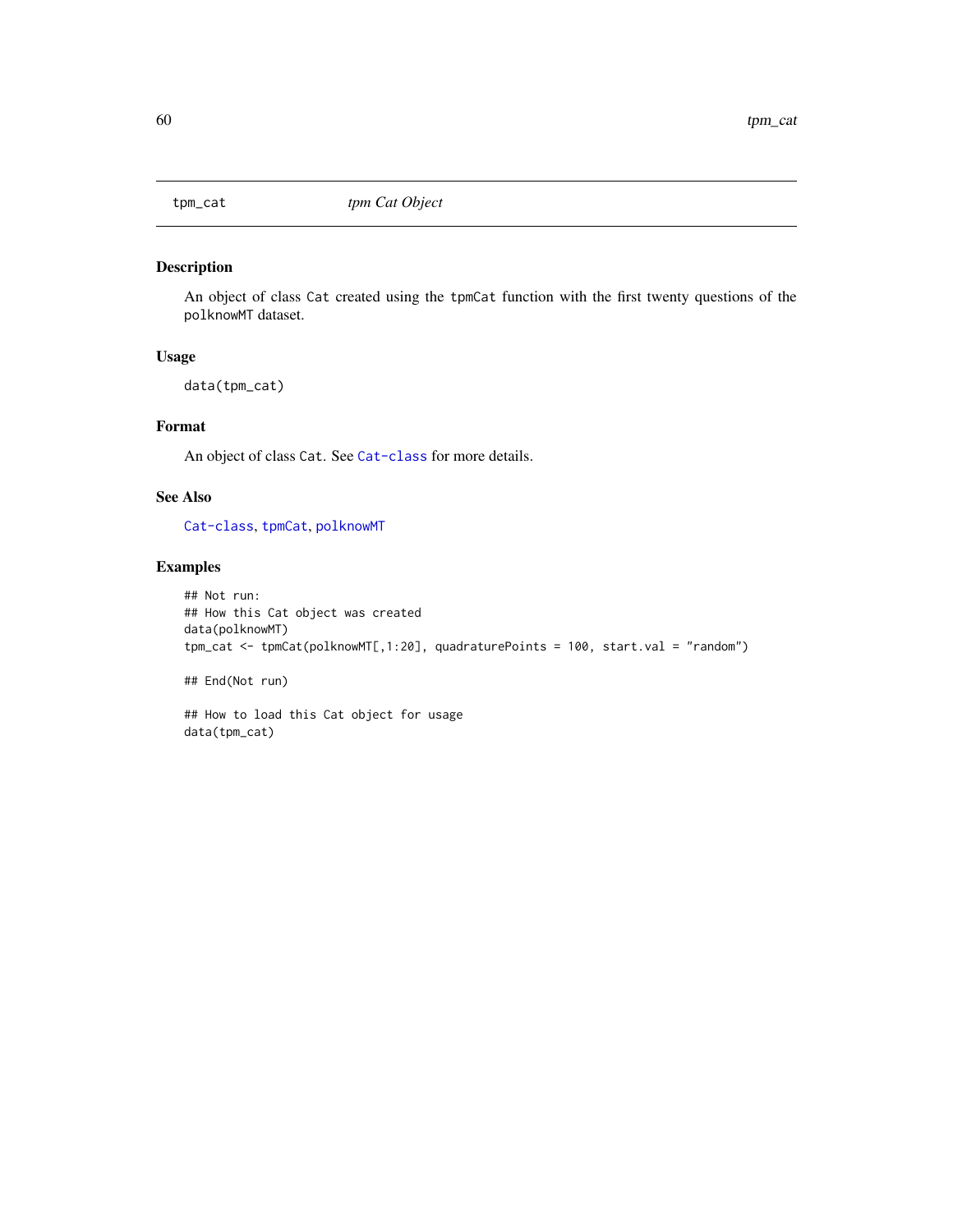# <span id="page-60-0"></span>**Index**

∗Topic datasets gpcm\_cat, [24](#page-23-0) grm\_cat, [27](#page-26-0) ltm\_cat, [33](#page-32-0) nfc, [35](#page-34-0) npi, [36](#page-35-0) polknowMT, [39](#page-38-0) polknowTAPS, [44](#page-43-0) tpm\_cat, [60](#page-59-0) Cat-class, [2](#page-1-0) checkStopRules, *[4](#page-3-0)*, [4,](#page-3-0) *[35](#page-34-0)*, *[56](#page-55-0)* d1LL, [6,](#page-5-0) *[9](#page-8-0)* d2LL, [8](#page-7-0) estimateSE, *[5](#page-4-0)*, [9,](#page-8-0) *[12](#page-11-0)*, *[16,](#page-15-0) [17](#page-16-0)* estimateTheta, *[4](#page-3-0)*, *[10](#page-9-0)*, [11,](#page-10-0) *[14](#page-13-0)*, *[39](#page-38-0)*, *[52](#page-51-0)* estimateThetas, [13,](#page-12-0) *[56](#page-55-0)* expectedKL, [14,](#page-13-0) *[29](#page-28-0)*, *[46](#page-45-0)* expectedObsInf, [15,](#page-14-0) *[39](#page-38-0)* expectedPV, *[5](#page-4-0)*, [16,](#page-15-0) *[52](#page-51-0)* fisherInf, *[5](#page-4-0)*, [17,](#page-16-0) *[19](#page-18-0)*, *[52](#page-51-0)* fisherTestInfo, *[18](#page-17-0)*, [19](#page-18-0) getAnswers *(*getters*)*, [20](#page-19-0) getAnswers,Cat-method *(*getters*)*, [20](#page-19-0) getDifficulty *(*getters*)*, [20](#page-19-0) getDifficulty,Cat-method *(*getters*)*, [20](#page-19-0) getDiscrimination *(*getters*)*, [20](#page-19-0) getDiscrimination,Cat-method *(*getters*)*, [20](#page-19-0) getEstimation *(*getters*)*, [20](#page-19-0) getEstimation,Cat-method *(*getters*)*, [20](#page-19-0) getEstimationDefault *(*getters*)*, [20](#page-19-0) getEstimationDefault,Cat-method *(*getters*)*, [20](#page-19-0) getGainOverride *(*getters*)*, [20](#page-19-0) getGainOverride,Cat-method *(*getters*)*, [20](#page-19-0) getGainThreshold *(*getters*)*, [20](#page-19-0)

getGainThreshold,Cat-method *(*getters*)*, [20](#page-19-0) getGuessing *(*getters*)*, [20](#page-19-0) getGuessing,Cat-method *(*getters*)*, [20](#page-19-0) getInfoThreshold *(*getters*)*, [20](#page-19-0) getInfoThreshold,Cat-method *(*getters*)*, [20](#page-19-0) getLengthOverride *(*getters*)*, [20](#page-19-0) getLengthOverride,Cat-method *(*getters*)*, [20](#page-19-0) getLengthThreshold *(*getters*)*, [20](#page-19-0) getLengthThreshold,Cat-method *(*getters*)*, [20](#page-19-0) getLowerBound *(*getters*)*, [20](#page-19-0) getLowerBound,Cat-method *(*getters*)*, [20](#page-19-0) getModel *(*getters*)*, [20](#page-19-0) getModel,Cat-method *(*getters*)*, [20](#page-19-0) getPriorName *(*getters*)*, [20](#page-19-0) getPriorName,Cat-method *(*getters*)*, [20](#page-19-0) getPriorParams *(*getters*)*, [20](#page-19-0) getPriorParams,Cat-method *(*getters*)*, [20](#page-19-0) getSelection *(*getters*)*, [20](#page-19-0) getSelection,Cat-method *(*getters*)*, [20](#page-19-0) getSeThreshold *(*getters*)*, [20](#page-19-0) getSeThreshold,Cat-method *(*getters*)*, [20](#page-19-0) getters, [20,](#page-19-0) *[55](#page-54-0)* getUpperBound *(*getters*)*, [20](#page-19-0) getUpperBound,Cat-method *(*getters*)*, [20](#page-19-0) getZ *(*getters*)*, [20](#page-19-0) getZ,Cat-method *(*getters*)*, [20](#page-19-0) gpcm *(*gpcmCat*)*, [22](#page-21-0) gpcm\_cat, [24](#page-23-0) gpcmCat, *[4](#page-3-0)*, [22,](#page-21-0) *[24](#page-23-0)*, *[26](#page-25-0)* gpcmCat,data.frame-method *(*gpcmCat*)*, [22](#page-21-0) gpcmCat,gpcm-method *(*gpcmCat*)*, [22](#page-21-0) grm *(*grmCat*)*, [25](#page-24-0) grm\_cat, [27](#page-26-0) grmCat, *[4](#page-3-0)*, *[23](#page-22-0)*, [25,](#page-24-0) *[27](#page-26-0)* grmCat,data.frame-method *(*grmCat*)*, [25](#page-24-0)